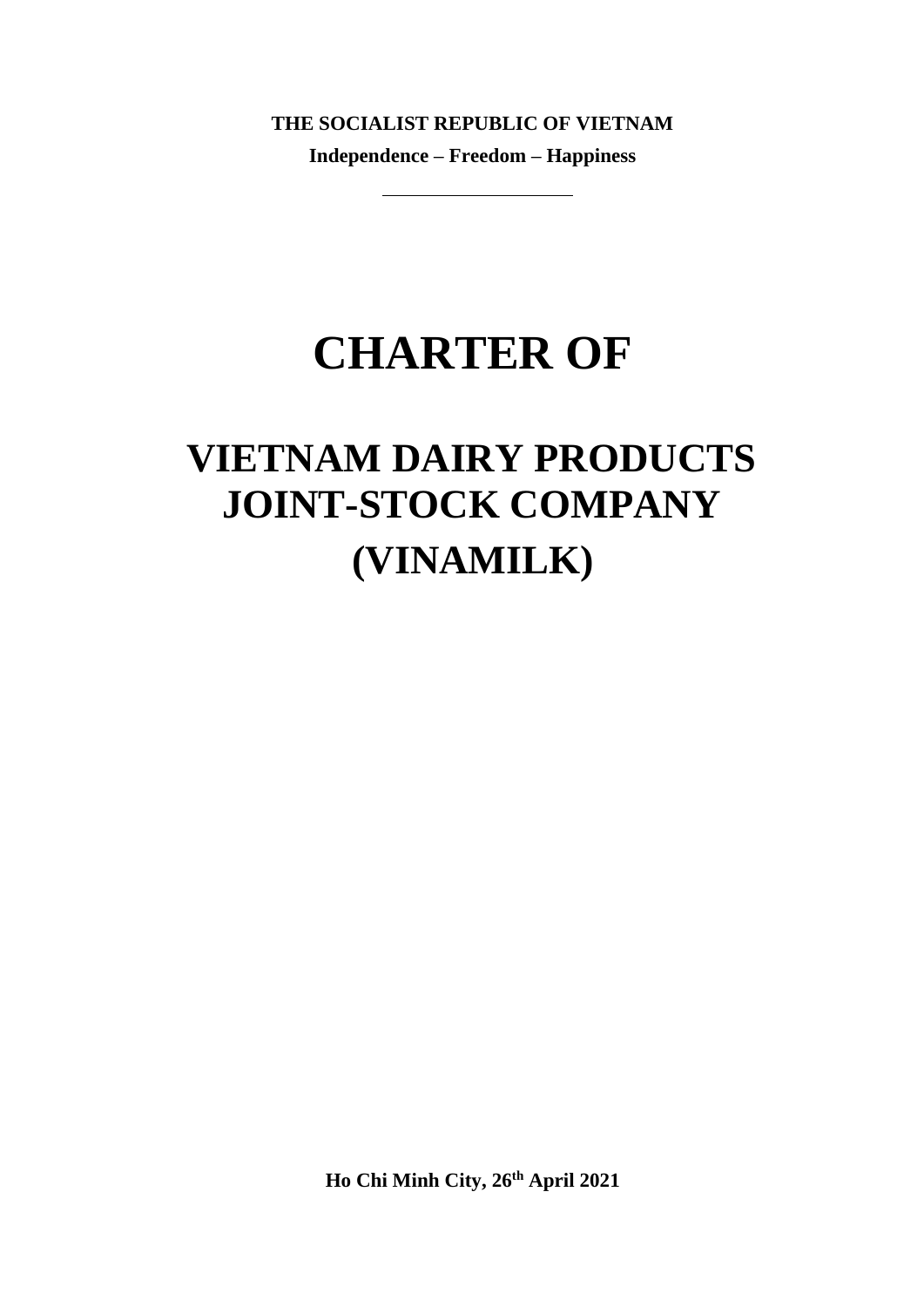## <span id="page-1-0"></span>**TABLE OF CONTENTS**

| L.                                                                                            |  |
|-----------------------------------------------------------------------------------------------|--|
|                                                                                               |  |
| II. NAME, FORM, HEAD OFFICE, SUBORDINATE UNITS, OPERATION TERM                                |  |
|                                                                                               |  |
| Article 2. Name, Form, Head Office, Subordinate Units and Operation Term of the               |  |
|                                                                                               |  |
|                                                                                               |  |
| III. BUSINESS PHILOSOPHY AND OBJECTIVE; SCOPE OF BUSINESS AND                                 |  |
|                                                                                               |  |
| Article 4. Lines of business, business philosophy and objective of the Company 7              |  |
| Article 5.                                                                                    |  |
|                                                                                               |  |
|                                                                                               |  |
| Article 7.                                                                                    |  |
| V. ORGANIZATIONAL, MANAGERIAL AND SUPERVISORY STRUCTURE  9                                    |  |
| Article 8.                                                                                    |  |
| SHAREHOLDERS AND GENERAL MEETING OF SHAREHOLDERS 9<br>VI.                                     |  |
|                                                                                               |  |
|                                                                                               |  |
|                                                                                               |  |
| Article 12. Rights and Duties of the General Meeting of Shareholders 15                       |  |
|                                                                                               |  |
|                                                                                               |  |
| Article 15. Convening, agenda and invitations to the General Meeting of Shareholders  18      |  |
| Article 16. Conditions for opening the General Meeting of Shareholders 19                     |  |
| Article 17. Procedures for carrying out and voting at the General Meeting of                  |  |
|                                                                                               |  |
| Article 18. Conditions for ratification of resolution of the General Meeting of Shareholders; |  |
|                                                                                               |  |
| Article 19. Authority and procedures for collection of written opinions in order to pass a    |  |
|                                                                                               |  |
| Article 20. Demand for cancellation of resolutions of the General Meeting of                  |  |
|                                                                                               |  |
|                                                                                               |  |
|                                                                                               |  |
|                                                                                               |  |
|                                                                                               |  |
|                                                                                               |  |
|                                                                                               |  |
|                                                                                               |  |
| GENERAL DIRECTOR, EXECUTIVE DIRECTORS AND CORPORATE<br>VIII.                                  |  |
|                                                                                               |  |
|                                                                                               |  |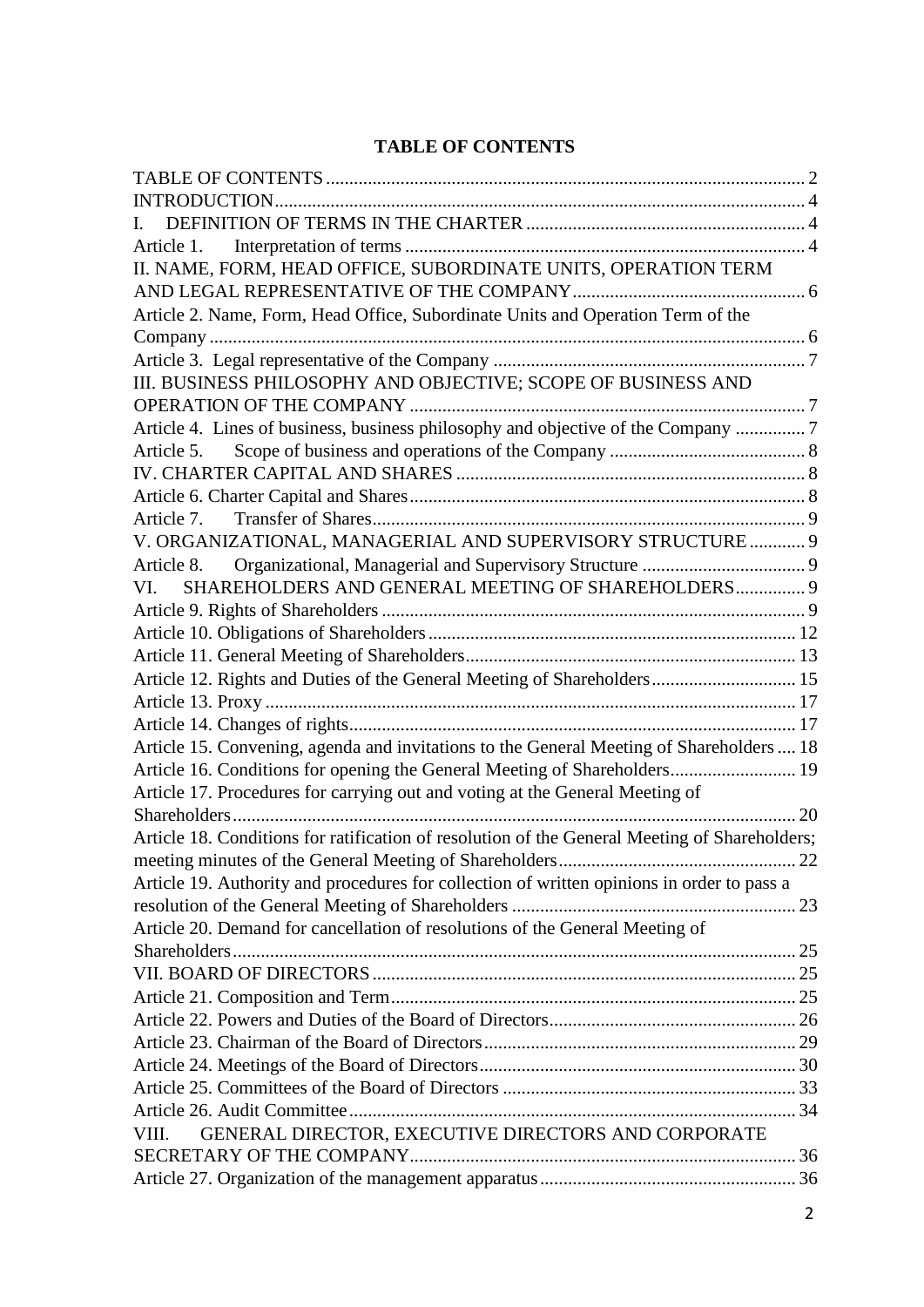| Article 29. Appointment, dismissal, duties and powers of the General Director 36      |  |
|---------------------------------------------------------------------------------------|--|
|                                                                                       |  |
| IX. DUTIES OF MEMBERS OF THE BOARD OF DIRECTORS, THE GENERAL                          |  |
|                                                                                       |  |
|                                                                                       |  |
|                                                                                       |  |
|                                                                                       |  |
| RIGHT TO INVESTIGATE BOOKS AND RECORDS OF THE COMPANY  42<br>$X_{-}$                  |  |
|                                                                                       |  |
|                                                                                       |  |
|                                                                                       |  |
|                                                                                       |  |
|                                                                                       |  |
| XIII. BANK ACCOUNTS, RESERVE FUND, FISCAL YEAR AND ACCOUNTING                         |  |
|                                                                                       |  |
|                                                                                       |  |
|                                                                                       |  |
|                                                                                       |  |
|                                                                                       |  |
| ANNUAL REPORTS, RESPONSIBILITY FOR INFORMATION<br>XIV.                                |  |
|                                                                                       |  |
| Article 41. Annual, semi-annual, quarterly financial statements and Annual reports 45 |  |
|                                                                                       |  |
|                                                                                       |  |
|                                                                                       |  |
|                                                                                       |  |
|                                                                                       |  |
|                                                                                       |  |
|                                                                                       |  |
|                                                                                       |  |
|                                                                                       |  |
|                                                                                       |  |
|                                                                                       |  |
|                                                                                       |  |
|                                                                                       |  |
|                                                                                       |  |
|                                                                                       |  |
|                                                                                       |  |
|                                                                                       |  |
|                                                                                       |  |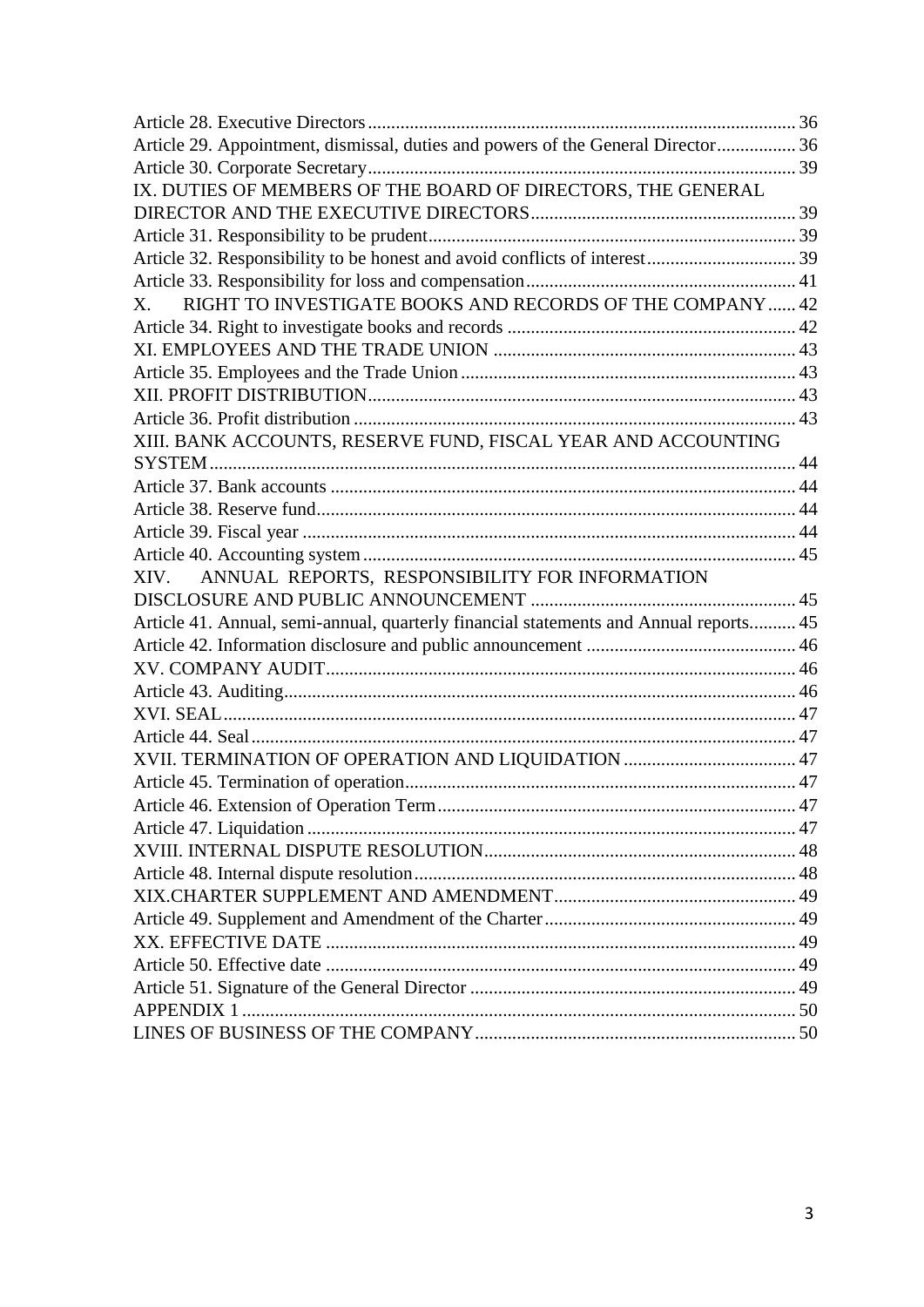#### **INTRODUCTION**

<span id="page-3-0"></span>This Charter of Vietnam Dairy Products Joint-Stock Company ("**Vinamilk**" or "**Company**"), a joint stock company incorporated and operating under the Law on Enterprises, is the legal basisfor the corporate governance, management, business, investment operations and otherwise of the Company.

This Charter was approved by the Resolution No.: …/NQ-CTS.DHDCD/2021 of the General Meeting of Shareholders on 26<sup>th</sup> April 2021 (hereinafter referred to as "the **Charter**").

#### <span id="page-3-1"></span>**I. DEFINITION OF TERMS IN THE CHARTER**

#### <span id="page-3-2"></span>**Article 1. Interpretation of terms**

- 1. In the Charter, the following terms shall be construed as follows:
	- a. "The Company" defined in this Charter shall be "CÔNG TY CỔ PHẦN SỮA VIỆT NAM"; the English name of the company shall be: VIETNAM DAIRY PRODUCTS JOINT-STOCK COMPANY; and abbreviated as VINAMILK.
	- b. "Area of Business" means the geographic scope in which the production and business operations of the Company shall be carried out, including areas within and outside the territory of Vietnam.
	- c. "Charter Capital" means the total aggregate par value of outstanding shares of the Company and as mentioned in Article 6 of this Charter.
	- d. "The Law on Enterprises" means the Law on Enterprises No. 59/2020/QH14 passed by the National Assembly of Socialist Republic of Vietnam on June 17<sup>th</sup>, 2020 taking effect as from January 1<sup>st</sup>, 2021.
	- e. "Law on Securities" means the Law on Securities No. 54/2019/QH14 passed by the National Assembly on November 26<sup>th</sup>, 2019 and took effect as from January  $1<sup>st</sup>$ , 2021.
	- f. "Managers" mean:
		- (i) Chairman and members of the Board of Directors;
		- (ii) General Director; and
		- (iii) Executive Directors.
	- g. "Establishment Date" means the date on which the Company is granted the Business Registration Certificate (Enterprise Registration Certificate) for the first time.
	- h. "Law" means all legal documents stipulated in Article 4 of the Law on Promulgation of Legal Documents No. 80/2015/QH13 passed by the National Assembly on June  $22<sup>nd</sup>$ , 2015 and took effect as from July  $1<sup>st</sup>$ , 2016, as may be amended from time to time.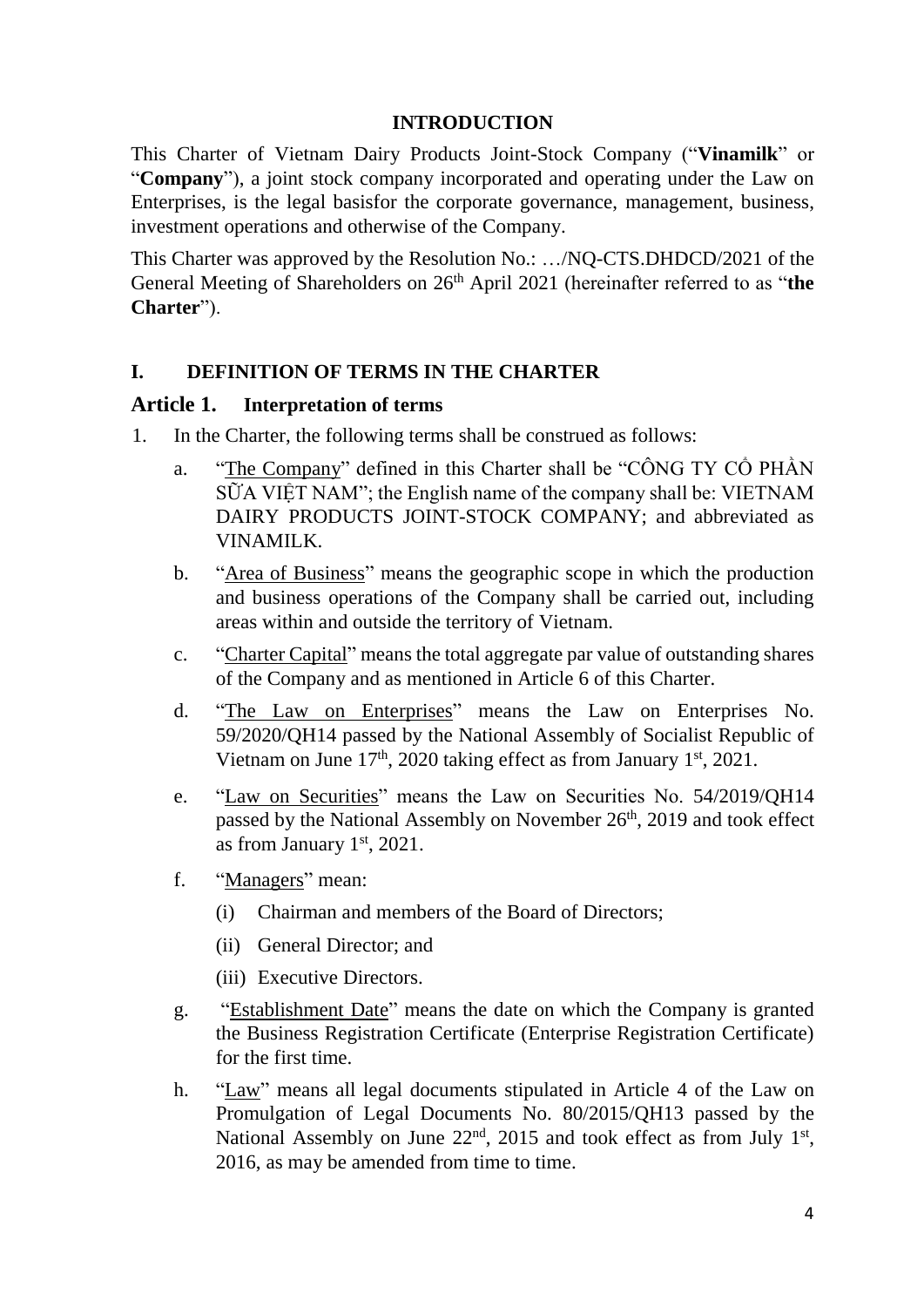- i. "Related Person" means any individual or organization stipulated in Clause 23 of Article 4 of the Law on Enterprises, in Clause 46 of Article 4 of the Law on Securities.
- j. "Shareholder" means any individual or organization that owns at least one share of the Company.
- k. "Major Shareholder" means a Shareholder that owns at least 5% of the ordinary shares of the Company as described in Clause 18 Article 4 of the Law on Securities.
- l. "Operation Term" means the duration of operation of the Company as stated in Article 2 of this Charter, and can be changed or extended by a resolution passed by the General Meeting of Shareholders.
	- m. "Vietnam" means the Socialist Republic of Vietnam.
- n. "Proxy" means a person who is duly authorized by a Shareholder to attend and vote at the General Meeting of Shareholders.
- o. "Branch" means a dependent unit of the Company, duly established within the territory of Vietnam, having the task of performing all or a number of the functions of the Company, including the function of an authorized representative. The lines of business of the branch must conform with the business lines of the Company.
- p. "Representative office" means a dependent unit of the Company, having the task of acting as the authorized representative in the interests of the Company and protecting such interests.
- q. "Business Location" means the location organized to implement specific business operations of the Company. Business Location may be located outside the registered address of the Company's head office or the Branch's office.
- r. "Subsidiary" means an enterprise in one of the following cases: (a) the Company holds over fifty per-cent (50%) of the charter capital of or total ordinary shares already issued by such enterprise; (b) the Company has the right to control such enterprise through: (i) direct or indirect right of appointment of a majority or all of members of the Board of Directors, the Directors or the General Director of such enterprise; (ii) to decide on amendment and supplement to the Charter of such enterprise; and (iii) other rights under the Law on Enterprises.
- s. "Subordinate Units" include Branches, Representative Offices, Business Locations and Subsidiaries.
- t. "Regulations on Corporate Governance" means the internal rules on corporate governance prepared by the Board of Directors, approved by the General Meeting of Shareholders and issued by the Board of Directors in order to stipulate the operation and management of the Company in accordance with the legislations time by time.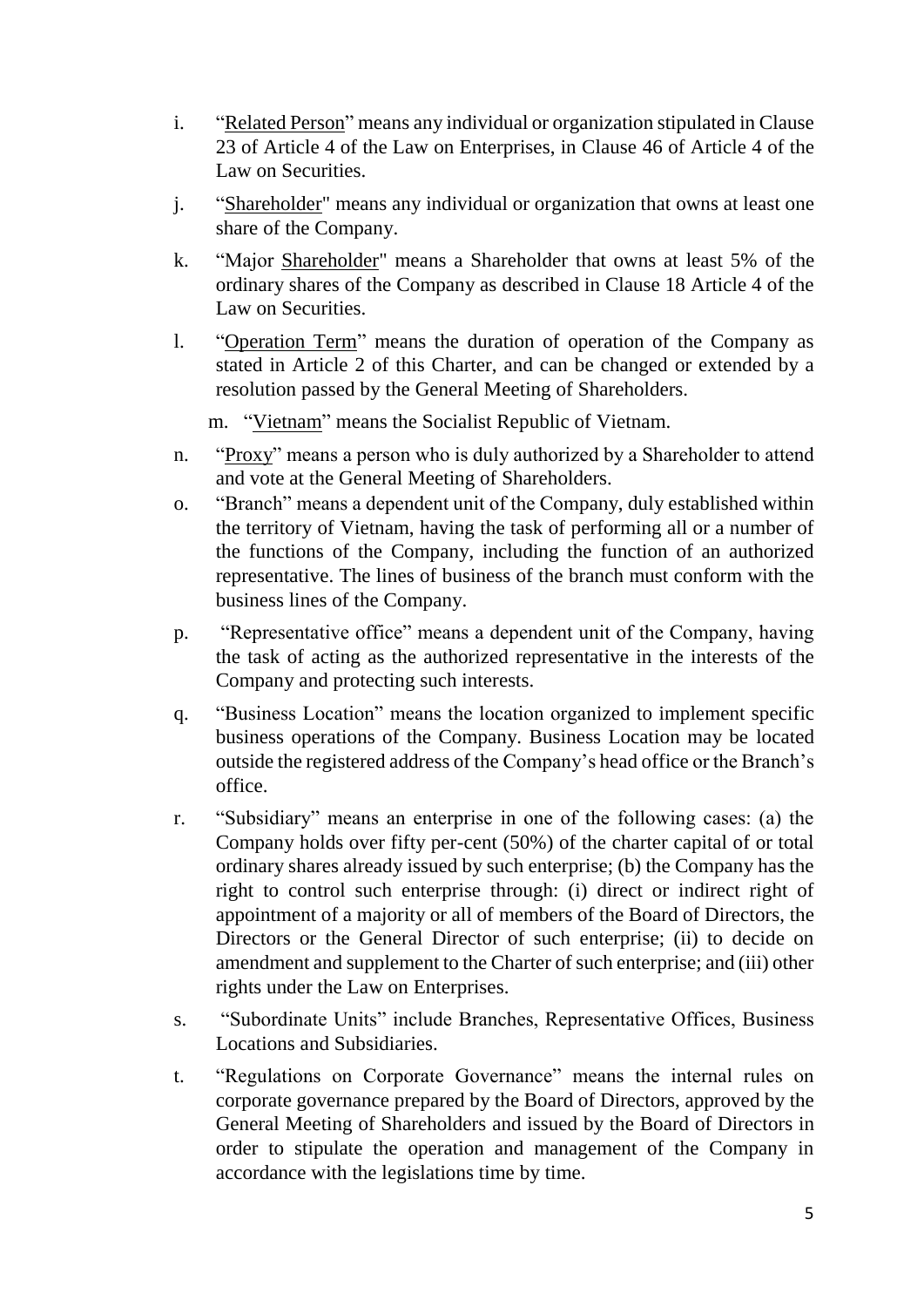- u. "Audit Committee" means the internal audit body under the Board of Directors as stipulated in Point b, Clause 1, Article 137 of the Law on Enterprises.
- v. "Corporate Secretary" shall have the meaning as given to it in Article 30 of this Charter.
- 2. In this Charter, any article or document referred to will include any amendment and supplement or any replacing document of such article or document.
- 3. Headings (chapters, Article of the Charter) are used herein for convenience only, and do not affect the nature of the content and structure of the Charter.
- 4. Words or terms defined in the Law on Enterprises, the Law of Securities (if they do not contradict the subject or context) will have the same meanings in this Charter.

# <span id="page-5-0"></span>**II. NAME, FORM, HEAD OFFICE, SUBORDINATE UNITS, OPERATION TERM AND LEGAL REPRESENTATIVE OF THE COMPANY**

## <span id="page-5-1"></span>**Article 2. Name, Form, Head Office, Subordinate Units and Operation Term of the Company**

- 1. The legal name of the Company in Vietnamese is "Công ty Cổ phần Sữa Việt Nam". The name of the Company in English is "Vietnam Dairy Products Joint-Stock Company". The abbreviated name is "Vinamilk".
- 2. The Company is a shareholding company having legal entity status in compliance with applicable law of Vietnam.
- 3. The Company was established in form of converting from a State-owned enterprise to a joint-stock company, and shall be organized and operated in accordance with the Law on Enterprises. Accordingly, the Company shall have its legal entity status as from the Establishment Date and Shareholders shall only be liable for debts and other liabilities of the Company within the amount of capital that they have contributed to the Company.
- 4. The Company's registered head office shall be:

| Address:   | 10 Tan Trao Street, Tan Phu Ward, District 7, Ho Chi Minh City |
|------------|----------------------------------------------------------------|
| Telephone: | $(8428)$ 541 5555                                              |
| Fax:       | $(8428)$ 541 61226                                             |
| Email:     | vinamilk@vinamilk.com.vn                                       |
| Website:   | www.vinamilk.com.vn                                            |

- 5. The Company may establish Subordinate Units; may implement division, separation or conversion of the Subordinate Units in the Business Location to implement the Company's operational objectives in accordance with the decision of the Board of Directors, the Laws and the Charter.
- 6. Except for early termination of the Operation Term in accordance with Article 45.2, or extension of the Operation Term in accordance with Article 46, the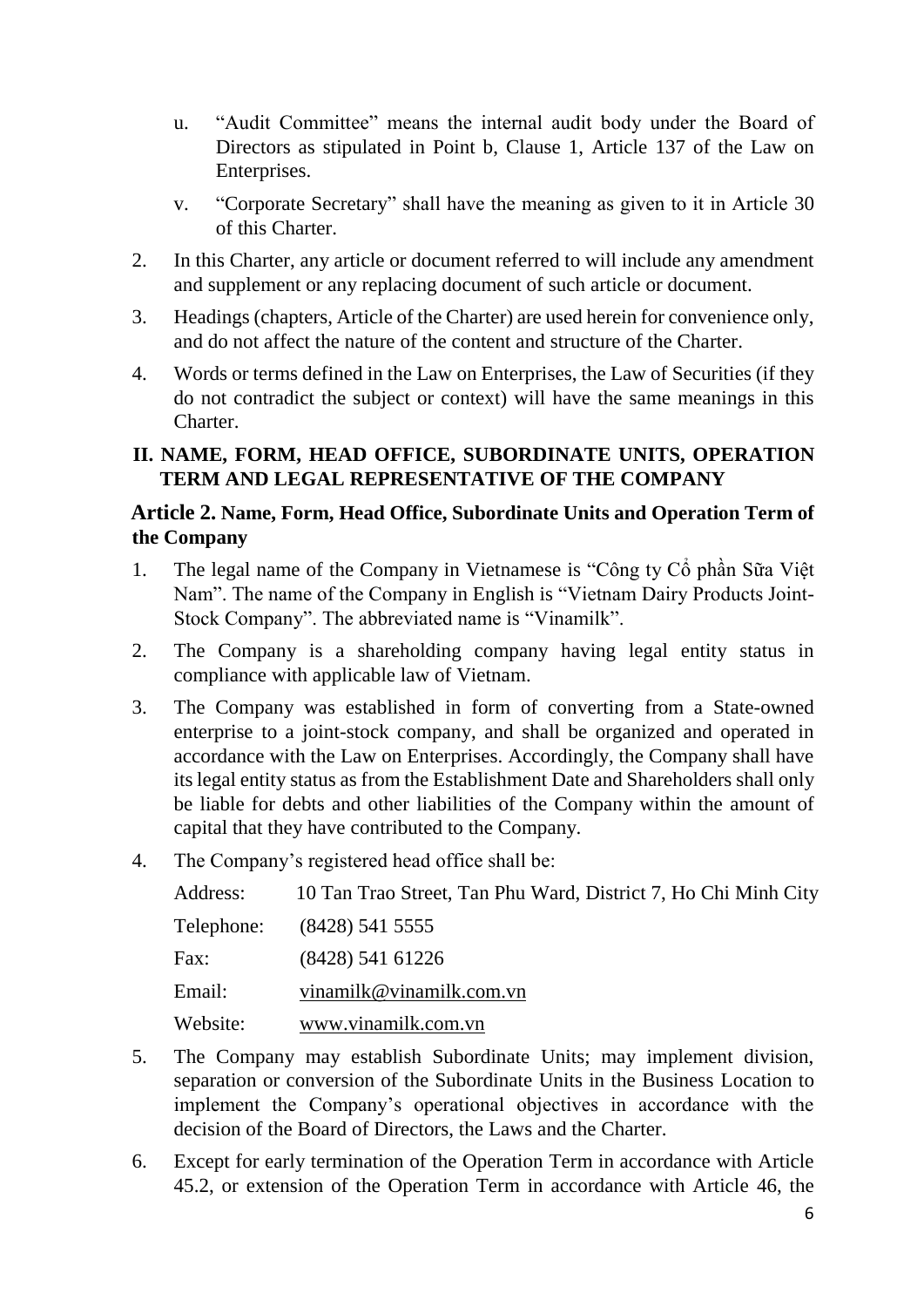Operation Term shall be fifty (50) years, commencing from the Establishment Date.

## <span id="page-6-0"></span>**Article 3. Legal representative of the Company**

- 1. The Company has only one (01) legal representative. The General Director shall be the legal representative of the Company.
- 2. The legal representative of the Company means an individual who represents the Company to exercise the rights and perform the obligations arising from transactions of the Company, and represents the Company in the capacity as the requester for the settlement of a civil matter, plaintiff, respondent or person with related interests and obligations before the arbitration or court and other rights and obligations as prescribed by the Law.
- 3. The legal representative of the Company has the following responsibilities:
	- (a) To exercise vested rights and perform assigned obligations in an honest, prudent and best manner in order to protect the lawful interests of the Company;
	- (b) To be faithful to the interests of the Company; not to abuse his/her title, position and not to use the business information, know-how, opportunities and other assets of the Company for personal purposes or the interests of the organizations or individuals; and
	- (c) To notify to the Company in a timely, sufficient and accurate manner of any enterprises of which they and their Related Persons are owners or in which they have shares or contributed capital amounts as prescribed in this Law.
- 4. The legal representative of the Company must be personally liable for the damage caused to the Company by breaches of the obligations specified in Clause 3 of this Article.

# <span id="page-6-1"></span>**III. BUSINESS PHILOSOPHY AND OBJECTIVE; SCOPE OF BUSINESS AND OPERATION OF THE COMPANY**

# <span id="page-6-2"></span>**Article 4. Lines of business, business philosophy and objective of the Company**

- 1. Lines of business of the Company shall be specified in Appendix 1 of this Charter.
- 2. Business Philosophy and objective of the Company shall be to continually develop production, trading and service operations in its fields of business activities in order to: (1) maximize possible profits of the Company for the Shareholders and enhance the value of the Company; and (2) constantly improve the living standards, working conditions and income of its employees; (3)ensure the benefits of other stakeholders, aiming toward sustainable and responsible development.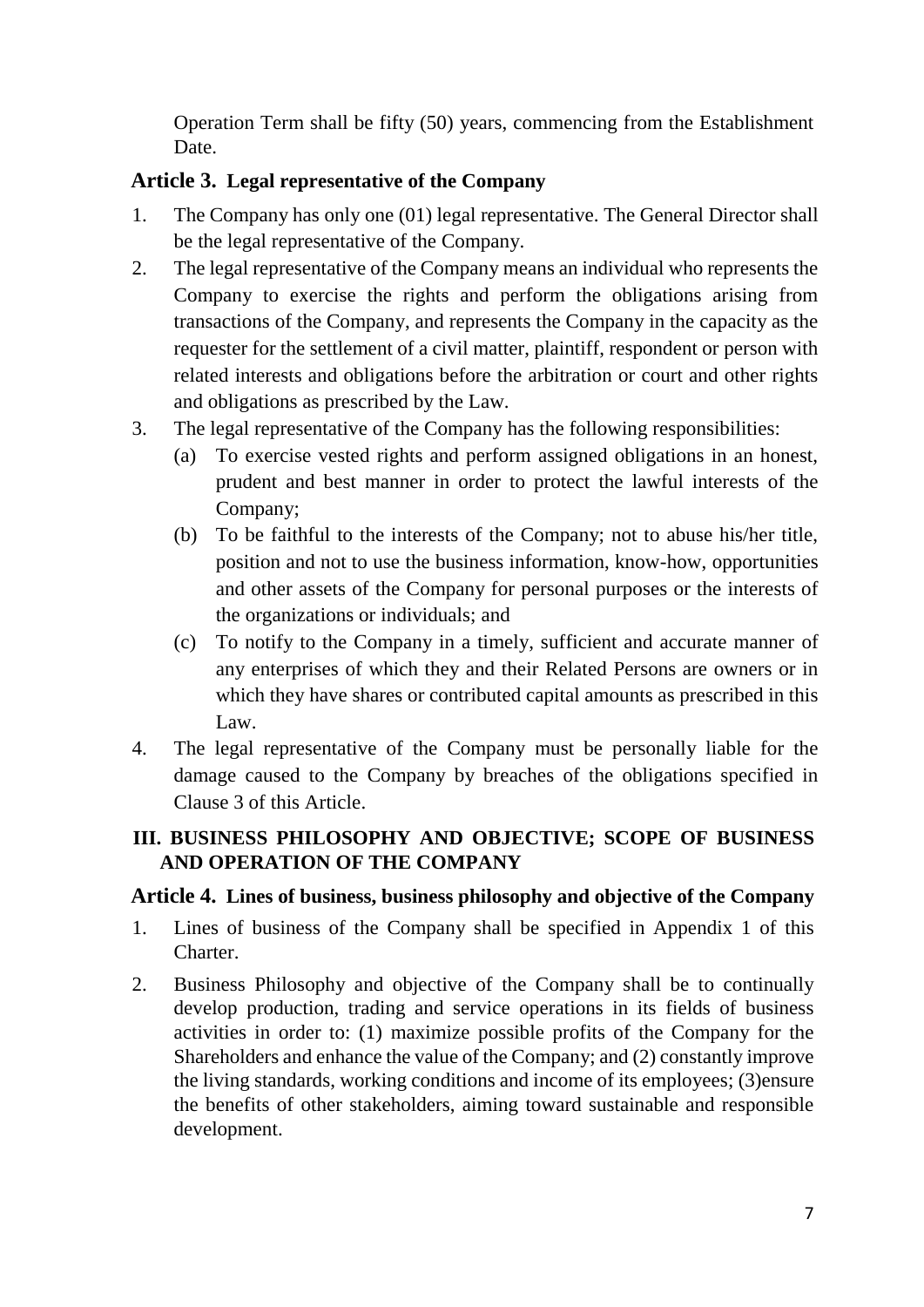#### <span id="page-7-0"></span>**Article 5. Scope of business and operations of the Company**

- 1. The Company shall be permitted to plan and carry out all business activities in accordance with the provisions of the Charter in compliance with the Law and shall be permitted to take appropriate measures to achieve the objectives of the Company.
- 2. The Company may carry out business operations in other sectors permitted by the Law and approved by the General Meeting of Shareholders.

#### <span id="page-7-1"></span>**IV. CHARTER CAPITAL AND SHARES**

#### <span id="page-7-2"></span>**Article 6. Charter Capital and Shares**

1. The Company's Charter Capital shall be **VND 20,899,554,450,000** (In words: Twenty thousand eight hundred ninety-nine billion five hundred fifty-four million four hundred fifty thousand Vietnamese dong).

The par value of each share shall be VND10,000 (ten thousand Vietnamese dong)/share. The total number of shares of the Company shall be calculated by dividing the Company's Charter Capital by the par value of each share.

- 2. All shares issued by the Company on the approving date of this Charter shall be ordinary shares. The rights and obligations of the Shareholders who own such ordinary shares shall be stipulated in Articles 9 and 10 of this Charter.
- 3. The Company may only increase or decrease its Charter Capital upon approval of the General Meeting of Shareholders in accordance with the Law.
- 4. During its operation, the Company may issue preference shares after having the approval of the General Meeting of Shareholders and in accordance with the provisions of the Law.
- 5. In case the Company issues new ordinary shares, such shares shall be first offered to existing Shareholders in proportion to their holding of ordinary shares in the Company, unless otherwise decided by the General Meeting of Shareholders. The Company must give a notice of offering which specifies the number of shares to be offered for sale and a reasonable time-limit (not less than twenty one (21) days or other time-limit under the Law) so that Shareholders can order for subscription. The unsubscribed shares shall be decided by the Board of Directors. The Board of Directors may allocate the shares to other Shareholders and other persons in accordance with the conditions and in a manner that the Board of Directors deems appropriate, provided that such conditions are not more favourable than the conditions offered to the existing Shareholders, unless otherwised approved by the General Meeting of Shareholders or otherwise stipulated by the Law.
- 6. The Company may purchase its own shares in any way permitted in the Charter and applicable Law.
- 7. The Company may issue convertible bond and other types of securities as approved by the General Meeting of Shareholders and in accordance with the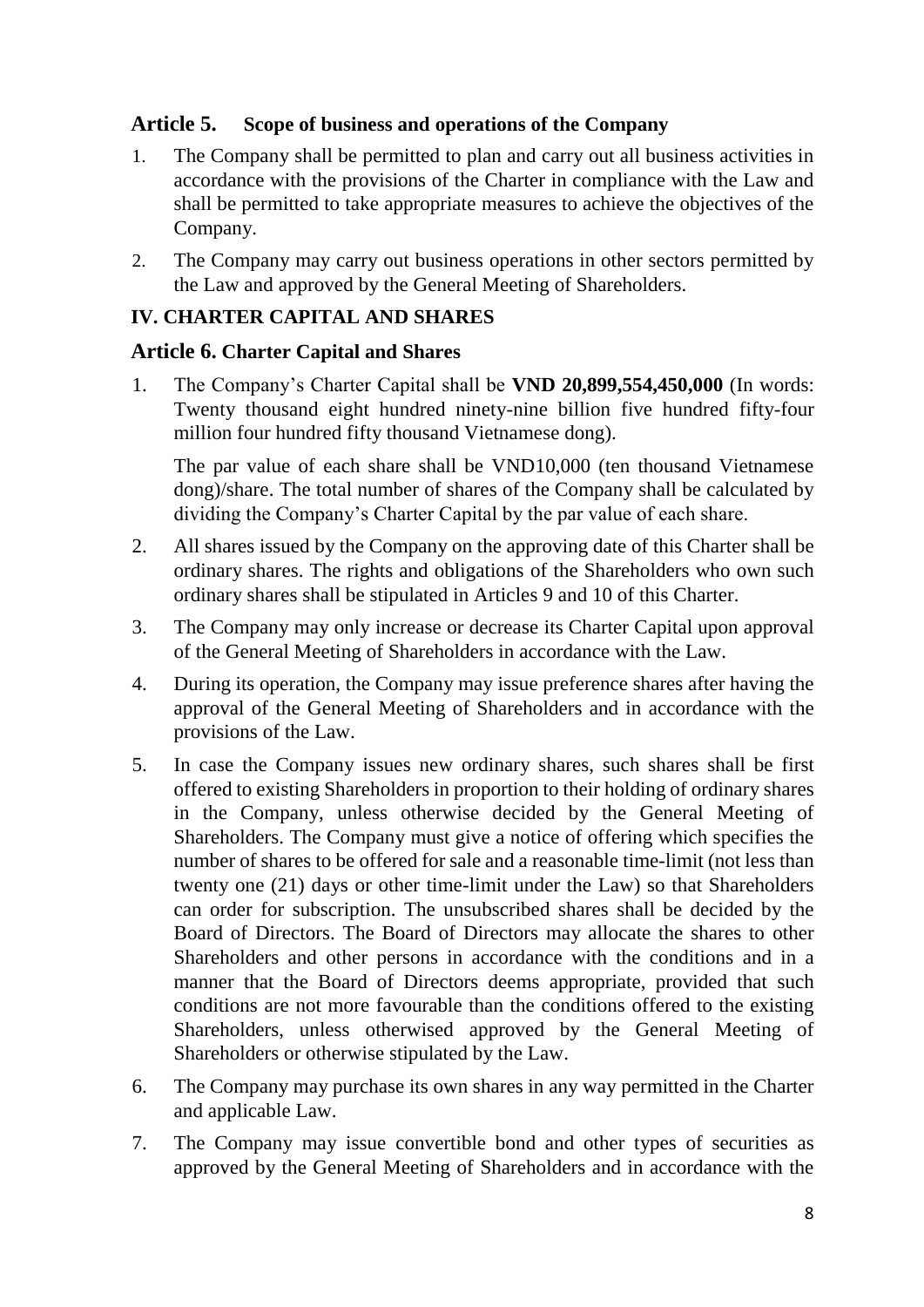provisions of the Law. The convertible bond and other types of securities to be issued of the Compnay must have the signature of the legal representative of the Company.

# <span id="page-8-0"></span>**Article 7. Transfer of Shares**

- 1. All shares may be transferred freely unless otherwise stipulated by this Charter and the Law. All share certificates listed or registered on the Stock Exchange may be transferred in accordance with the regulations of the State Securities Commission and the Stock Exchange.
- 2. In the event of the death, the loss of capacity for civil act, or the restriction of capacity for civil acts of an individual Shareholder, the heirs (including heirs under a will or at law) or the person managing the property of such Shareholder will be the only person or persons recognized by the Company to have the rights to or inherit benefits of the shares. However, this provision shall not mean that the Shareholder who die or whose capacity for civil acts is restricted or loss shall be exempted from any obligations attached to any shares held by that person.

# <span id="page-8-1"></span>**V. ORGANIZATIONAL, MANAGERIAL AND SUPERVISORY STRUCTURE**

## <span id="page-8-2"></span>**Article 8. Organizational, Managerial and Supervisory Structure**

The organizational, managerial and supervisory structure of the Company comprises:

- a. General Meeting of Shareholders;
- b. Board of Directors and Audit Committee; and
- c. General Director.

# <span id="page-8-3"></span>**VI. SHAREHOLDERS AND GENERAL MEETING OF SHAREHOLDERS**

## <span id="page-8-4"></span>**Article 9. Rights of Shareholders**

- 1. Shareholders shall be the owners of the Company and shall have rights and obligations corresponding to the number and classes of shares owned by them. The Shareholders shall only be liable for the debts and other property obligations of the Company to the extent of the amount of capital they have contributed to the Company.
- 2. A Shareholder who owns ordinary shares shall have the following rights:
	- a. to attend and express opinions at the General Meeting of Shareholders and to exercise the right to vote directly at the General Meeting of Shareholders or through a Proxy or vote via an online conference, or by casting an electronic vote or by other electronic forms;
	- b. to receive dividends at the rate decided by the General Meeting of Shareholders;
	- c. to freely assign shares which have been paid for in full in accordance with this Charter and the applicable Law;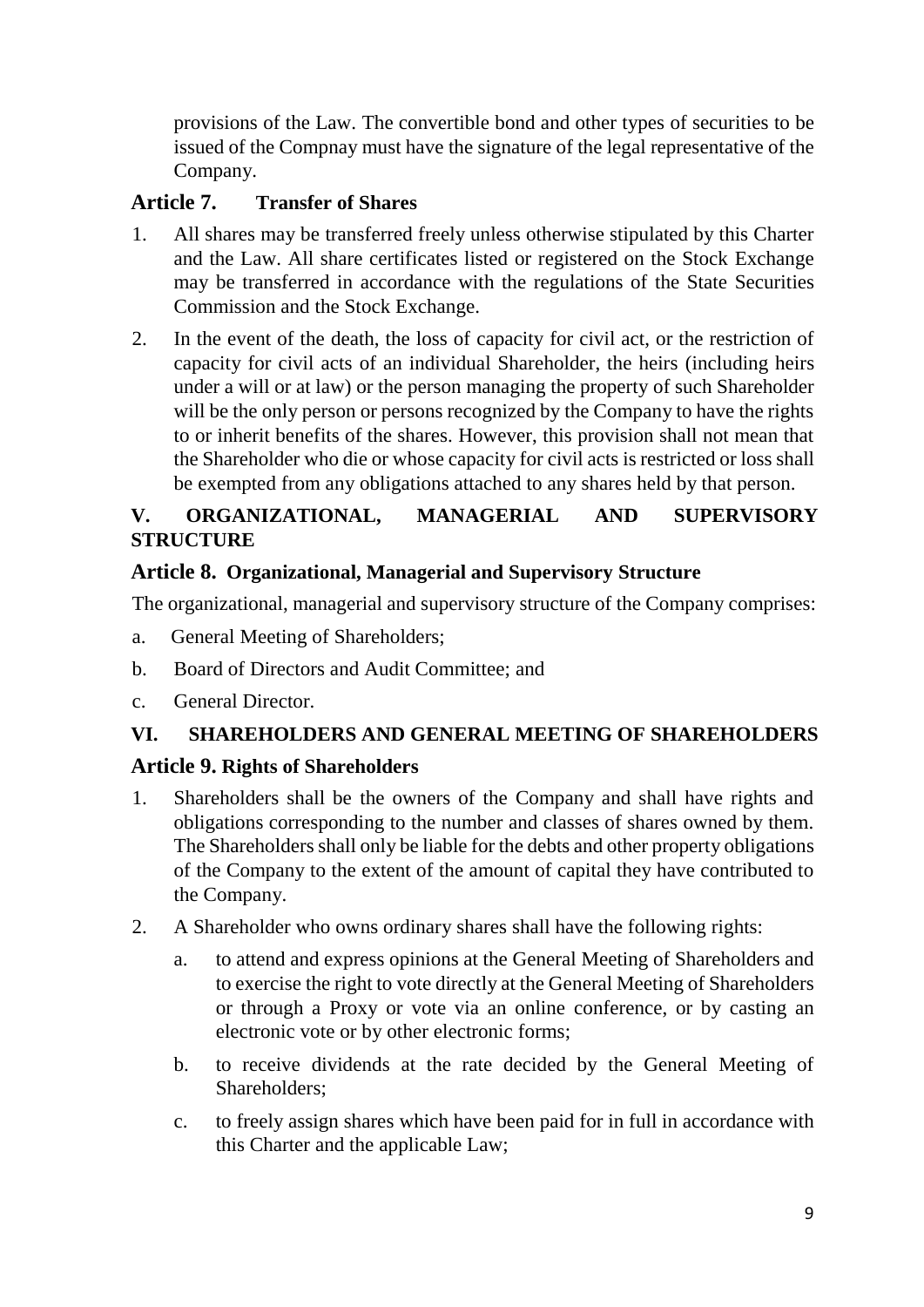- d. to be given priority in subscribing for new shares offered for sale in proportion to their holding of ordinary shares;
- e. to check information relating to such Shareholder in the list of Shareholders who are qualified to attend the General Meeting of Shareholders and to request amendment of incorrect information;
- f. If the Company is dissolved or goes bankrupt, to receive a part of the remaining assets in proportion to their holding of shares in the Copmpany after the Company has paid out the debts and obligations and after the shareholders holding preference shares;
- g. to request the Company to redeem shares in the cases stipulated in Clause 1 Article 132 of the Law on Enterprises;
- h. to access to periodic and extraordinary information disclosed by the Company as prescribed by Laws;
- i. Equal treatment: Each share of the same type bestows its holder equal rights, obligations and interests. If the Company has preference shares, rights and obligations associated with these preference shares must be approved by the General Meeting of Shareholders and fully informed to the Shareholders;
- j. have their lawful rights and interests protected; demand suspension, cancellation or resolutions and decisions of the General Meeting of Shareholders and the Board of Directors in accordance with the Law on Enterprises; and
- k. other rights stipulated in this Charter and by Law.
- 3. A Shareholder or a group of Shareholders holding more than five percent (5%) of the total ordinary shares shall have the following rights:
	- a. to request the Board of Directors to convene a General Meeting of Shareholders in case: (i) the Board of Directors commits a material breach of the rights of shareholders or obligations of managers or issues a decision which falls outside its assigned competence; or (ii) the Board of Directors commits a serious breach of the Company's Charter or performs contrary to the resolutions of the General Meeting of Shareholders;
	- b. to examine, extract of the list of Shareholders who attended and voted at the General Meeting of Shareholders after each meeting; extract the minutes and decisions of the Board of Directors, biannual and annual financial statements, contracts and transactions subject to approval by the Board of Directors and other documents, except documents relating to the Company's trade secrets;
	- c. to request the Board of Directors to inspect each particular issue relating to the management of the Company's operation whenever necessary. The request must be made in writing and must contain the full name, mailing address, nationality, ID number of a Shareholder being an individual; or the name, enterprise/organizational ID number and head quarter of of a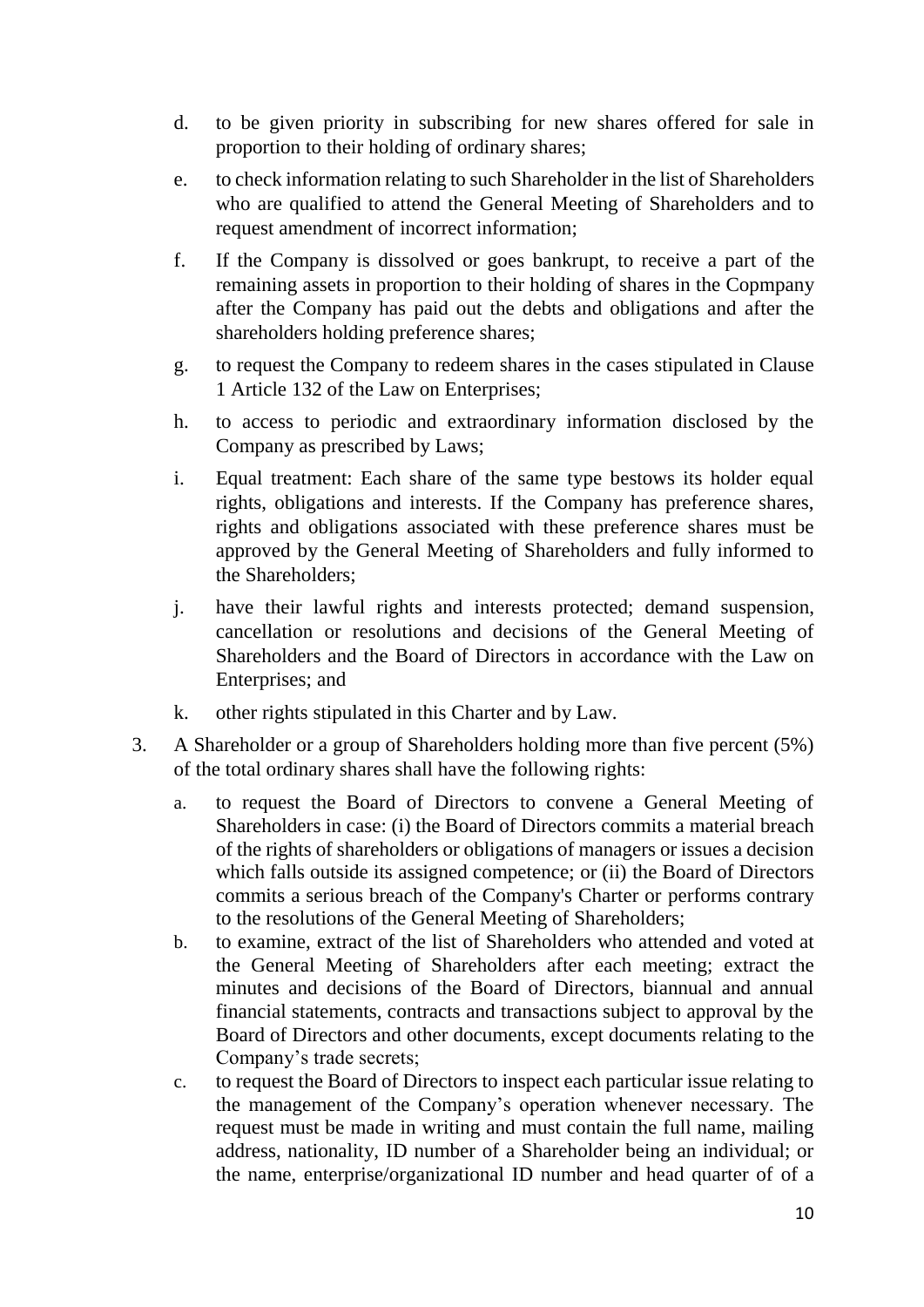Shareholder being an organization; number of shares and total number of shares of the group of Shareholders and their holdings; the issues to be inspected and purpose of the inspection. In this case, the inspection shall be directly carried out and reported to the Board of Directors by the Audit Committee;

- d. Propose inclusion of the issues in the agenda of the General Meeting of Shareholders; and
- e. Other rights stipulated in this Charter and other provisions of the Law.
- 4. The Shareholder or group of Shareholders that holds at least ten percent (10%) of total ordinary shares is entitled to nominate candidates to the Board of Directors as follows:
	- a) The Shareholder or a group of Shareholders that nominate candidates to the Board of Directors must inform the participating shareholders before the opening of the General Meeting of the Shareholders.
	- b) Depending on the quantity of members of the Board of Directors, the Shareholders or groups of Shareholders prescribed in this Clause may nominate one or some candidates. In case the number of candidates nominated by such Shareholders or groups of Shareholders is smaller than the maximum permissible number of candidates specified in the decision of the General Meeting of Shareholders, the remaining candidates shall be nominated by Board of Directors and other shareholders.
- 5. The nomination by the Shareholder or the group of Shareholders of candidates to the Board of Directors as stipulated under Clause 4 must comply with the following principles:
	- a) The maximum permissible number of candidates to be nominated:
		- A Shareholder or a group of Shareholders holding from ten percent (10%) to less than twenty percent (20%) of the total ordinary shares of the Company is entitled to nominate one (01) candidate to be elected to the Board of Directors;
		- A Shareholder or a group of Shareholders holding from twenty percent (20%) to less than thirty percent (30%) of the total ordinary shares of the Company is entitled to nominate up to two (02) candidates to be elected to the Board of Directors;
		- A Shareholder or a group of Shareholders holding at least thirty percent (30%) or more of the total ordinary shares of the Company is entitled to nominate up to three (03) candidates to be elected to the Board of Directors.
		- b) The Shareholder or a group of Shareholders as stipulated in this Clause is only entitled to nominate candidates to be elected to the Board of Directors in one single occasion during the term of the Board of Directors. However, for avoidance of any doubt, in case of any member(s) of the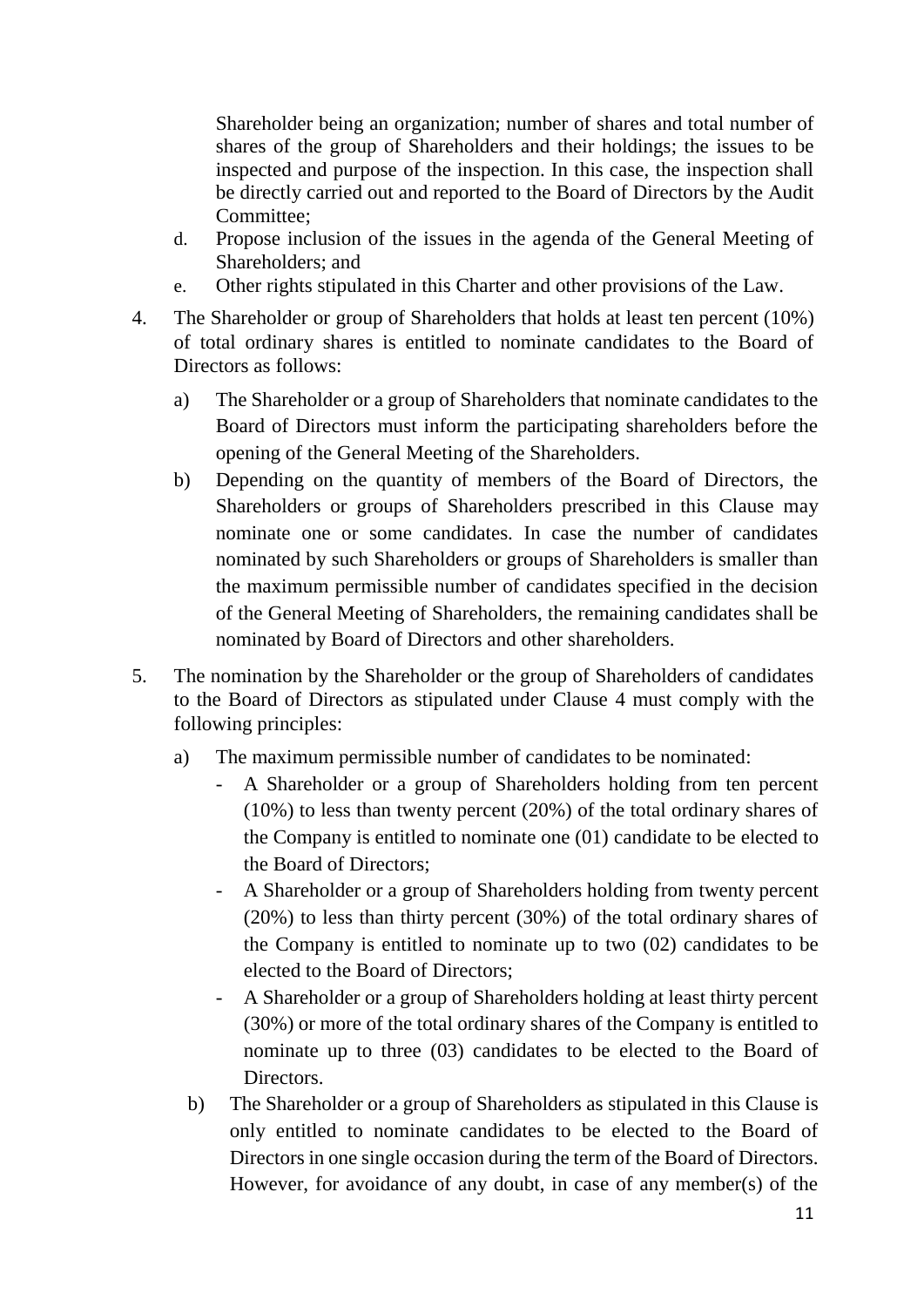Board of Directors to be dismissed or removed by the General Meeting of Shareholders, the Shareholder or a group of Shareholders who nominated the dismissed or removed member(s) of the Board of Directors remains entitled to nominate candidates to be elected to the Board of Directors to fill the vacancy in the Board of Directors.

#### <span id="page-11-0"></span>**Article 10. Obligations of Shareholders**

- 1. A Shareholder shall have the following obligations:
	- a. to comply with this Charter and the Regulations on Corporate Governance; to observe resolutions of the General Meeting of Shareholders and decisions of the Board of Directors;
	- b. to attend meetings of the General Meeting of Shareholders and to exercise the voting right in person, via a Proxy, by sending vote via email/fax/post, or via an online conference, or by casting an electronic vote or by other electronic forms. The Shareholder may authorize a member of the Board of Directors to act as his/her Proxy at the General Meeting of Shareholders;
	- c. to fully and punctually pay for the subscribed shares in accordance with the procedures and regulations; and to be liable for debts and other property obligations of the Company in proportion to the capital amount contributed to the Company;
	- d. Not withdraw the capital that has been contributed in the form of ordinary shares in any shape or form, unless these shares are repurchased by the Company or other persons. Otherwise, the Shareholder and persons with related interests in the Company shall be jointly responsible for the debts and other liabilities of the Company within the value of withdrawn shares and the damage caused;
	- e. to provide the correct address when registering to subscribe for shares;
	- f. to protect the confidential of information provided by the Company in accordance with the Company's Charter and the Law; only use the provided information for exercising and protecting their lawful rights and interests; do not copy nor send the information provided by the Company to any other organizations and individuals;
	- g. to bear personal responsibility where he/she performs one of the following acts in any form in the name of the Company:
		- (i) Breaching the Law;
		- (ii) Conducting business and other transactions for the personal benefit of himself/herself or other organizations or individuals;
		- (iii) Paying premature debts where the Company is likely to be in financial danger;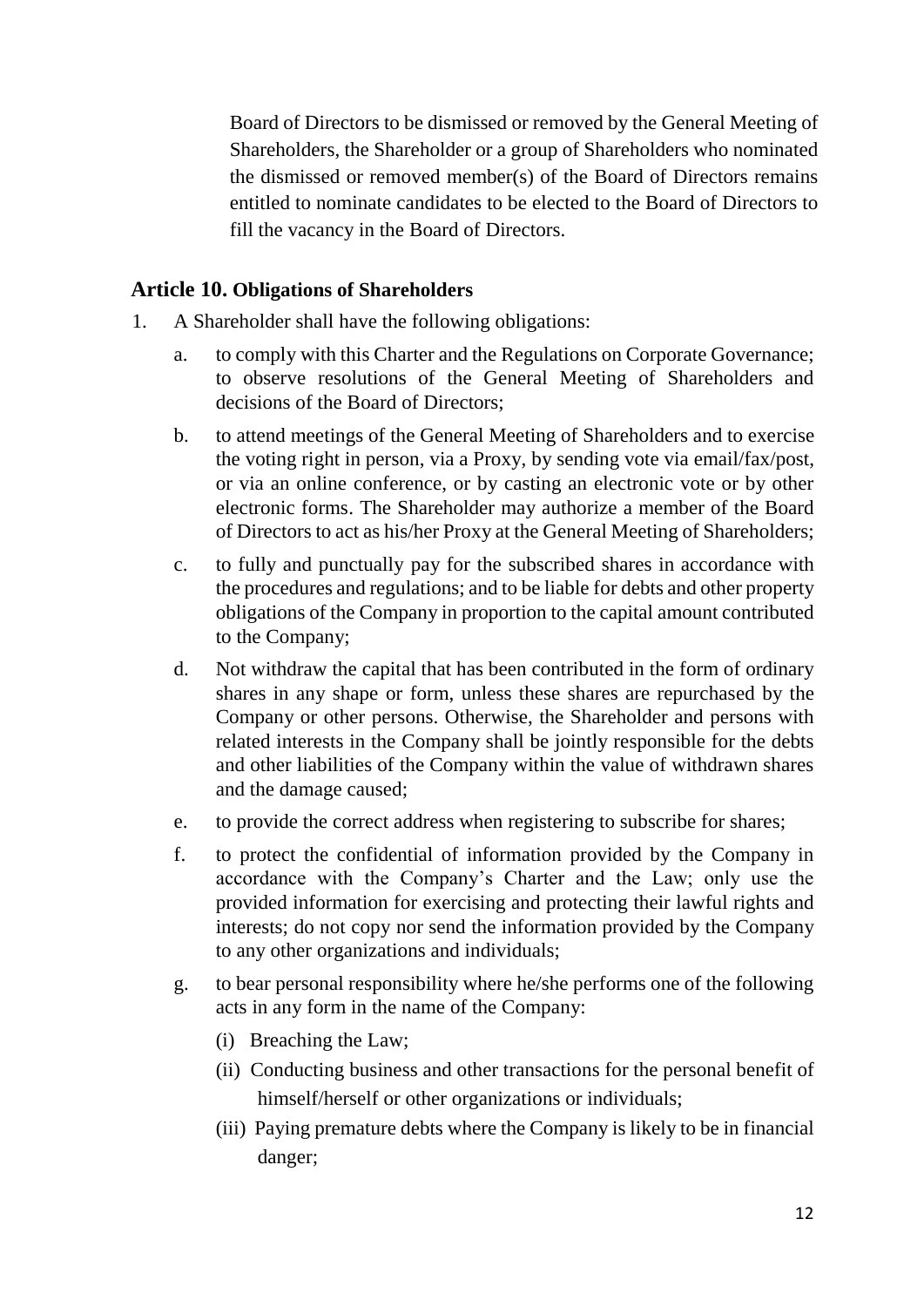- h. To bear personal liability for expenses when directly requesting or joining requests to convene meeting of General Meeting of Shareholders with unsuitable reasons; and
- i. To fulfill other obligations in accordance with the Law.
- 2. Obligations of information disclosure of Major Shareholders
	- a. Any organization or individual which becomes, or is no longer, a Major Shareholder of the Company must give a public announcement and written report to the Company, the State Securities Commission and the Stock Exchange where the shares of the Company are listed within five (05) working days from the date of becoming or being no longer a Major Shareholder.
	- b. A report on ownership by a Major Shareholder shall be made in form as stipulated the Law.
	- c. If there is a change in the number of shares owned by the Major Shareholder in excess of one percent (01%) of the number of voting shares, within five (05) working days from the date of such change, the Major Shareholder shall disclose information and submit reports to the Company, the State Securities Commission and the Stock Exchange where the shares of the Company are listed. The report shall be made in form as stipulated the Law.
	- d. Points (a), (b) and (c) above shall also apply to the Related Person of the Major Shareholders owning five percent (5%) or more of the voting shares of the Company.
	- e. Points (a), (b), (c) and (d) above shall not apply to entities that do not actively conduct transactions resulting in change in their holdings of voting shares because the Company repurchases their shares or offer additional shares.

## <span id="page-12-0"></span>**Article 11. General Meeting of Shareholders**

- 1. The General Meeting of Shareholders shall be the highest competent authority of the Company and all Shareholders with voting rights. The annual General Meeting of Shareholders shall be organized once every year and must be hold within four (04) months from the end of a fiscal year. The Board of Director may delay the date of conducting the annual General Meeting of Shareholders, but not exceeding six (06) months from the end of the fiscal year. The extraordinary General Meeting of Shareholders may be conducted in additional to the annual General Meeting of Shareholders. The location of the General Meeting of Shareholders is where the chairman participates in the meeting and must be within Vietnam's territory.
- 2. The annual meeting of the General Meeting of Shareholders shall be convened and organize by the Board of Directors at any place in Vietnam. The annual meeting of the General Meeting of Shareholders shall make decisions on issues stipulated by the Law and this Charter, especially the annual financial statements and the annual business plan of the Company for the next fiscal year.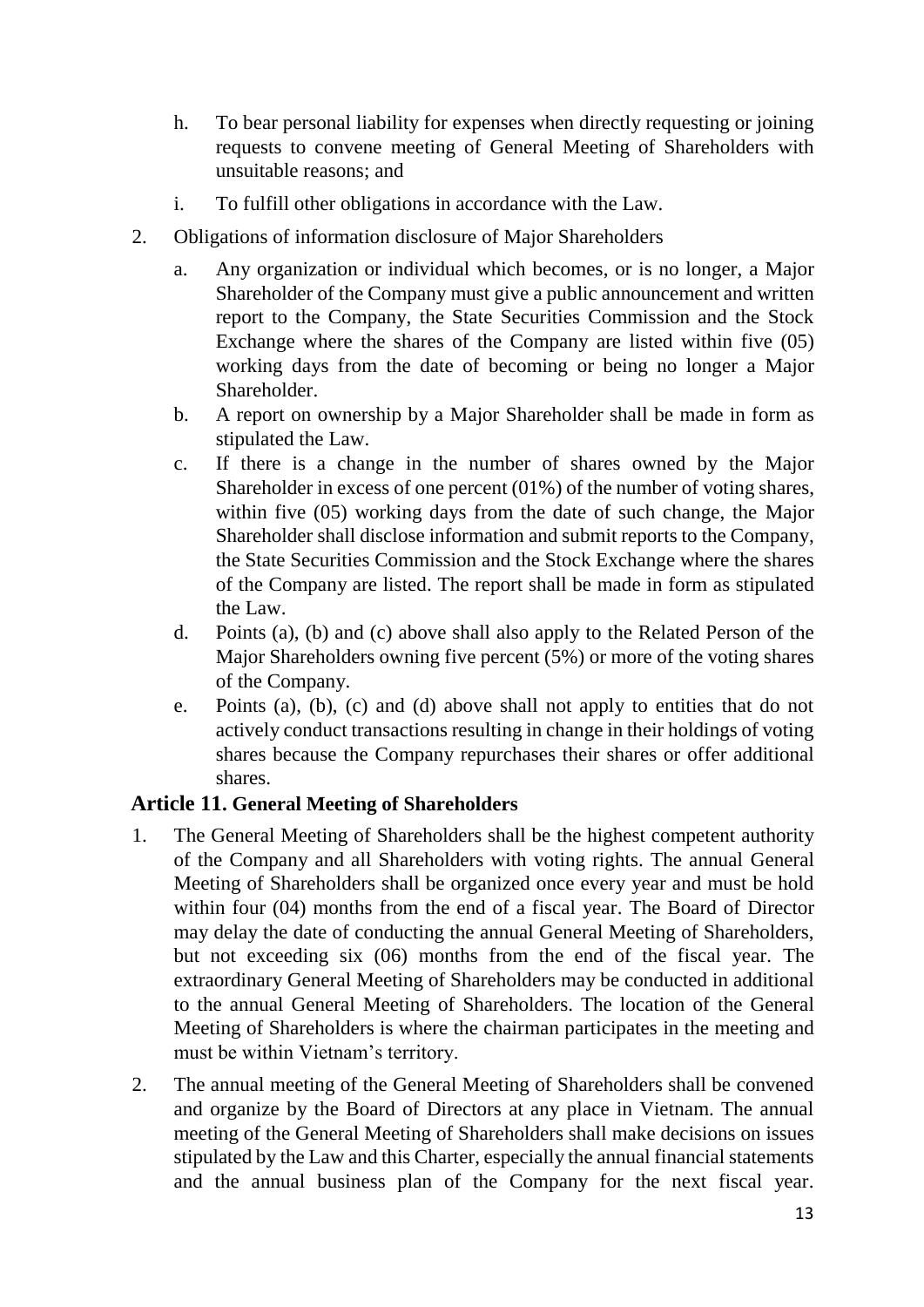Independent auditors shall be invited to any general meeting to provide advice for the approval of annual financial statements.

- 3. The Board of Directors must convene an extraordinary meeting of the General Meeting of Shareholders in the following cases:
	- a. The Board of Directors considers that it is necessary to do so in the interests of the Company.
	- b. When the number of the Board of Directors' members is less than the number of members required by law; or
	- c. The number of the Board of Directors' members is reduced more than one third (1/3) compared to the Charter's regulations, or the number of independent members of the Board of Directors is reduced, not meeting the number of minimum members required by the Charter.
	- d. A Shareholder or group of Shareholders owns at least 5% of the ordinary shares of the Company request the convening of the General Meeting of Shareholders by a written proposal.
	- e. Other cases as stipulated by the Law and this Charter.
- 4. Responsibility to convene an extraordinary meeting of the General Meeting of Shareholders:
	- a. The Board of Directors must convene an extraordinary meeting of the General Meeting of Shareholders within thirty (30) days from the date when the number of members of the Board of Directors do not satisfy the provision stipulated in Clause 3(b) of this Article or from the date of receipt of the request stated in Clause 3(d) of this Article. If the Board of Directors fails to convene a General Meeting of Shareholders as provided, the members of the Board of Directors who vote against the convene of the extraordinary General Meeting of Shareholders shall compensate for any damage arising to the Company.
	- b. Where the Board of Directors fails to convene a meeting of the General Meeting of Shareholders in accordance with Clause 4(a) of this Article, then within the next thirty (30) days, the requesting Shareholder or groups of Shareholders as stipulated in Clause 3(d) of this Article shall have the right to convene an extraordinary meeting of the General Meeting of Shareholders. In this case, the Shareholder or group of Shareholders convening the meeting of the General Meeting of Shareholders, if they consider it necessary, shall have the right to request the licensing authority who issued the Enterprise Registration Certificate or other competent authority in accordance with the Law to supervise the formality and procedures for convening and conducting a meeting and making decisions of the General Meeting of Shareholders.
	- c. The convenor of a meeting of the General Meeting of Shareholders must prepare a list of Shareholders entitled to attend a meeting of the General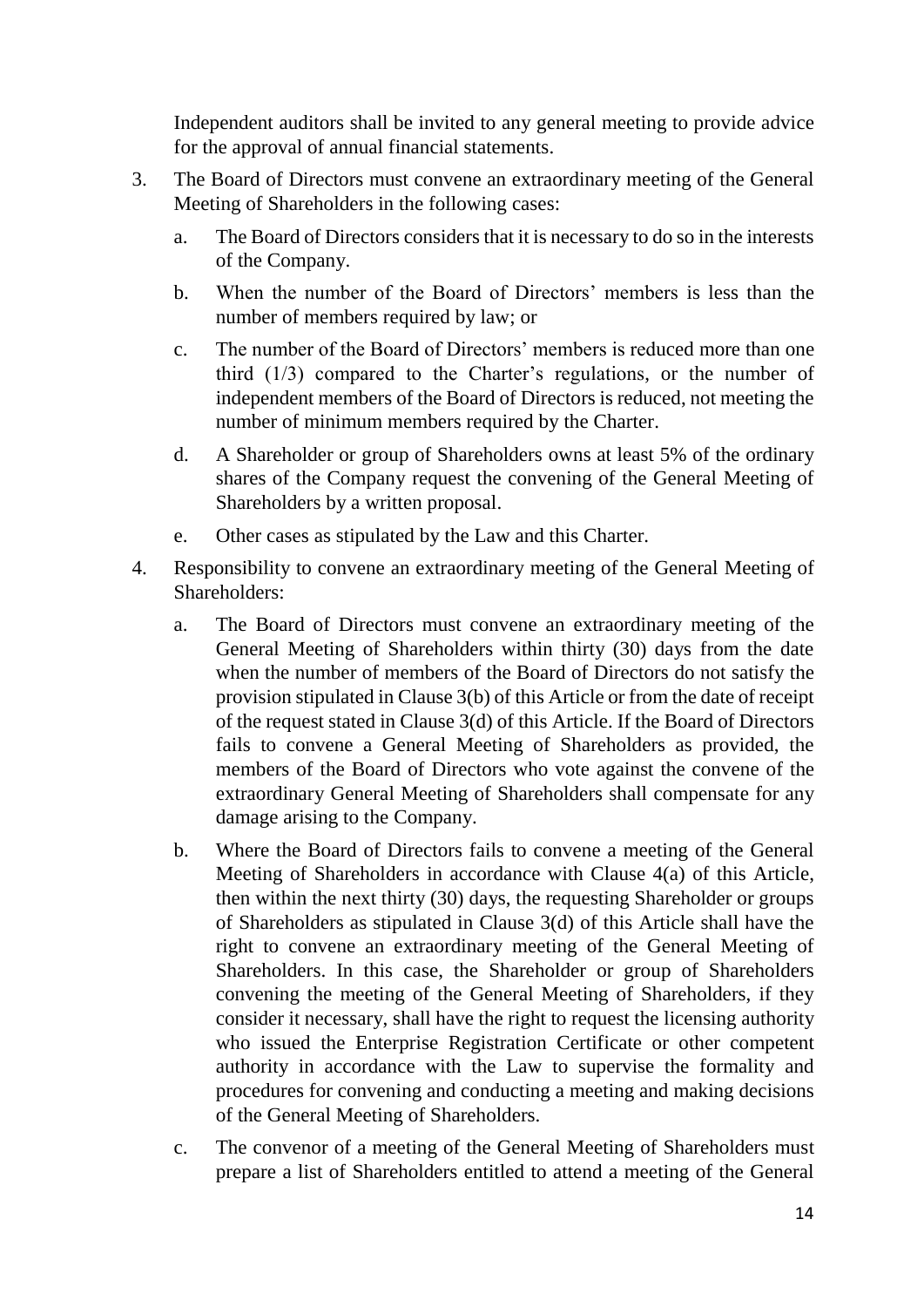Meeting of Shareholders, provide information and deal with complaints relating to the list of Shareholders, prepare the agenda of the meeting, prepare documents, determine the time and venue of the meeting, and send a notice of invitation to the meeting to each Shareholder entitled to attend the meeting.

5. All expenses for convening and conducting an extraordinary meeting of the General Meeting of Shareholders shall be reimbursed by the Company. Such expenses shall not include expenses born by the shareholders for attending the General Meeting of Shareholders, including travel and accommodation costs.

## <span id="page-14-0"></span>**Article 12. Rights and Duties of the General Meeting of Shareholders**

- 1. The General Meeting of Shareholders shall have the rights and duties to discuss and approve the following issues:
	- a. The annual business plan of the Company;
	- b. Development orientation of the Company;
	- c. Annual financial statements;
	- d. The report of the Board of Directors on administration and performance of the Board of Directors and each of its members; the report of the Audit Committee;
	- e. Annual dividends ratio for each class of shares in compliance with the Law on Enterprises and the rights attached to such class of shares. Such dividends ratio must not be higher than the rate proposed by the Board of Directors after consulting the Shareholders at the meeting of the General Meeting of Shareholders;
	- f. Approval for the list of accredited audit company; whether to allow accredited audit company to inspect the Company's operation when necessary;
	- g. Election, dismissal and removal of members of the Board of Directors;
	- h. The budget or total remunerations, bonuses and other benefits of the Board of Directors;
	- i. Supplement to and amendment of the Company Charter;
	- j. The business line of the Company;
	- k. Decision on change of Charter Capital of the Company, including the decrease of Charter Capital;
	- l. Classes of shares and number of newly issued shares for each class of shares;
	- m. Division, separation, consolidation, merger or conversion of the Company;
	- n. Re-organization and dissolution (liquidation) of the Company and appointment of liquidators.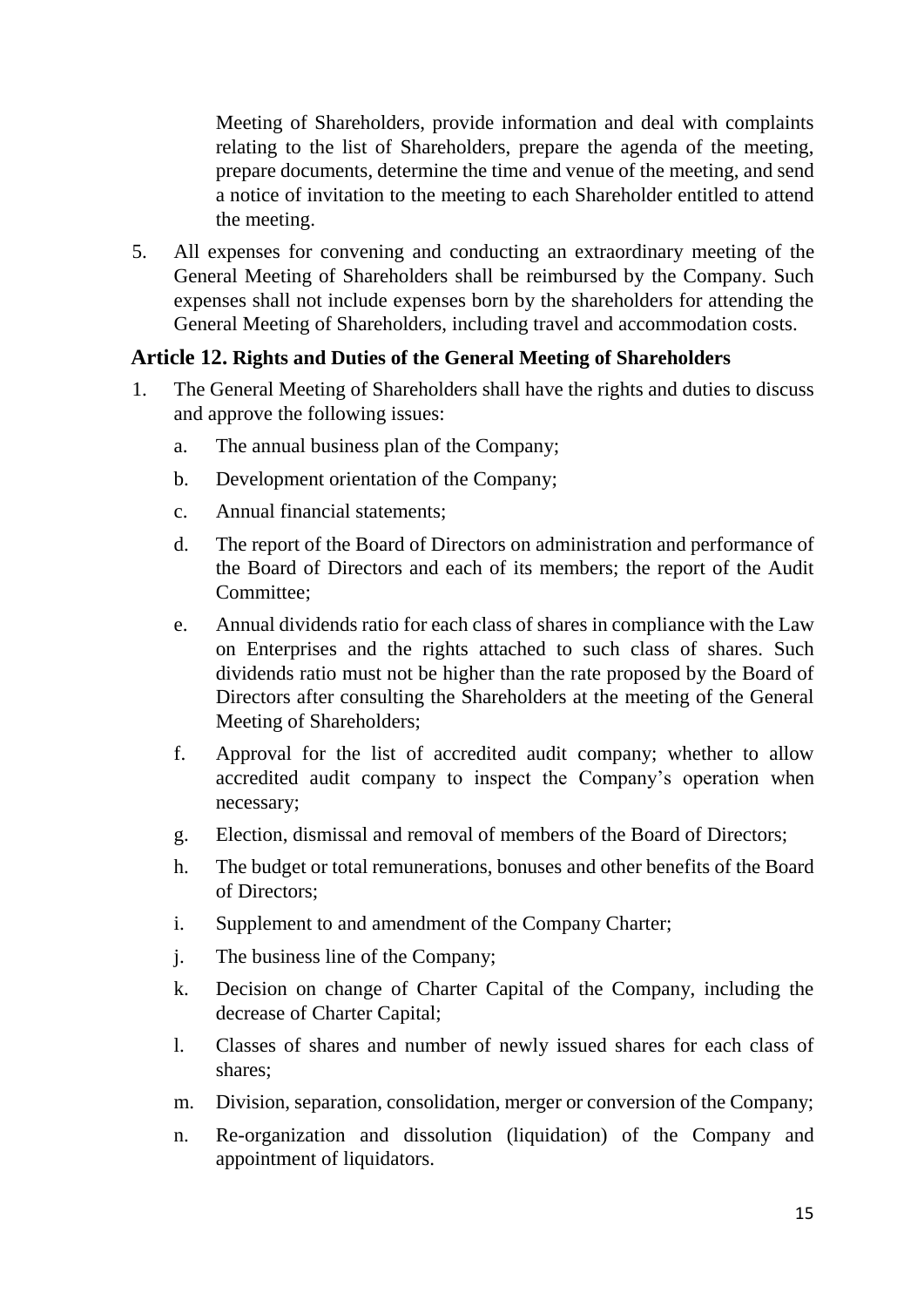- o. Inspection of and dealing with breaches by any member of the Board of Directors which cause loss and damage to the Company and Shareholders of the Company;
- p. Decision on investment in or sales of assets of the Company or its Subordinate Units at the value of at least thirty five percent (35%) of total value of the assets of the Company as recorded in the most recent financial statements;
- q. Redemption of ten percent (10%) or more of any one class of issued shares by the Company;
- r. The Company or any Subordinate Unit of the Company enters into a contract with any person stipulated in Clause 1 Article 167 of the Law on Enterprises with a value of twenty percent (20%) or more of the total value of assets of the Company as recorded in the most recent financial statements;
- s. Issuance bonds convertible into shares, and securities rights which allow the owner to purchase shares at a pre-determined price;
- t. Approval for the Regulations on Corporate Governance and Regulations on operation of the Board of Directors;
- u. Approval for the following transactions:
	- (i) Grant of loans or guarantees to members of the Board of Directors, the General Directors and the Executive Directors who are not the Shareholders, and their Related Person;
	- (ii) A transaction with a value of twenty percent (20%) or more or a transaction resulting in a total transaction value (that has arisen within 12 months from the date of making the first transaction) of twenty percent (20%) or more of the total asset value of the Company recorded in the latest financial statement between the Company/ Subordinate Unit and one of the following persons:
		- − Members of the Board of Directors, the General Directors, the Executive Directors, and their Related Persons;
		- − Shareholders and authorized representatives of Shareholders owning more than ten percent (10%) of the ordinary shares of the Company and their Related Persons;
		- − Enterprises related to the subjects specified in Clause 2 Article 164 of the Law on Enterprises.
	- (iii) Contracts, transactions of loan or sale of assets with a value of more than ten percent (10%) of the total value of assets recorded in the latest financial statement between the Company and a Shareholder owning at least fifty one percent (51%) of the total number of voting shares or a Related Person of such Shareholder.
- v. Decide on the number of the members of the Board of Directors; and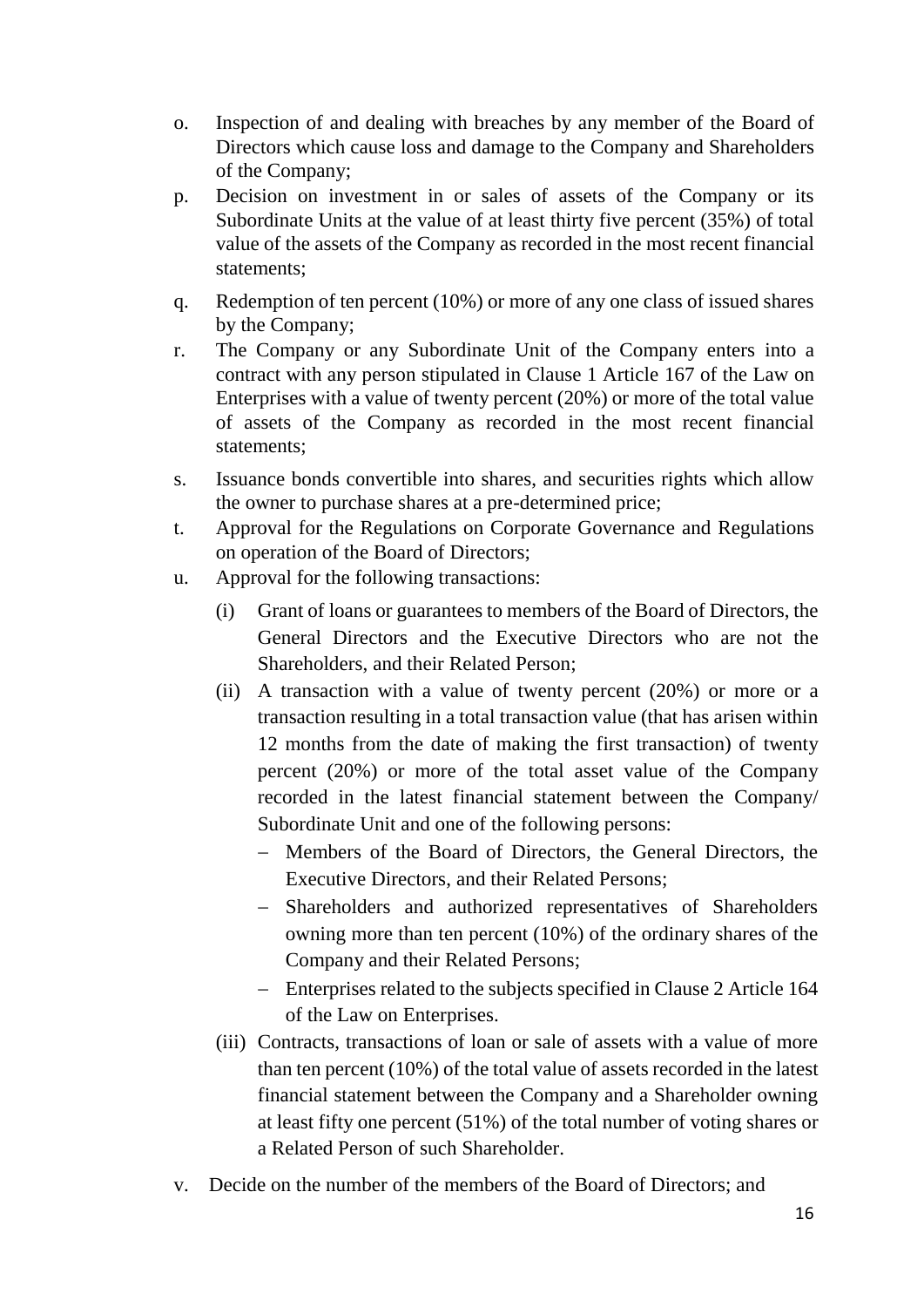- w. Other issues as stipulated in this Charter and other regulations of the Company.
- 2. A Shareholder shall not be permitted to vote in case of transactions to which such Shareholder or Related Person(s) of such Shareholder has related interests, particularly as follows:
	- a. Contracts, transactions stipulated in Clause 2 of this Article when such Shareholder or a Related Person of such Shareholder shall be a contracting party; or
	- b. Redemption of shares of such Shareholder, except where such redemption is implemented on the basis of the ratio of ownership of all Shareholders or such redemption is implemented via order matching or public offer on the Stock Exchange.
- 3. All resolutions and matters included in the meeting agenda must be discussed and voted at the General Meeting of Shareholders.

# <span id="page-16-0"></span>**Article 13. Proxy**

- 1. Shareholders, having the rights to patriciate the General Meeting of Shareholders in accordance with the laws, may directly participate or authorize one or some other organizations and individuals to participate the General Meeting of Shareholders ("**Proxy**"). The Proxy is not required a Shareholder.
- 2. The authorization to Proxy shall be made in writing. Authorization documents shall be made in compliance with the civil laws. The Proxy shall submit the authorization documents before entering the meeting room.
- 3. Votes casted by the Proxy within the scope of authorization shall be effective unless:
	- a. The authorizing person is dead, has his/her capacity for civil acts restricted or lost;
	- b. The authorizing person has cancelled the authorization; or
	- c. The authorizing person has cancelled the authority of the authorized person.

However, this Clause does not apply in case the Company receives a notification of any of the aforementioned events at least (24) hours before the opening hour of the General Meeting of Shareholders or before the General Meeting of Shareholders is re-convened.

4. Any Shareholder's restrictions for the Proxy in the exercise of the rights of the respective Shareholders at the General Meeting of Shareholders shall not be valid to the third party.

## <span id="page-16-1"></span>**Article 14. Changes of rights**

1. The change or cancellation of special rights associated with a certain type of preference shares is effective when it is voted for by a number of Shareholders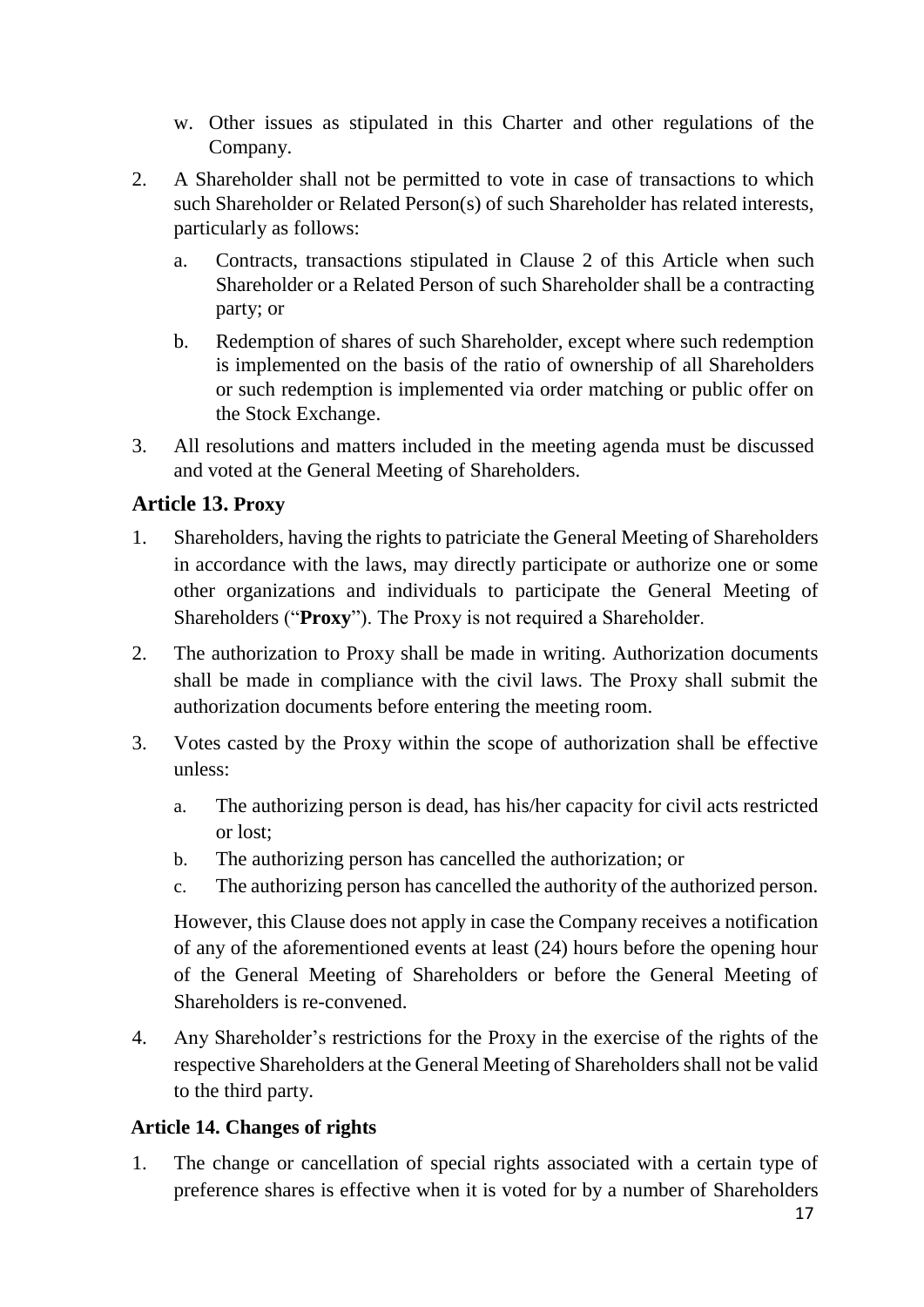that represent at least 65% of the votes of the attending Shareholders. The General Meeting of Shareholders' resolution that contains adverse changes to the rights and obligations of Shareholders holding preference shares may only be ratified if it is voted for by a number of participating preference Shareholders that hold at least 75% of preference shares of the same type, or approved by a number of preference shareholders that hold at least 75% of preference shares of the same type in case of collection of written opinion.

- 2. A meeting of Shareholders holding a type of preference shares for approving the change of right as provide in Clause 1 above shall only be carried out when it is participated in by at least two (02) Shareholders (or their Proxy) that hold at least one third (1/3) of the nominal value of these shares. If the number of participating Shareholders is not adequate, another meeting shall be carried out within thirty (30) days regardless of the number of participating Shareholders of that type of shares (or their Proxy) and the quantity of their shares. During the meeting, Shareholders of that type of shares may, directly or through their Proxy, request a ballot. Each share of that type has the same number of votes in such a meeting.
- 3. Procedures for carrying out such a meeting are similar to those specified in Articles 15, 16 and 17 of this Charter.
- 4. Unless otherwise prescribed by shares issuance clauses, special rights associated with preference shares regarding some or all issues relevant to distribution of profit or assets of the Company shall not be changed when the Company issues additional shares of the same type.

# <span id="page-17-0"></span>**Article 15. Convening, agenda and invitations to the General Meeting of Shareholders**

- 1. The Board of Directors shall convene the General Meeting of Shareholders, except for the cases specified at Point b, Clause 4, Article 11 of this Charter.
- 2. The person who convenes the General Meeting of Shareholders shall perform the following tasks:
	- a. Compile the list of Shareholders eligible to participate in and vote at the General Meeting of Shareholders;
	- b. Prepare the meeting agenda and contents;
	- c. Prepare meeting documents;
	- d. Determine the meeting time and location;
	- e. Make an announcement and send invitations to all shareholders that are eligible to participate in the General Meeting of Shareholders;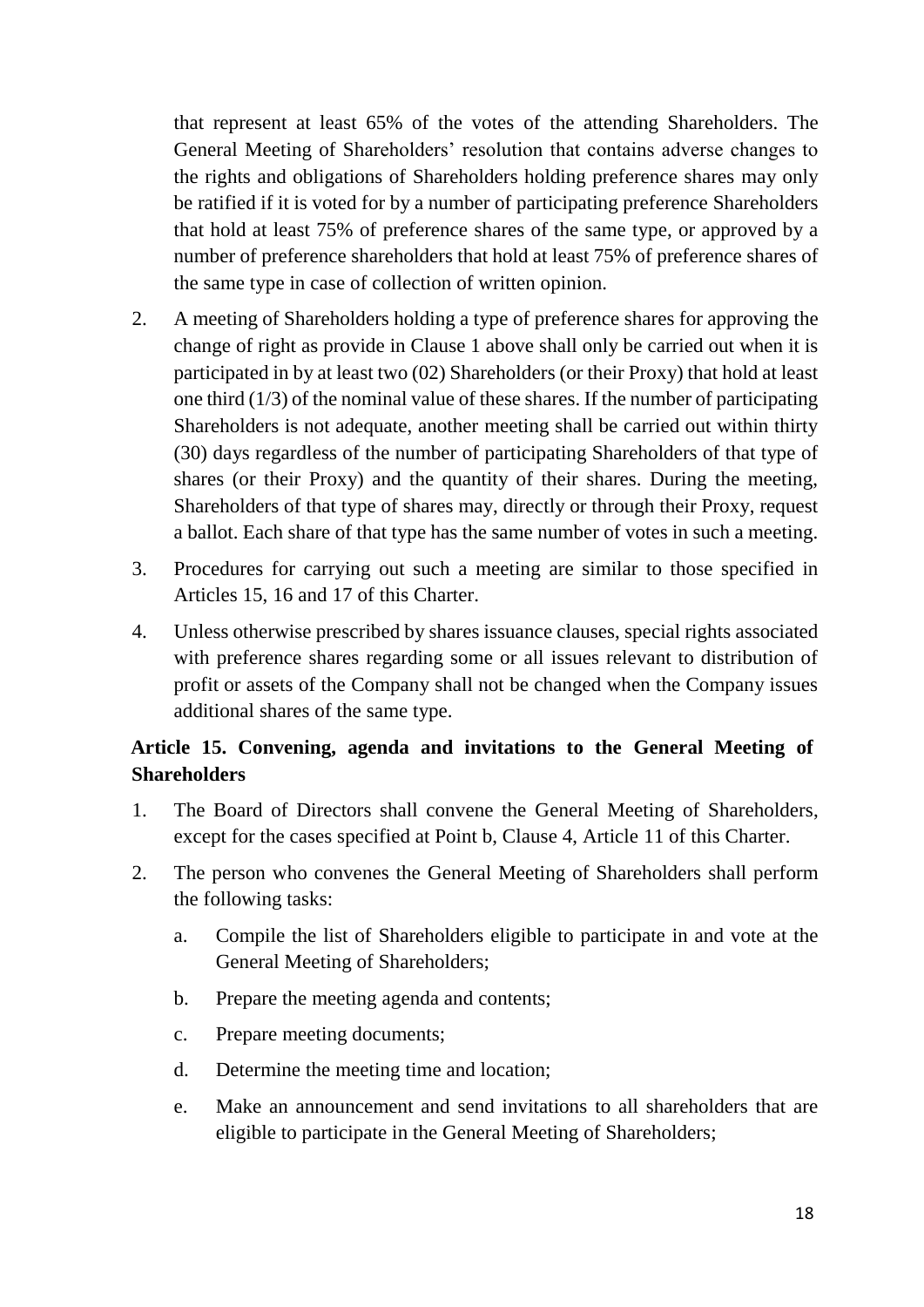- f. Draft the resolution of the General Meeting of Shareholders according to the meeting contents; and
- g. Perform other tasks serving the general meeting.
- 3. The invitations to the General Meeting of Shareholders shall be sent to mailing addresses of all Shareholders by any secured manners and posted on the websites of the Company, the State Securities Commission and the Stock Exchange where the Company's shares are listed or registered. The person that convenes the General Meeting of Shareholders shall send invitations to all shareholders on the list of shareholders eligible to participate in the General Meeting of Shareholders at least twenty one (21) days before the opening date of the General Meeting of Shareholders from the day on which the invitation is validly sent. The agenda of the General Meeting of Shareholders and documents relevant to the issues to be voted on at the General Meeting of Shareholders shall be sent to the Shareholders and/or posted on the Company's website. In case these documents are not enclosed with the invitations, the invitations must contain the URL for these documents to which the Shareholders are enable to access.
- 4. The Shareholder or group of Shareholders owning at least 5% of the total ordinary shares of the Company is entitled to propose inclusion of other issues to the agenda of the General Meeting of Shareholders. The proposal must be made in writing and sent to the Company at least seven (07) working days before the opening date of the General Meeting of Shareholders. The proposal shall specify the shareholder's name, quantity of each type of shares being held by the shareholder and the proposed issues.
- 5. The person who convenes the General Meeting of Shareholders is entitled to reject the proposal mentioned in Clause 4 of this Article in any of the following cases:
	- a. The proposal is sent against the regulations of Clause 4 of this Article; or
	- b. The proposed issue is outside the authority of the General Meeting of Shareholders.
- 6. The Board of Directors must prepare the draft of resolution for the contents in the agenda.

#### <span id="page-18-0"></span>**Article 16. Conditions for opening the General Meeting of Shareholders**

1. The General Meeting of Shareholders shall be carried out when it is participated in by a number of Shareholders and Proxies that represent over sixty-five (65%) of the voting shares. If there is not enough percentage required within thirty (30) minutes from the scheduled opening time of the meeting, the person who convenes the General Meeting of Shareholders shall cancel the meeting.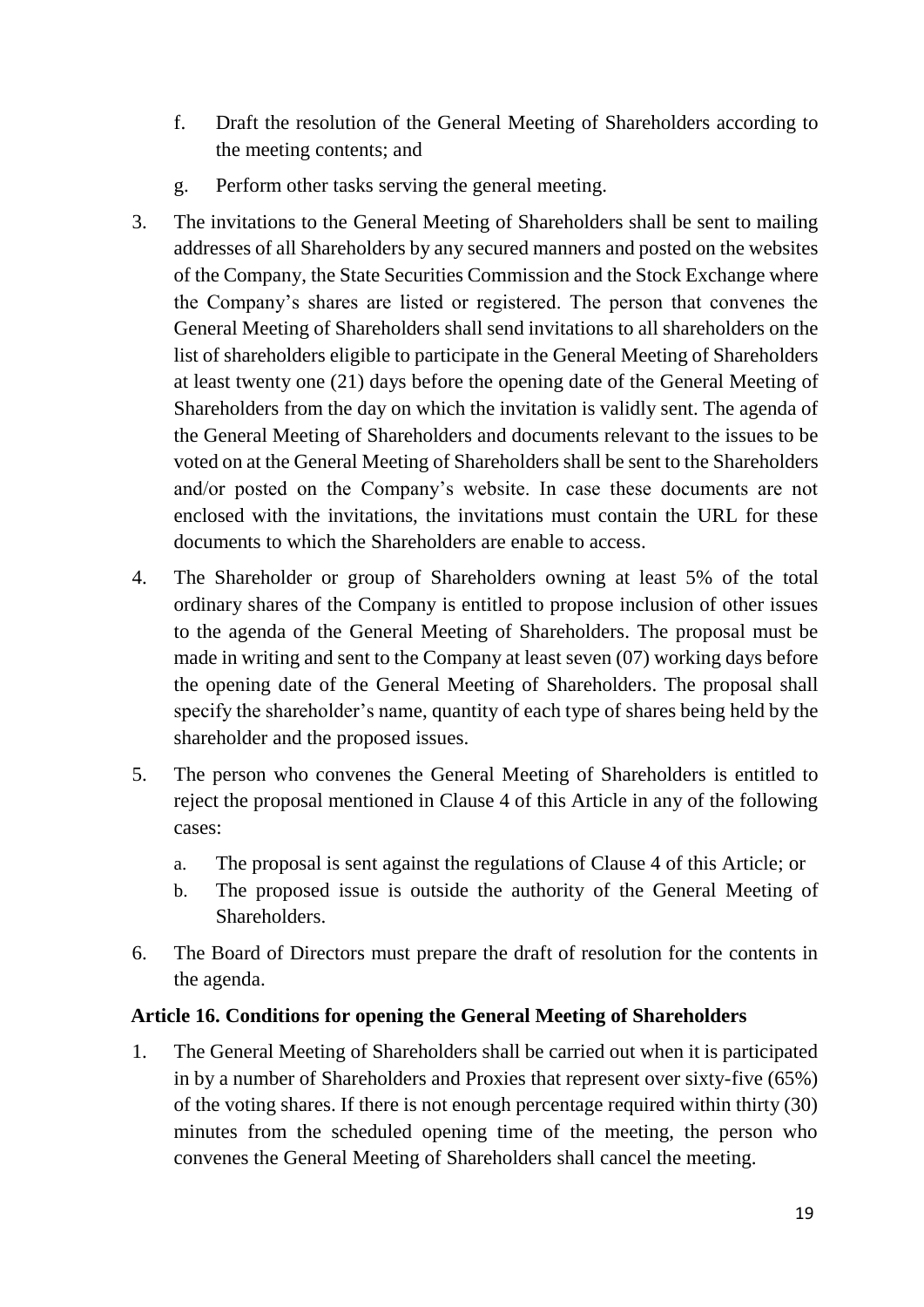- 2. In case the number of participating shareholders specified in Clause 1 of this Article is not adequate, invitations to the second meeting shall be sent within 30 days from the intended date of the first meeting. The second meeting shall be opened when it is participated in by a number of Shareholders and Proxies that represent at least 51% of the voting shares. If there is not enough percentage required within thirty (30) minutes from the scheduled opening time of the meeting, the person who convenes the General Meeting of Shareholders shall cancel the meeting.
- 3. In case the number of participating shareholders specified in Clause 2 of this Article is not adequate, invitations to the third meeting shall be sent within 20 days from the intended date of the second meeting. The third meeting shall be opened regardless of the number of participating Shareholders and Proxies, and shall be deemed valid and shall have the right to make decisions on all matters proposed to be passed at the first meeting of the General Meeting of Shareholders.

# <span id="page-19-0"></span>**Article 17. Procedures for carrying out and voting at the General Meeting of Shareholders**

- 1. On the day of organizing the General Meeting of Shareholders and before opening the General Meeting of Shareholders, the Company shall complete the procedures for Shareholder registration and must carry out this procedure until the shareholders that are eligible to participate shall be registered completely.
- 2. The procedures for Shareholders' registration shall be regulated in detail at the Governance Regulations of the Company.
- 3. The Shareholders and Proxies, who arrive at the meeting after the opening time, may register their presence, participate and vote after registration. The chairman of the meeting does not have the responsibility to suspend the meeting and the effect of the decisions voted on before their presence shall remain unchanged
- 4. Election of the chairman, secretary and vote counting committee:
	- a) The Chairman of the Board of Directors shall chair the General Meeting of Shareholders if it is convened by the Board of Directors. If the Chairman of the Board of Directors is absent or not able to work, other members of the Board of Directors shall elect one of them as the chair under the majority rule. In other cases, the person who signs the decision to convene the General Meeting of Shareholders shall control the General Meeting of Shareholders to elect the chairman of the meeting and the person who received the most votes shall be appointed to chair the meeting. In case of election of the chairman, the name of the nominated chairman and the number of votes for the chairman must be announced.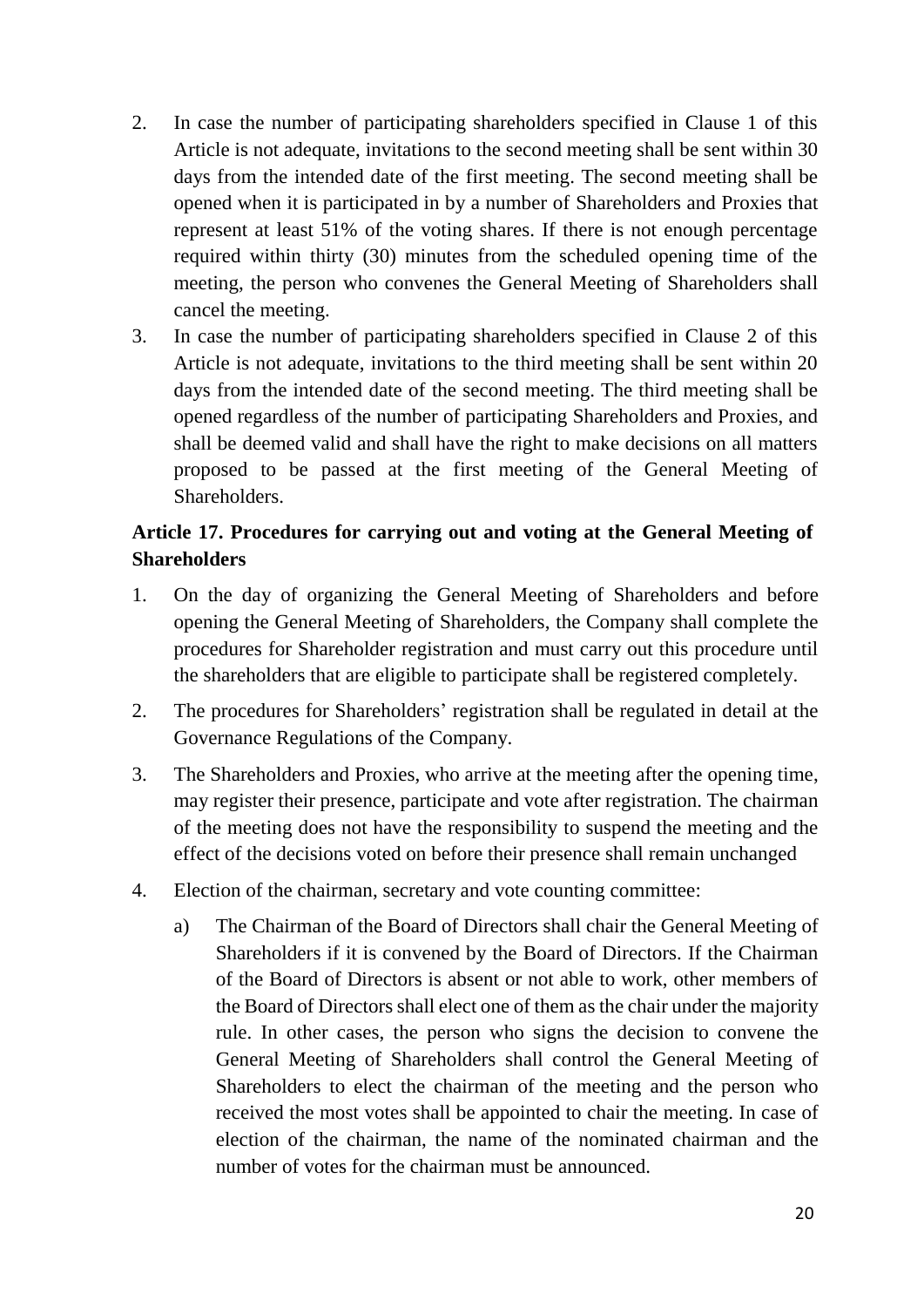- b) The chairman shall appoint one (01) or some people as secretaries of the General Meeting of Shareholders.
- c) The General Meeting of Shareholders shall elect one or some persons to the vote counting committee at the request of the chairman.
- 5. The meeting agenda and contents shall be approved by the General Meeting of Shareholders during the opening session.
- 6. The chairman is the person who has the right to decide on the order, procedures and events arising out of the agenda of the General Meeting of Shareholders.
- 7. Without obtaining opinions from the General Meeting of Shareholders, the chairman of the meeting may at any time adjourn the General Meeting of Shareholders after an adequate number of participants have registered to another time and relocate the General Meeting of Shareholders to a different location of the meeting if the Chairman considers that (a) the current location of the General Meeting of Shareholders does not have convenient seats for all attendees, (b) the behaviour of attendees obstruct or is likely to obstruct the order at the meeting, thus threatening the fairness and legitimacy of the meeting, (c) communications equipment is not sufficient for discussion and voting by participating Shareholders, or (d) an adjournment is necessary so that the work of the General Meeting of Shareholders may be carried out validly. Additionally, the Chairman may adjourn the General Meeting of Shareholders as per unanimous agreement or at request of the meeting of General Meeting of Shareholders with a sufficient quorum. The maximum time for any adjournment of a meeting shall not be more than three (03) working days as from the initial meeting date. An adjourned General Meeting of Shareholders shall not consider any issues other than the issues which should have been legally resolved at the previously adjourned General Meeting of Shareholders.

Where the Chairman adjourns or postpones the General Meeting of Shareholders not in accordance with the provisions in this Clause, the General Meeting of Shareholders shall elect another person from the attendees to replace the Chairman in conducting the meeting until its completion, and the effectiveness of voting conducted at such meeting shall not be affected. The method to election of the Chairman of the General Meeting of Shareholders shall be conducted under the procedures as provided in Clause 4 of this Article.

- 8. The chairman of the meeting is entitled to implement necessary and reasonable measures for making sure the meeting is kept in order and reflects the needs of the majority of participants, as follows:
	- a) Arrange seats at the meeting location;
	- b) Ensure safety of the participants;
	- c) Enable Shareholders to participate in (or continue to participate in) the General Meeting of Shareholders. The person who convenes the General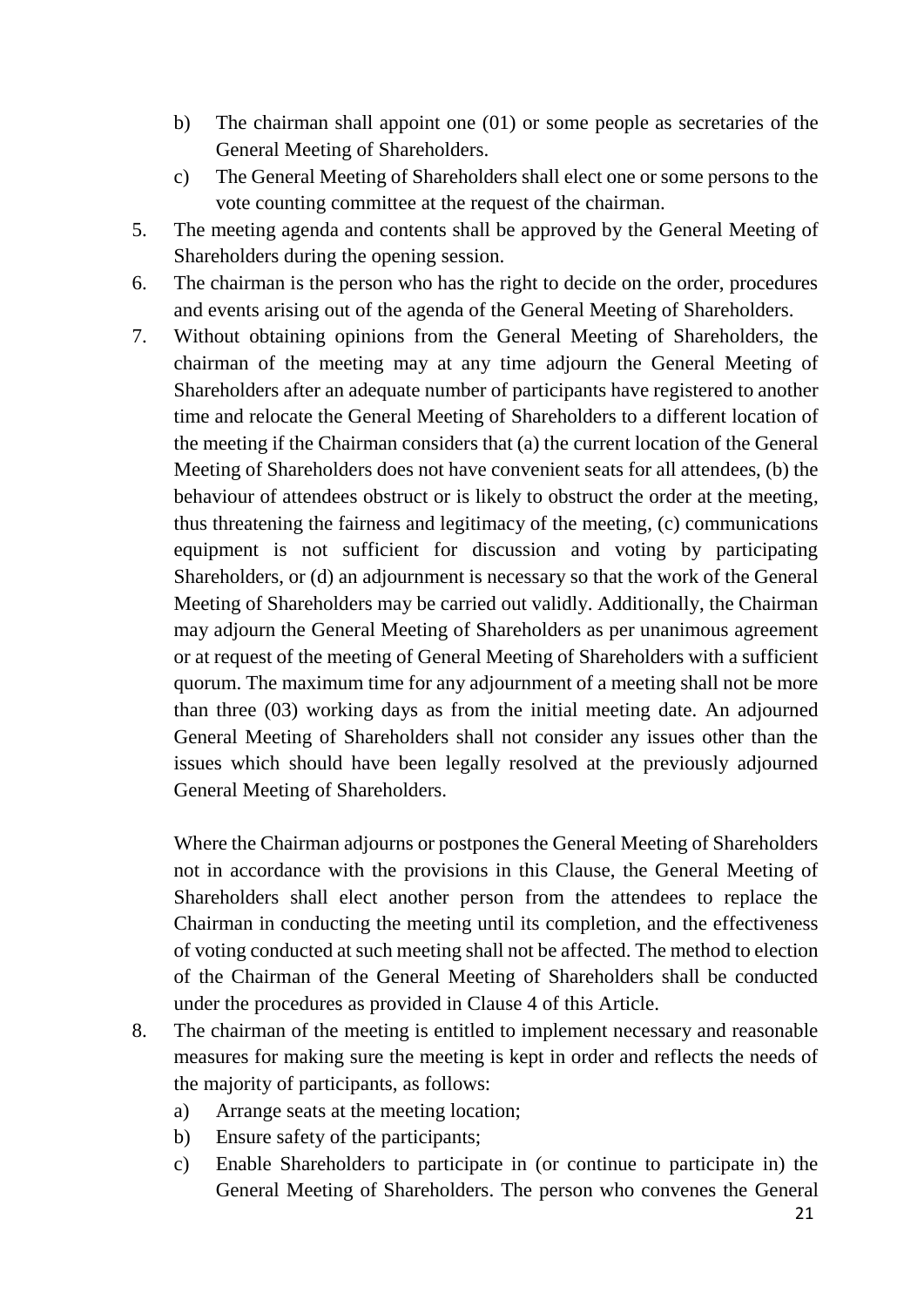Meeting of Shareholders has the full authority to change the aforementioned measures and implement any necessary measures such as issuing entry passes or other methods of selection.

In a case where the General Meeting of Shareholders takes the above measures, when determining the venue of the meeting, the Board of Directors may:

- a) Notify that the meeting shall be conducted at the venue in the notice and the Chairman of the meeting shall be present there (the "**Official Venue of the Meeting**");
- b) Arrange for Shareholders or Proxies who are unable to attend the meeting in accordance with this Article or the persons who want to attend the meeting of the General Meeting of Shareholders at a venue different from the Office Venue of the Meeting can attend the meeting at the same time.

The notice on holding the Meeting shall not be required to state the detailed organizational measures in accordance with this Article.

In this Charter (unless where the context otherwise requires), all Shareholders and Proxies shall be considered to attend the meeting at the Official Venue of the Meeting.

- 9. The person who convenes the General Meeting of Shareholders or the chairman of the meeting has the rights to:
	- a) Request all participants to undergo inspection or other lawful and reasonable security measures.
	- b) Request a competent authority to maintain order during the meeting; expel those who refuse to comply with the chairman's requests, disrupt the order, obstruct the progress of the meeting or refuse to undergo security measures.

# <span id="page-21-0"></span>**Article 18. Conditions for ratification of resolution of the General Meeting of Shareholders; meeting minutes of the General Meeting of Shareholders**

- 1. Except for the case stipulated in Clause 2 of this Article, resolutions of the General Meeting of Shareholders must be passed by a majority of Shareholders representing at least sixty five percent (65%) of the total votes of the Shareholders with voting rights who are present in person or via their Proxies at the meeting of the General Meeting of Shareholders.
- 2. Resolutions of the General Meeting of Shareholders on amendment of and supplement to the name of the Company, including (i) the name of the Company in Vietnamese; (ii) the name of the Company in English and (iii) the abbreviated name as stipulated in Clause 1, Article 2 of the Charter must be passed by a majority of Shareholders representing at least eighty five percent (85%) of the total votes of the Shareholders with voting rights who are present in person or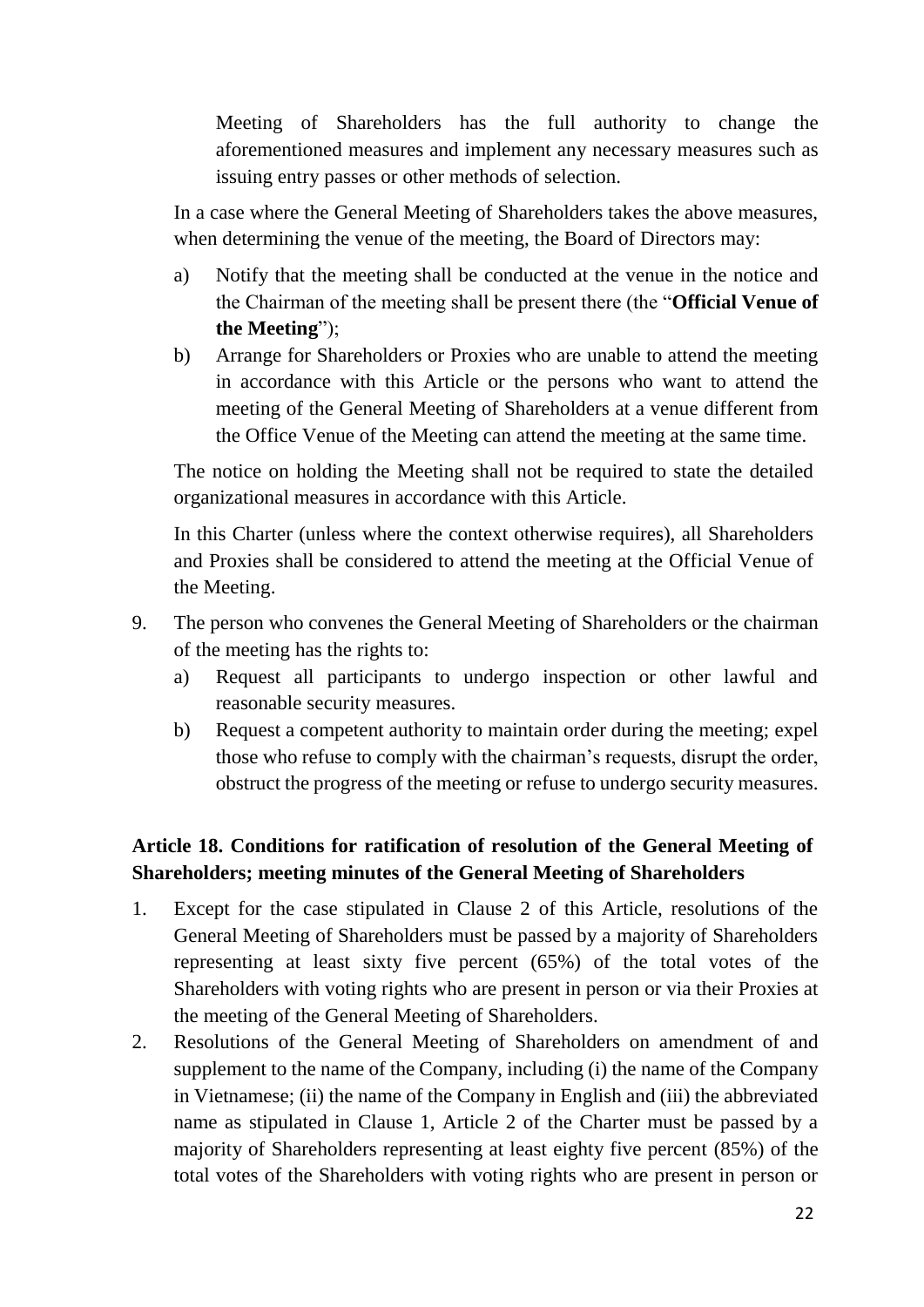via their Proxies at the meeting of the General Meeting of Shareholders (in case the meeting is convened), or at least eighty five percent (85%) of the total votes of the shareholders with the voting rights (in case of obtaining written opinion from the Shareholders).

Resolutions of the General Meeting of Shareholders on amendment of and supplement to the Charter; on classes of shares and quantity of shares offered for sale; merger, re-organization and dissolution of the Company; change in business lines of the Company; investment in or transactions of sale of assets of the Company or its Subordinate Units at the value of at least thirty per cent (35%) of the total value of assets of the Company based on the most recent financial statements shall be approved when they are passed by seventy-five percent (75%) or more of the total votes of the Shareholders with voting rights who are present directly or via their Proxies at the meeting of the General Meeting of Shareholders (in case the meeting is convened), or at least seventy-five percent (75%) of the total votes of the Shareholders with the voting rights (in case of obtaining written opinion from the Shareholders).

Voting to elect members of the Board of Directors must be implemented by the method of cumulative voting in accordance with the provisions set forth in the Regulations on Corporate Governance.

- 3. A resolution of the General Meeting of Shareholders that is voted for by 100% of the voting shares shall be lawful and effective even if the procedures for convening the meeting and ratifying the resolution are not conformable with the Law on Enterprises and the Company's Charter.
- 4. The person presiding over the meeting of the General Meeting of Shareholders shall be responsible to organize the filling of minutes of meeting of the General Meeting of Shareholders. The minutes of meeting of the General Meeting of Shareholders must be published on the website of the Company within twentyfour (24) hours from the end of the meeting of the General Meeting of Shareholders. The regulations of the minutes of the meeting of the General Meeting of Shareholders shall be regulated in details and the Regulations on Governance of the Company.

# <span id="page-22-0"></span>**Article 19. Authority and procedures for collection of written opinions in order to pass a resolution of the General Meeting of Shareholders**

The authority and procedures for collection of written opinions in order to pass a resolution of the General Meeting of Shareholders on all matters subject to the authority of the General Meeting of Shareholders shall be implemented in accordance with the following provisions: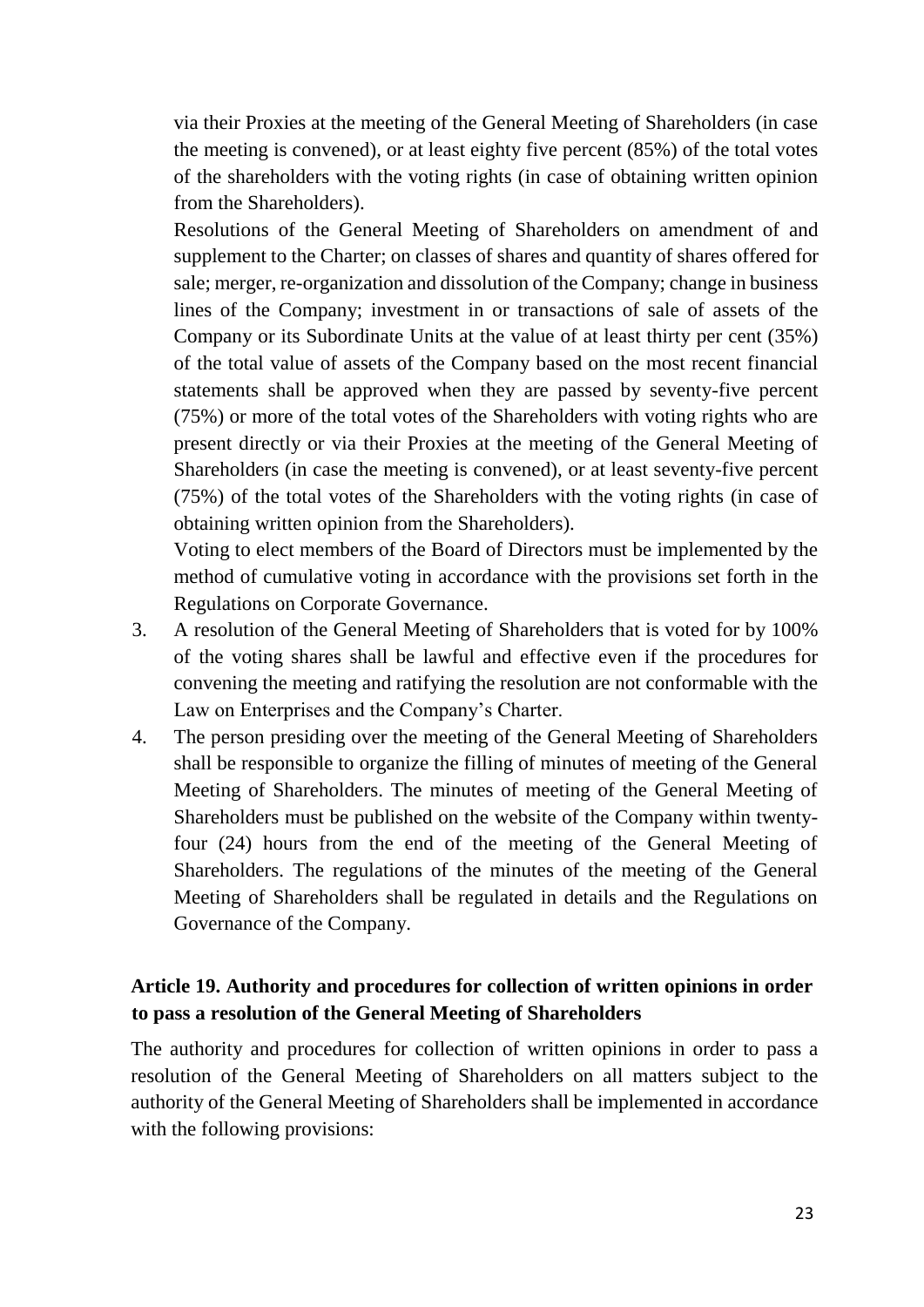- 1. The Board of Directors shall have the right to collect written opinions in order to pass a resolution of the General Meeting of Shareholders whenever necessary for the interests of the Company.
- 2. The Board of Directors must prepare written opinion forms, a draft of the resolution of the General Meeting of Shareholders, and other documents explaining the draft resolution. The written opinion form together with the draft resolution and explanatory documents must be sent by a method which is guaranteed to reach the registered address of each Shareholder. The Board of Directors must ensure to send and release the documents to Shareholders within a reasonable period for the review and voting and must sent at least ten (10) days prior to the expiry date of receipt of written opinion forms.
- 3. The main contents of the opinion form, the method to send the opinion form to the Company from the Shareholders and the conditions to ensure the validity of opinion form and vote counting record are specified in the Regulations of Governance Regulation.
- 4. The Board of Directors shall conduct the vote-counting and shall prepare minutes of the vote-counting in the presence of the Audit Committee or of Shareholder(s) not holding a managerial position in the Company.

The members of the Board of Directors, vote counters and the person who supervised the vote-counting shall be jointly liable for the truthfulness and accuracy of the vote counting record, and shall be jointly liable for any loss and damage arising from a resolution which is passed due to an untruthful or inaccurate counting of votes.

- 5. The vote-counting record and resolution must be published on the website of the Company within twenty-four (24) hours from the time of completion of the vote counting.
- 6. Written opinion forms which were returned to the Company, the vote-counting record, the full text of the resolution which was passed and any related documents sent with all of the written opinion forms must be kept as archives at the head office of the Company.
- 7. A resolution which is passed by way of collecting written opinions of Shareholders must be approved by the Shareholders representing at least sixty five percent (65%) of the total voting shares, or a higher ratio for issues sipulated in Clause 2 of Article 18 above, and shall have the same value as thosed ratified at the General Meeting of Shareholders.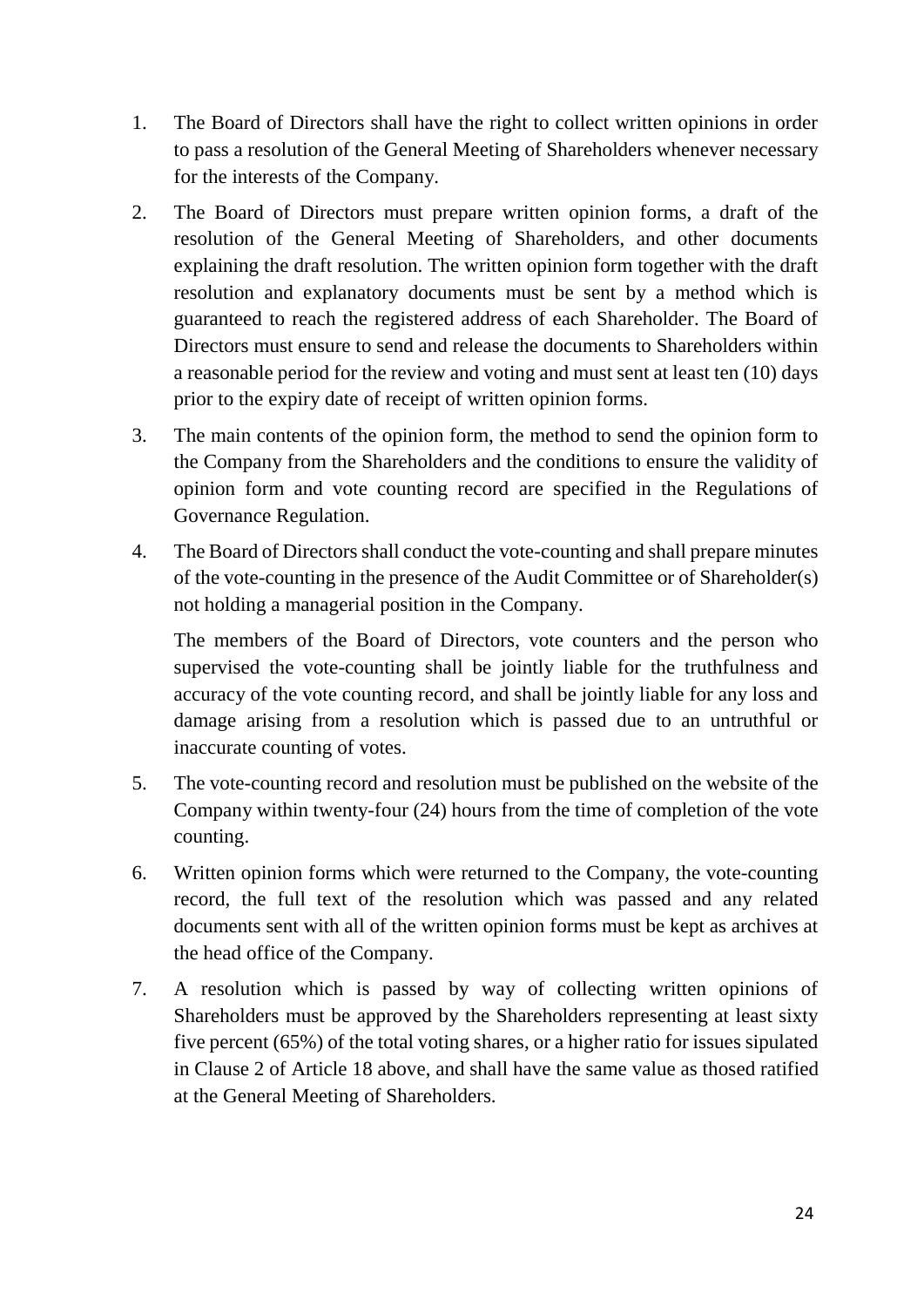# <span id="page-24-0"></span>**Article 20. Demand for cancellation of resolutions of the General Meeting of Shareholders**

Within ninety (90) days from the date of receipt of the resolutions and the meeting minutes of the General Meeting of Shareholders or the vote counting record in case of collection of written opinion, the Shareholders or groups of Shareholders holding five percent (05%) or more of the total ordinary shares shall have the right to request a court or an arbitration of Vietnam to consider and cancel the resolutions of the General Meeting of Shareholders in the following cases:

- 1. The formality and procedures for convening a meeting of the General Meeting of Shareholders seriously violated the Law on Enterprises and this Charter, except for the case stipulated in Clause 3 Article 18 of this Charter.
- 2. The sequence and procedures for issuing a resolution and the content of the resolution violated the Law or this Charter.

In case where a resolution of the General Meeting of Shareholders is cancelled in accordance with a decision of a court or an arbitration, the convenor of a meeting of the General Meeting of Shareholders at which such resolution is cancelled may consider re-organizing the General Meeting of Shareholders within thirty (30) days in accordance with the sequence and procedures stipulated in the Law on Enterprise and this Charter.

# <span id="page-24-1"></span>**VII. BOARD OF DIRECTORS**

## <span id="page-24-2"></span>**Article 21. Composition and Term**

- 1. The number of members of the Board of Directors is eleven (11) members.
- 2. The term of office of the Board of Directors shall be five (5) years. In which, the term of office of the members of the Board of Directors must follow the term of office of the Board of Directors. Members of the Board of Directors may be reelected with an unlimited number of terms, except that an individual can only be elected as an independent member of the Board of Directors of the Company for no more than two (02) consecutive terms. In case the term of all members of the Board of Directors ends at the same time, those members continue to be members of the Board of Directors until new members are elected and take over the works.

In case a member of the Board of Directors is elected to replace a member who was removed or dismissed, the term of office of this newly-elected member shall be the remaining period of the term of the Board of Directors.

- 3. Composition of the Board of Directors is as follow:
	- a) The Company must ensure that a minimum of one third  $(1/3)$  of the members of the Board of Directors shall be non-executive members.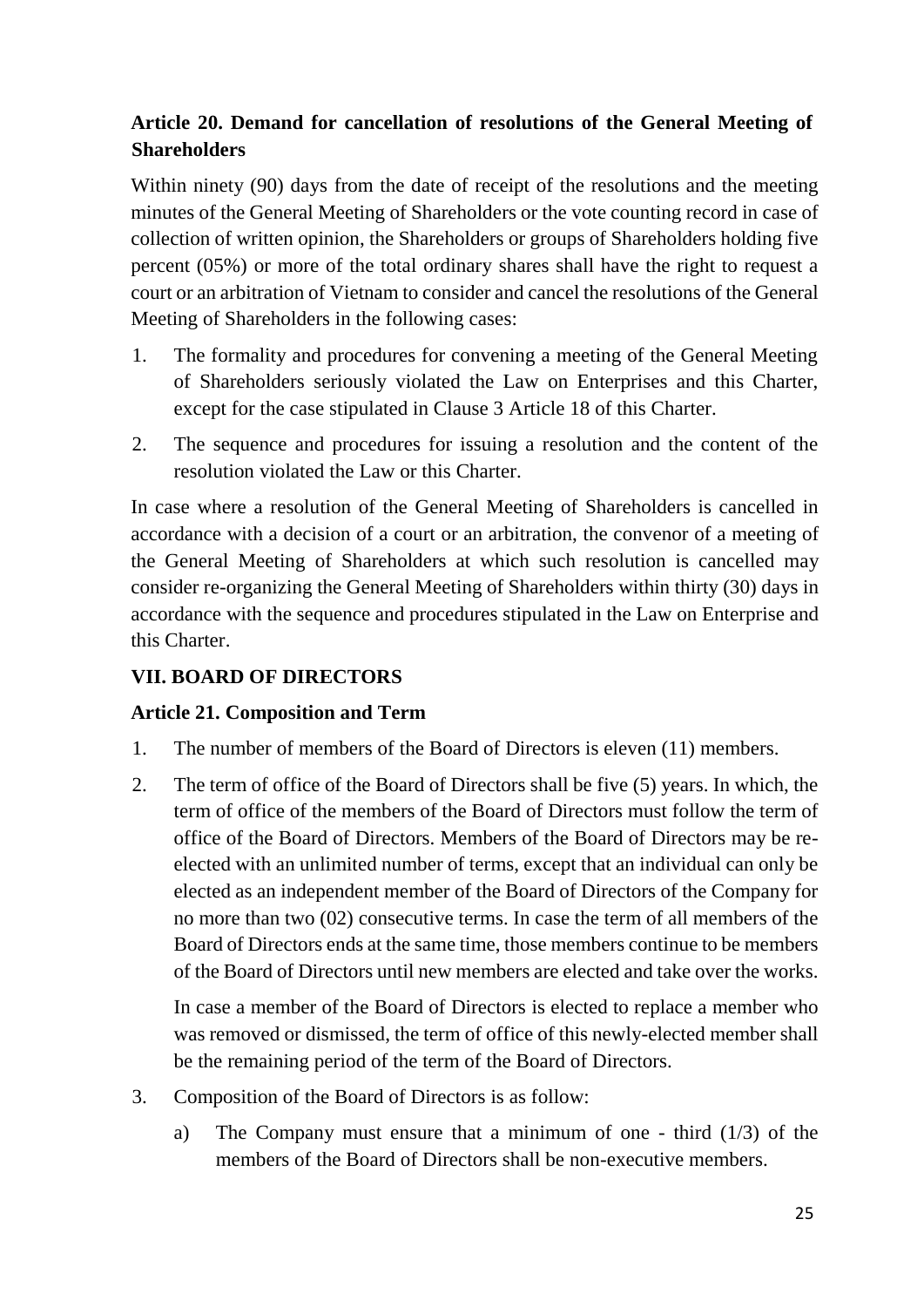b) The total number of independent members of the Board of Directors shall be at least three (03) members and must fully meet the conditions prescribed by Law, this Charter and Regulations on Corporate Governance of the Company.

A member of the Board of Directors may be not a Shareholder of the Company, nor hold Vietnamese nationality and/or nor reside in Vietnam.

The Board of Directors' member shall not be allowed to serve on the Board of Directors of more than five (05) companies at the same time, except as the member of the Board of the Directors of the companies in the same corporation or companies operating under the Group, including parent company – subsidiary; an economic corporation or representatives of the fund management company; the securities investment company.

- 4. A member of the Board of Directors will no longer be a member of the Board of Directors when this member is removed or dismissed by the General Meeting of Shareholders in accordance with Article 160 of the Law on Enterprises, specifically as follows:
	- a) A member of the Board of Directors will be removed by the General Meeting of Shareholders in the following cases:
		- (i) This member does not meet the conditions and requirements to be a member of the Board of Directors according to the provisions of the Law and the provisions of the Company.
		- (ii) This member hands in resignation letter which is accepted;
		- (iii) That member is removed by decision of the General Meeting of Shareholders if the General Meeting of Shareholders deems it necessary;
	- b) A member of the Board of Directors will be dismissed by the General Meeting of Shareholders in the following cases:
		- (i) This member fails to participate in activities of the Board of Directors for six (06) consecutive months, except in force majeure events;
		- (ii) That member is dismissed by decision of the General Meeting of Shareholders if the General Meeting of Shareholders deems it necessary.
- 5. The appointment of members of the Board of Directors must be disclosed in accordance with the Law on Securities and the securities market.

## <span id="page-25-0"></span>**Article 22. Powers and Duties of the Board of Directors**

1. Business activities and affairs of the Company must be supervised and directed by the Board of Directors. The Board of Directors shall be the body with full powers to exercise all rights and obligations on behalf of the Company,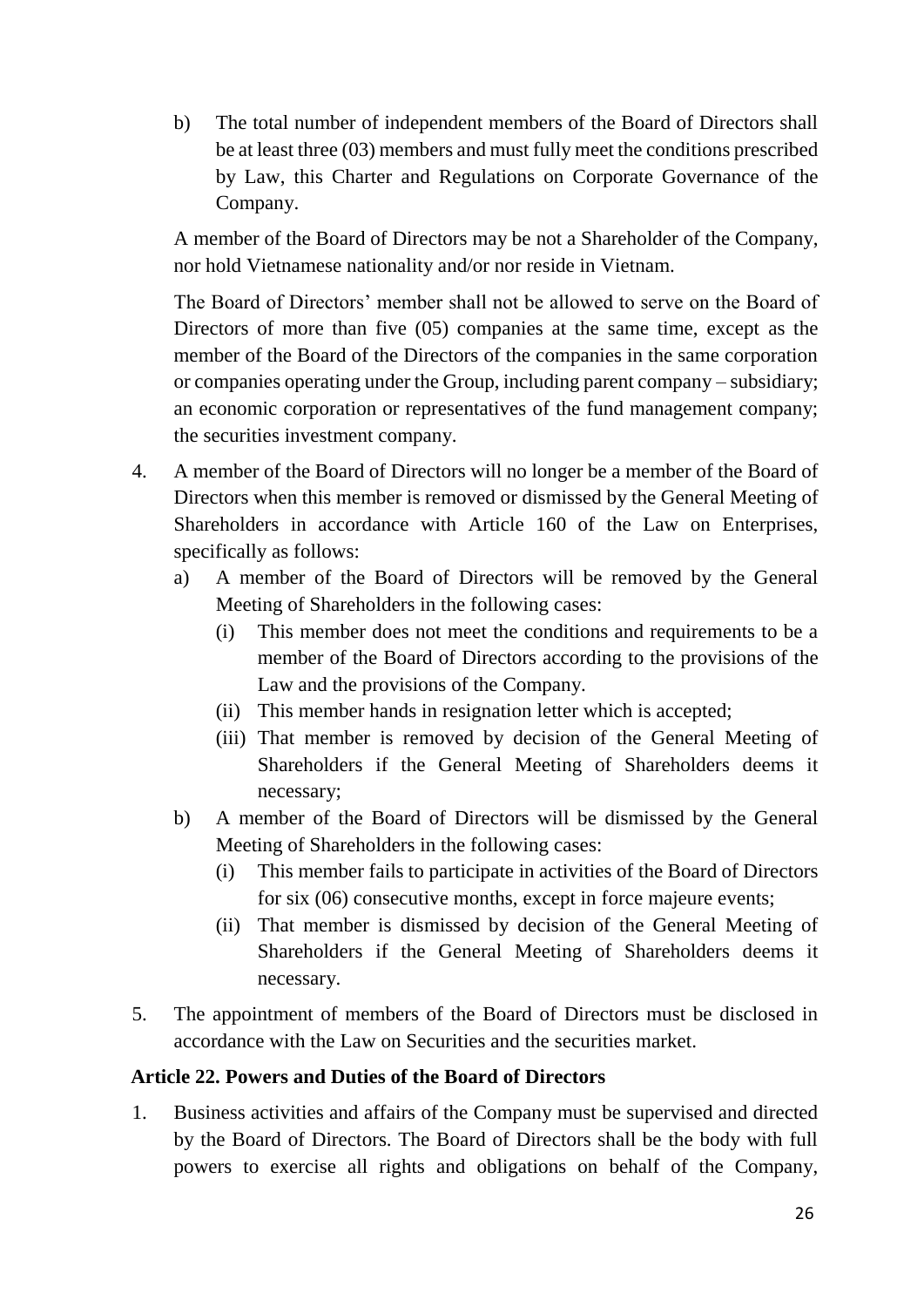excluding except the authorities which belongs to the General Meeting of **Shareholders** 

- 2. The powers and duties of the Board of Directors shall be stipulated by the Law, this Charter, the Regulations on the Corporate Governance, and resolutions of the General Meeting of Shareholders. Specifically, the Board of Directors shall have the following rights and obligations:
	- a. To decide the medium-term strategy and development plan and annual business plans of the Company;
	- b. To decide solutions for market development, marketing and technology;
	- c. To elect, dismiss and remove the Chairman of the Board of Directors;
	- d. To appoint, remove or dismiss, and to enter into or or terminate labour contracts with (i) the General Director or, (ii) any Executive Directors of the Company; to make decisions on their salary and other benefits of such officers;
	- e. To decide to appoint, remove or dismiss an authorized representative to exercise the ownership rights of shares or capital contributed to other organizations/ enterprises, and to make decisions on the level of remuneration and other benefits of such persons. Such dismissal must not be contrary to the contractual rights (if any) of the dismissed persons;
	- f. To decide salary, remuneration, bonuses and other benefits specific to each member of the Board of Directors based on the budget or the total remuneration, bonuses and other benefits for the Board of Directors which was approved by the General Meeting of Shareholders;
	- g. To supervise and direct the General Director and other officers operating day-to-day business of the Company;
	- h. To decide the organizational structure, rules and regulations of the Company;
	- i. To decide about establishment, termination of operation of the Branch or Representative Office;
	- j. To decide on the establishment, merger, division, consolidation, conversion of the type and dissolution of the Subsidiary Company;
	- k. To purchase or sale of shares or capital contribution in other companies established in Vietnam or overseas;
	- l. To decide to sell unsold shares within the number of authorized shares for each class; to decide to raise more capital in other forms;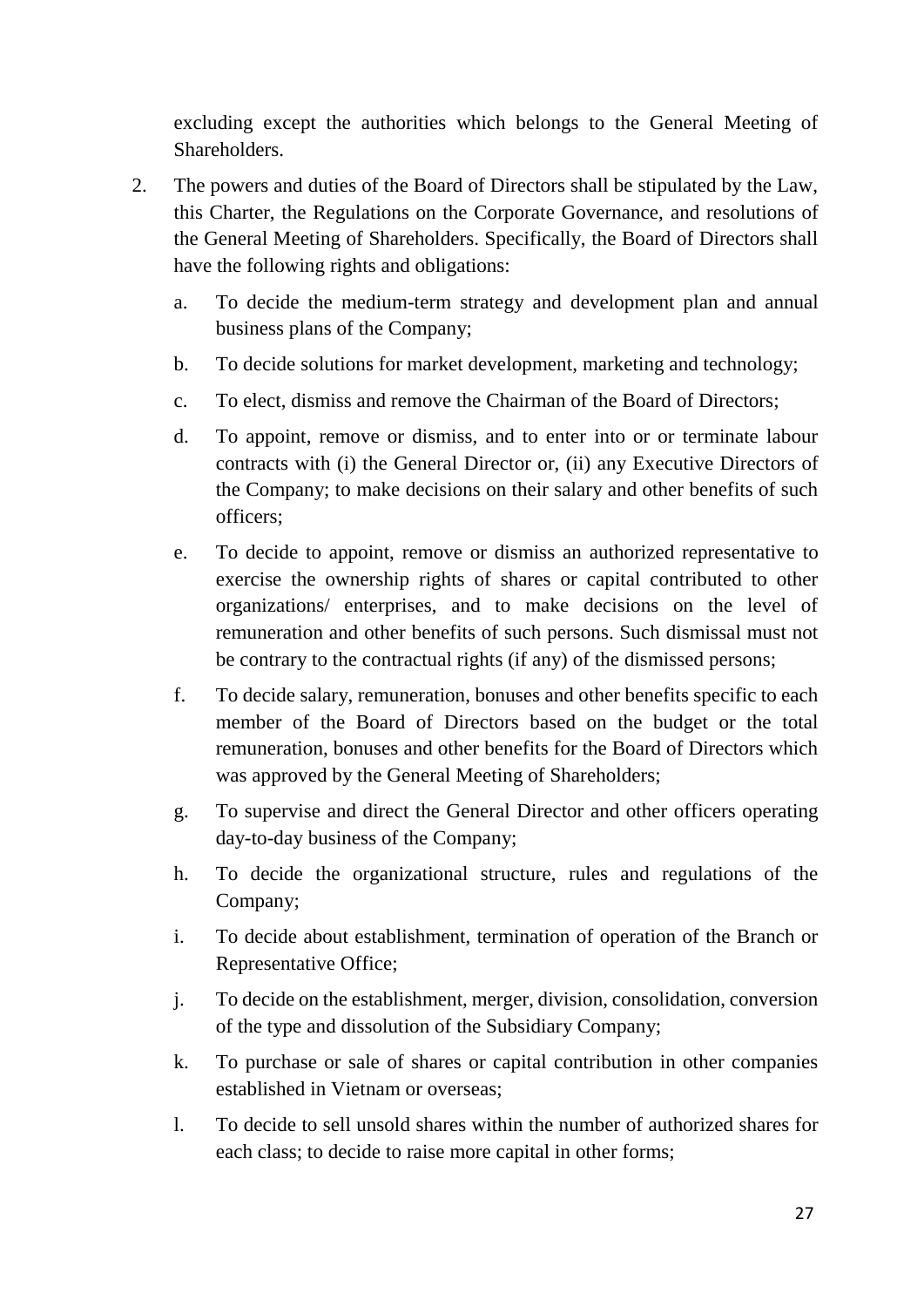- m. To resolve Company's complaints against Managers as well as decide to select a representative of the Company to deal with matters related to legal proceedings against such Managers;
- n. To propose types of shares to be issued and the total number of shares issued by each type;
- o. To propose the issuance of convertible bonds and warranties allowing the holder to buy shares at a predetermined price;
- p. To decide on the issuance of bonds and other forms of capital mobilization of the Company;
- q. To decide on the selling prices of the bonds, shares, and convertible warrants of Company.
- r. To propose a dividend to be paid; decide the deadline and procedures for paying dividends or dealing with losses incurred in the business process;
- s. To propose re-organization, dissolution of the Company; request bankruptcy of the Company;
- t. The Board of Directors shall approve major contracts and/or transactions of the Company and the Subordinate Units(including but not limitation to contracts and/or transaction for purchase, sale, loan, lending, merger, share acquisition, joint venture and other contracts that are worth at least thirty five prevent (35%) of the total value of the assets of the Company recorded in the most recent financial statements), and contracts and transaction within the authority of the General Meeting of Shareholdes as prescribed in Point d Clause 2 Article 138, Clause 1 and Clause 3 Article 167 of the Law on Enterprises;
- u. To appoint and dismiss any person authorized by the Company to act as a commercial representative and Lawyers of the Company;
- v. To decide investment plans and investment projects within its jurisdictions and limits prescribed by law;
- w. To decide about the Company's purchase or withdrawal of not more than ten percent (10%) of each class of shares; to decide the price for buying or withdrawing shares of the Company.
- x. To approve the agenda and documents serving the General Meeting of Shareholders; convene the General Meeting of Shareholders or collect comments for the General Meeting of Shareholders to ratify its resolutions;
- y. To submit audited annual financial statements to the General Meeting of Shareholders;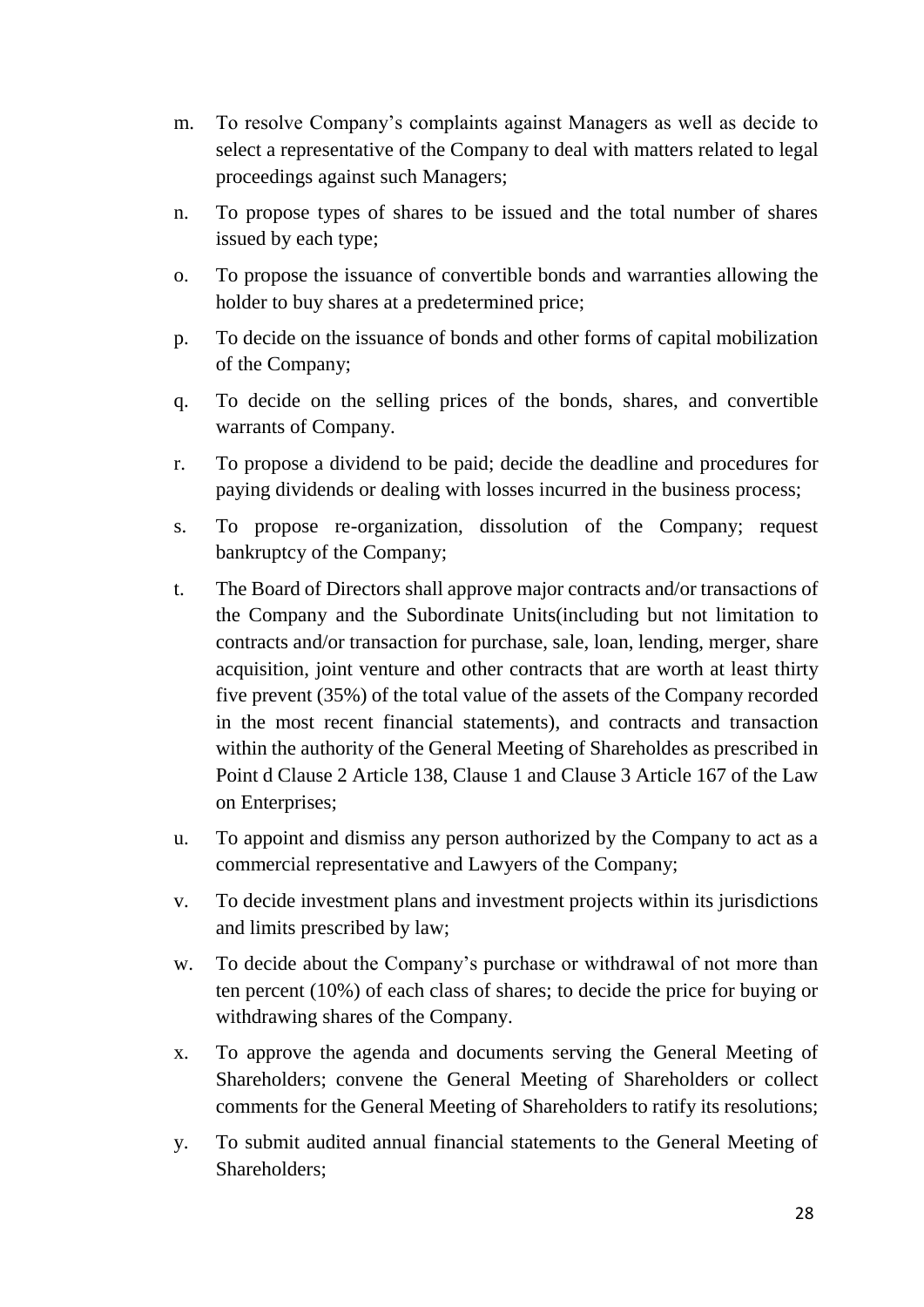- z. To issue the Regulations on Operation of the Board of Directors and the Regulations on Corporate Governance which were approved by the General Meeting of Shareholders; issue the regulations on operation of the Audit Committee under the Board of Directors; and issue the regulations on information disclosure of the Company;
- aa. To decide any business issue or other transaction that the Board of Directors deems the need for approval within the scope of its powers and responsibilities to ensure the operation of the Company; and
- bb. Other rights and obligations prescribed by the Law on Enterprises, the Law on Securities, other regulations of law and the Company's Charter.
- 3. The Board of Directors shall submit its report to the annual General Meeting of Shareholders on the corporate governance and performance of the Board of Directors and each member of the Board of Directors in accordance with the Laws. The detailed contents in respect of such report shall be specified in the Regulations on Corporate Governance.
- 4. Unless otherwise provided by Law and the Charter, the Board of Directors may authorize a Managers to deal with work on behalf of the Company.
- 5. Remuneration and other benefits of the members of the Board of Directors are specified in the Regulations on Corporate Governance.

## <span id="page-28-0"></span>**Article 23. Chairman of the Board of Directors**

- 1. The Board of Directors must select among members of the Board of Directors to elect as Chairman. The selection of the Chairman shall comply with the Regulations on Corporate Governance. The Chairman of the Board of Directors shall not act concurrently as the General Director of the Company.
- 2. The Chairman of the Board of Directors shall have the following rights and duties:
	- a. To prepare working plans and programs of the Board of Directors;
	- b. To prepare or organize the preparation of the programs, agenda and documents for the meetings of the Board of Directors; to convene and chair the General Meeting of Shareholders and the meetings of the Board of Directors:
	- c. The Chairman of the Board of Directors is responsible to ensure that the Board of Directors submit annual financial reports, operational reports of the Company, its audit and inspection reports to the Shareholders at the meeting of the General Meeting of Shareholders;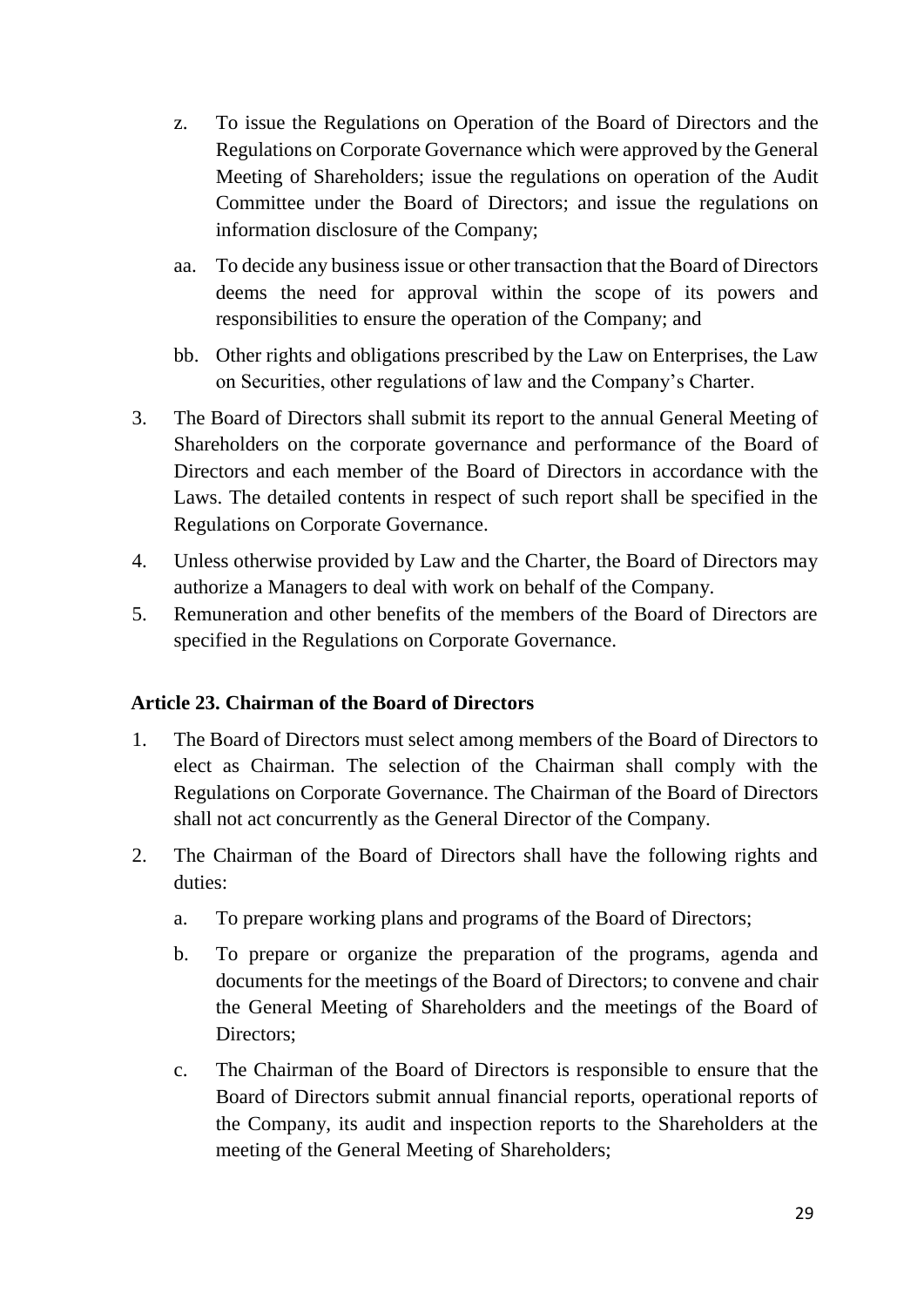- d. To sign resolutions, decisions of the Board of Directors on behalf of the Board of Directors;
- e. To monitor and inspect implementation of the decisions of the Board of Directors;
- f. To make recommendations on the appointment, removal or dismissal of the General Director to the Board of Directors or the General Meeting of Shareholders. On behalf of the Board of Directors, to sign labor contracts with the General Director;
- g. Where necessary, the Chairman of the Board of Directors may suspend decisions of the General Director to reduce losses. After that, it must be approved by the Board of Directors to obtain an official decision within fifteen (15) days from the date of issuance of such decision on suspension;
- h. Other rights and duties stipulated in the Law on Enterprises and this Charter.
- 3. In case the Chairman of the Board of Directors is not present or is not able to perform his duties, he/she shall authorize another member in writing to perform the rights and obligations of the Chairman of the Board of Directors in accordance with the Company's Charter. In case no one is authorized or the Chairman of the Board of Directors is dead, missing, held in police custody, imprisoned, detained in a mandatory rehabilitation center or correctional institution, has fled the residence, has his/her capacity for civil acts restricted or lost, has difficulties controlling his/her behaviors, is prohibited by the Court from holding certain positions or doing certain works, the remaining members shall elect one of them to hold the position of Chairman of the Board of Directors under the majority rule until a new decision is issued by the Board of Directors.
- 4. Where the Chairman resigns or is dismissed or removed, the Board of Directors must elect any replacement within a period of ten (10) days from the date of the Company's receipt of any resignation letter from the date of the Board of Directors's decision on removal, dismissal of the Board of Directors Chairman.

#### <span id="page-29-0"></span>**Article 24. Meetings of the Board of Directors**

1. Initial meeting of the office term of the Board of Directors.

Chairman of the Board of Directors is elected during the first meeting of the Board of Directors and within seven (07) working days after the same Board of Directors is elected. Such meeting shall be convened by the member who received the most votes. If two or more members obtain the same highest number of votes, such members shall elect a person amongst them to convene the meeting by a majority vote.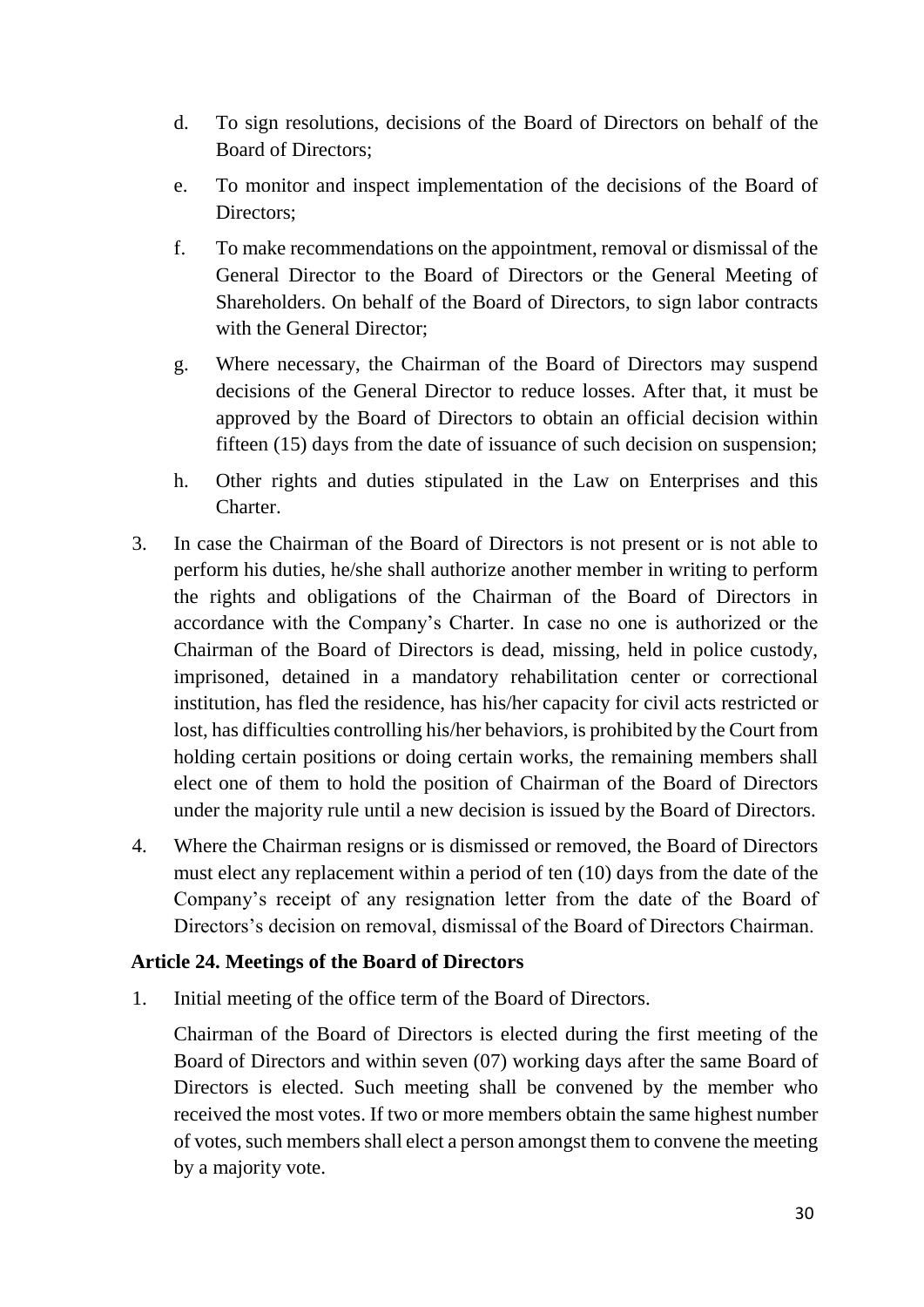## 2. Regular Meeting

The Chairman of the Board of Directors must convene regular meetings of the Board of Directors, prepare the meeting agenda, determine the appropriate time and venue of the meetings at least five (05) working days before the proposed date of such meetings. The Chairman may convene a regular meeting of the Board of Directors whenever necessary, but there must be at least one (01) meeting every quarter.

3. Extraordinary Meeting

The Chairman must convene an extraordinary meeting of the Board of Directors when he/she sees necessary for the interests of the Company. In addition, the Chairman of the Board of Directors must convene a meeting of the Board of Directors which shall not be delayed without a legitimate reason, when any of the following subjects makes a written request specifying the purpose of the meeting and the issues to be discussed:

- a) The General Director or at least five (05) Executive Directors;
- b) An independent member of the Board of Directors;
- c) At least two (02) members of the Board of Directors;
- d) An independent auditor who requests discussion of the audit report and the status of the Company.
- 4. Meetings of the Board of Directors stipulated in Clause 3 of this Article must be conducted within seven (07) working days after the request for the meeting is made. If the Chairman of the Board of Directors does not accept to convene a meeting as requested, then the Chairman must be liable for any damage caused to the Company; the person making the request as referred to in Clause 3 of this Article may himself or herself convene a meeting of the Board of Directors.
- 5. Venue of the meeting

The meeting of the Board of Directors as specified in Clause 1, Clause 2 and Clause 3 of this Article shall be conducted at the registered address of the Company or at another address in Vietnam or abroad as proposed by the Chairman of the Board of Directors and unanimously approved by the Board of the Management.

6. The notice of the meeting of the Board of Directors

The notice of a Board of Directors meeting must be sent to the members of the Board of Directors at least five (05) working days before holding the meeting. Meeting invitations can be sent by invitation, post, fax, email or other means depending on the time, but must be secured to reach the address of each member of the Board of Directors registered at Company. The meeting invitation must include the documents used at the meeting and the voting ballot.

7. Quorum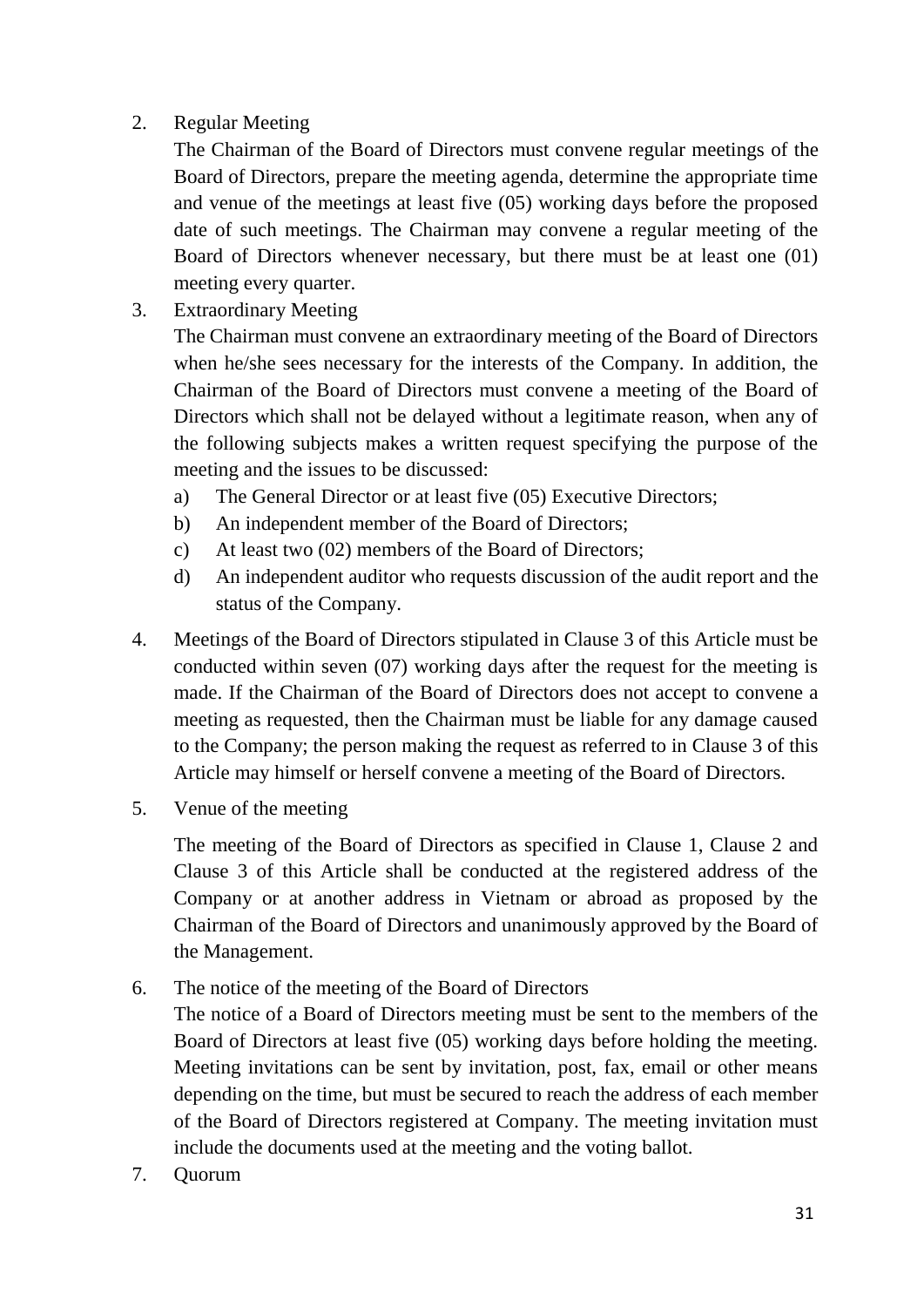The first meeting of the Board of Directors can only be progressed when at least three-quarters (3/4) of the members of the Board of Directors attend the meeting. Members of the Board of Directors are considered to attend and vote at the meeting when (i) participate and vote directly at the meeting; or (ii) through an authorized representative (a member may authorize another person to attend the meeting if it is approved by all members of the Board of Directors); or (iii) articipate and vote at online meeting; cast electronic votes or in other electronic forms; or (iv) send votes by post, fax, or email; or (v) send votes by other means as approved by a majority of the members.

In a case of an insufficient quorum, the meeting must be re-convened within seven (07) days from the proposed date of the first meeting. The re-convened meeting shall be conducted if more than half  $(1/2)$  of the number of attending members of the Board of Directors.

- 8. Voting
	- a) Except for Point (b) of this Clause, each member of the Board of Directors or his/her authorized person who is present in his/her capacity as an individual at the meeting of the Board of Directors shall have one (01) vote.
	- b) A member of the Board of Directors shall not be permitted to vote on any contract or transaction or proposal in which such member or any Related Person of such member has interests which conflict or possibly conflicts with the interests of the Company. A member of the Board of Directors shall not be included in quorum required to be present to hold a meeting of the Board of Directors regarding resolutions on which the member does not have the voting right.

Any member of the Board of Directors who benefits from any contract stipulated in Clause 4 of Article 32 of the Charter shall be deemed to have a considerable interest in such contract.

c) According to Point b of this Clause, when an issue arises at a meeting of the Board of Directors, relating to the interest of a member of the Board of Directors or the voting right of such member, which is not resolved by voluntary waiver of the voting right of the relevant member of the Board of Directors, then such issue shall be referred to the meeting Chairman for decision. The Chairman's decision on such issue shall be final, except where the nature or scope of the interest of the relevant member of the Board of Directors has not been fully announced.

#### 9. Approval

A decision of the Board of Directors will be ratified if it is approved by the majority of the members of the Board of Directors attending in the meeting, except for case of removal or dismissal of the General Director requiring at least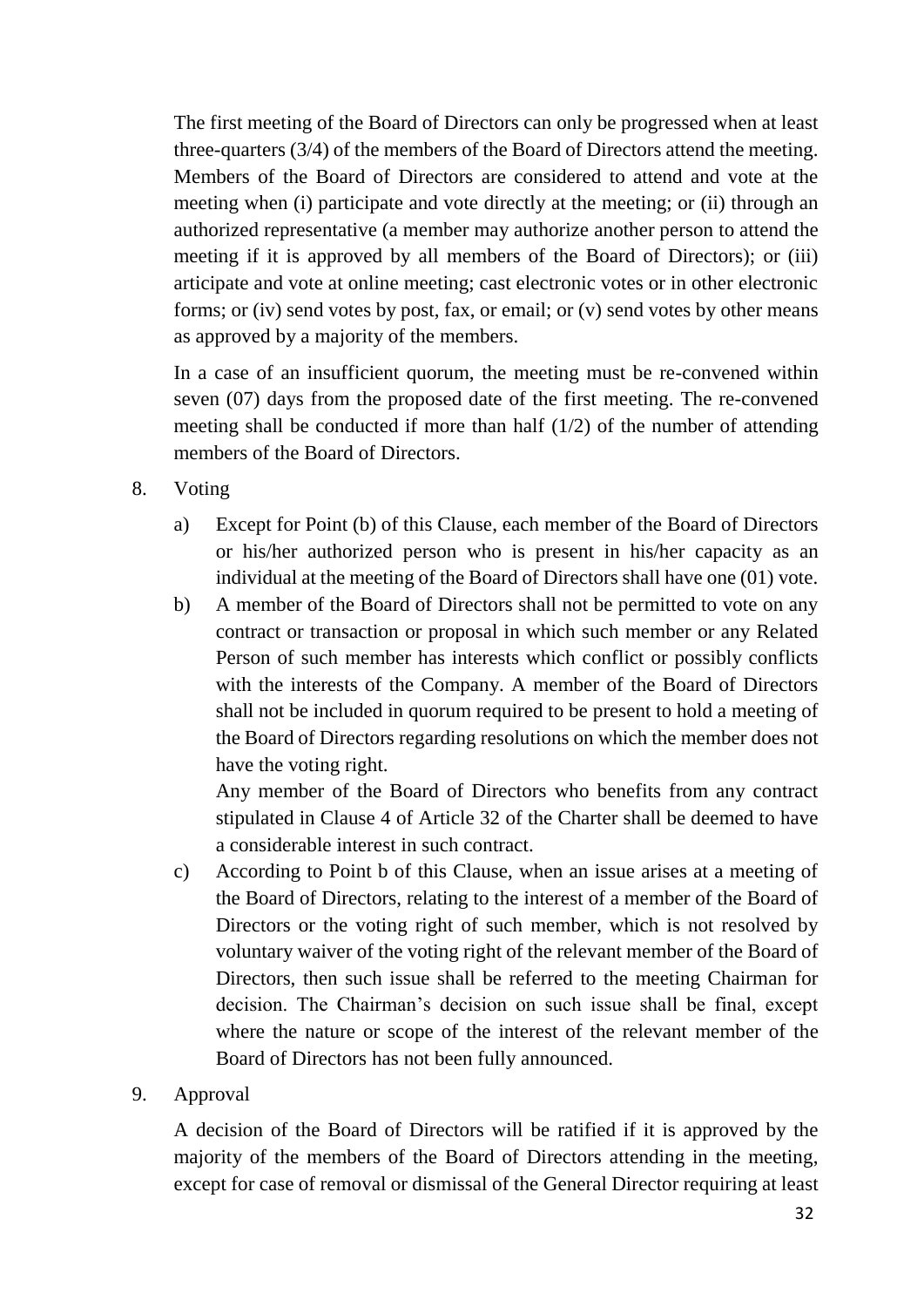two-thirds of the attending members of the Board of Directors voting for it. In case of a tie, the Board of Directors' Chairman or the person authorized by the Chairman to attend and vote at the meeting shall have the casting vote.

10. Declaration of interests

Any member of the Board of Directors who directly or indirectly benefits from a contract or transaction signed or intended to be signed with the Company and aware that he/she has an interest in such contract or transaction is responsible to disclose the nature and contents of such interest at the meeting where the Board of Directors considers the signing of such contract or transaction for the first time. Where a member of the Board of Directors is not aware that such member and his/her Related Person have interest at the time a contract or transaction is signed with the Company, such member must publicly announce his/her related interests at the first meeting of the Board of Directors to be held after such member becomes aware that he/she has or will have an interest in the relevant contract or transaction.

- 11. Decision by way of collecting written opinions Decision by way of collecting written opinions is passed on the basis of the consent of the majority of members of the Board of Directors who have voting rights. This decision has the same effect and validity as the decision adopted by the members of the Board of Directors at the meeting convened and organized as usual.
- 12. Meeting minutes: Meetings of the Board of Directors must be recorded in minutes and can be recorded, typed and saved in other electronic forms. The minutes of meeting of the Board of Directors must include all the main contents as prescribed by the Law on Enterprises. The period for storing minutes of meeting of the Board of Directors is in accordance with the Regulations on Corporate Governance.
- 13. Persons invited to attend a meeting as observers

The General Director, Executive Directors and other experts may attend a meeting of the Board of Directors at its invitation but shall not be permitted to vote.

#### <span id="page-32-0"></span>**Article 25. Committees of the Board of Directors**

1. The Board of Directors shall set up the Audit Committee, the Strategy Committee, the Nomination Committee and the Compensation & Benefits Committee to assist it in carrying out the Board of Directors' activities. The Board of Directors may establish other special committees after it is approved by the General Meeting of Shareholders.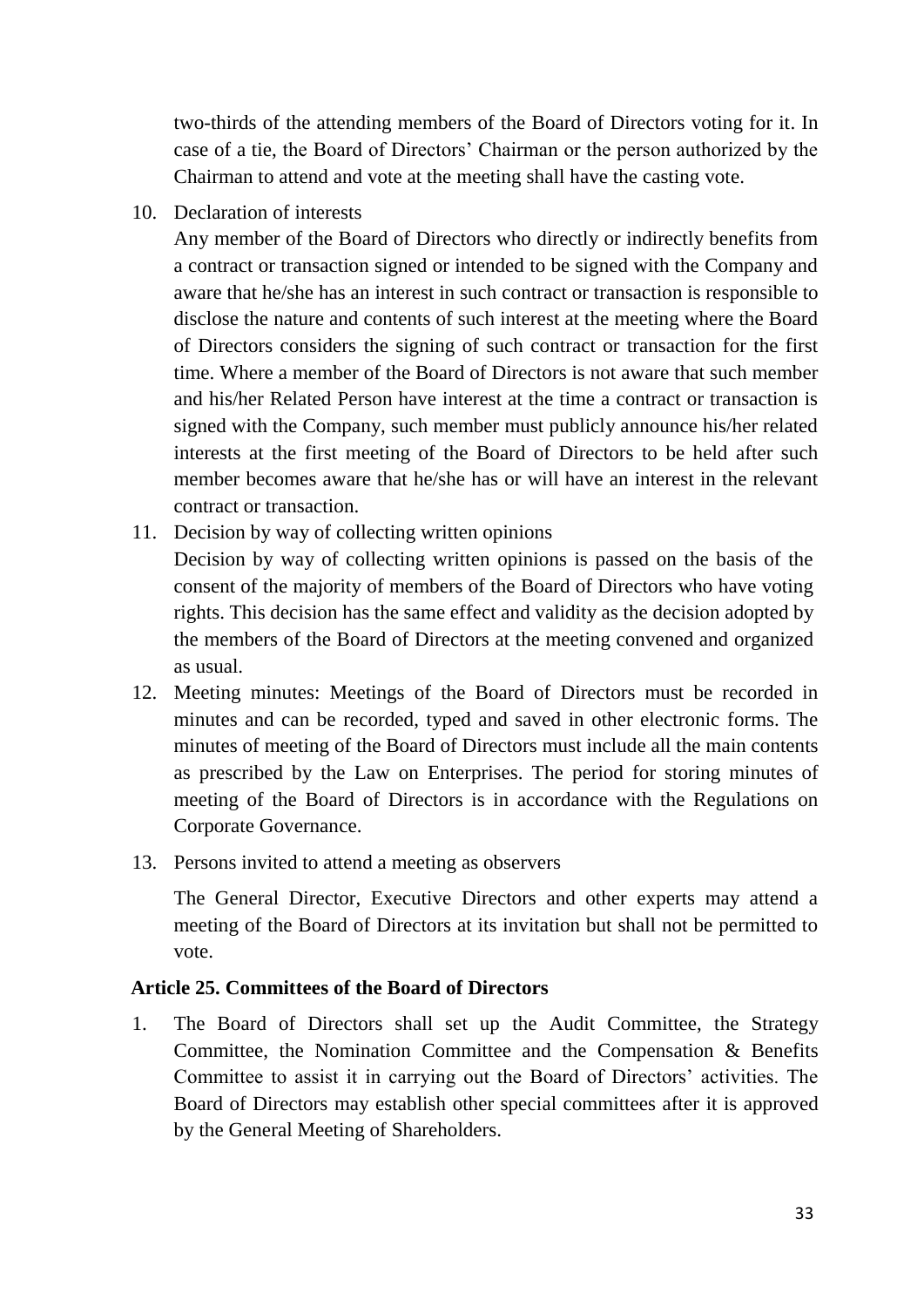- 2. The quantity of members of each committee shall be decided by the Board of Directors with at least three (03) persons.
- 3. The implementation of decisions of the Board of Directors or its committees shall be in accordance with the applicable laws and regulations and the Company's Charter.
- 4. The Board of Directors shall detail the establishment, the responsibilities of the committees and the responsibilities of each member.

## <span id="page-33-0"></span>**Article 26. Audit Committee**

1. The organizational structure of the Audit Committee:

The Audit Committee has at least three (03) members, of which the President of the Audit Committee must be an independent member of the Board of Directors and other members of the Audit Committee must be non-executive members of the Board of Directors.

Specific contents relating to the organizational structure of the Audit Committee and criteria of members of the Audit Committee will be specified in the Regulations on Corporate Governance and the Regulations on Operation of the Audit Committee.

- 2. The Audit Committee has the following powers and obligations:
	- a. At the request of a Shareholder or a group of Shareholders as provided in Clause 3 of Article 9 of this Charter, the Audit Committee shall carry out an inspection within a period of seven (07) working days from the date of receipt of the request. The Audit Committee must submit a report on the issues under inspection requirement to the Board of Directors and the requesting Shareholder or a group of Shareholders within a period of fifteen (15) working days from the date of completion of the inspection. Such inspections stipulated in this Clause shall not disrupt the normal activities of the Board of Directors and shall not interrupt the management of normal corporate operations;
	- b. Establish a mechanism in receiving comments and complaints of employees in the Company in terms of mistakes, negligence in the management, business administration, risk management, internal control. This mechanism must ensure the confidentiality and protection of the rights and interests of the respondent, as well as the provisions on independent investigation and subsequent remedies.
	- c. Upon discovery of a member of the Board of Directors or the General Director breaching her/his managerial obligations stipulated in Article 165 of the Law on Enterprises, Article 31 and Article 32 of this Charter, request the person in breach to cease the breach and a written notice shall be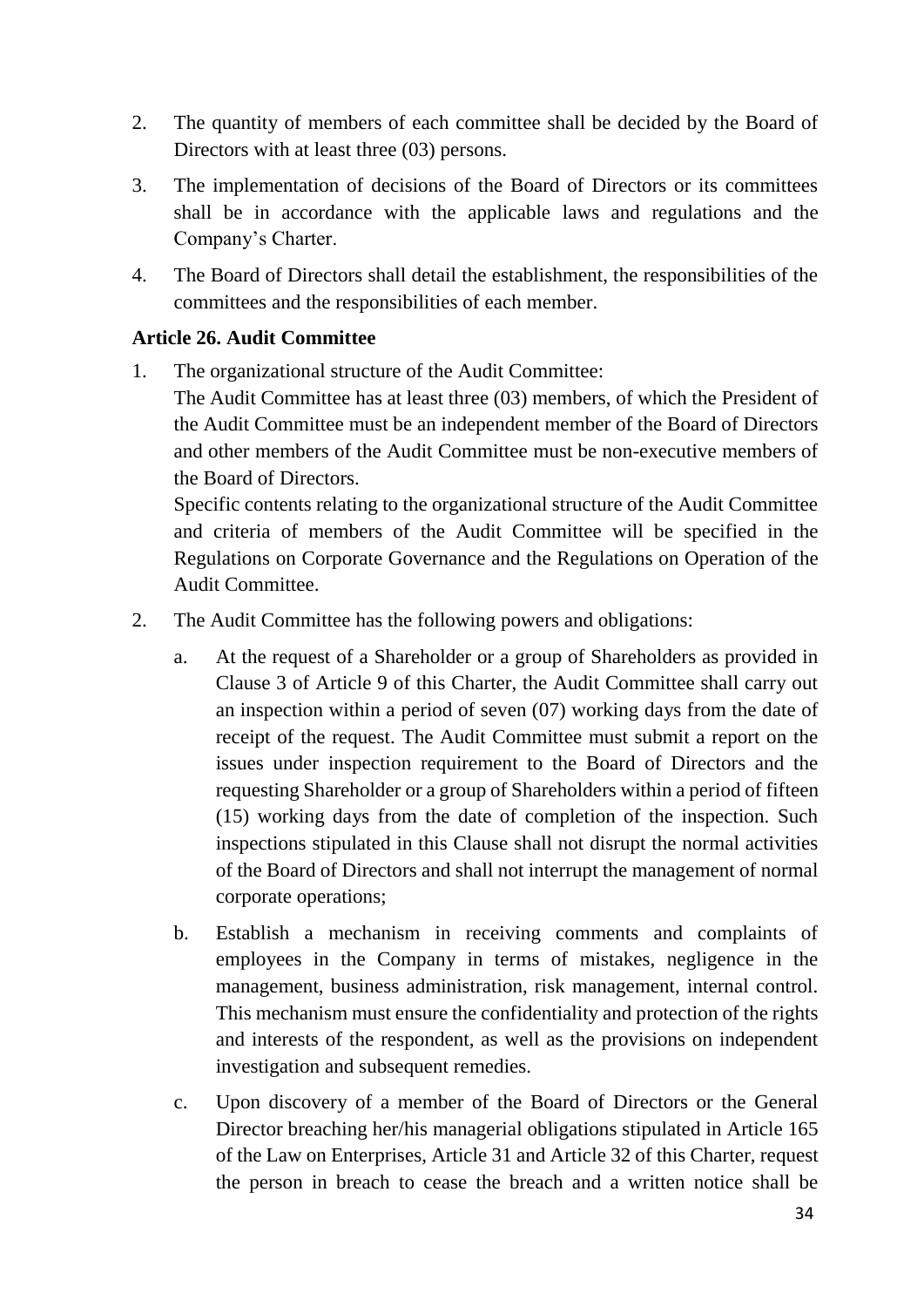immediately given to the Board of Directors, the Board of Directors shall make decision for solution.

- d. To inspect the reasonableness, legality, truthfulness and prudence in terms of management and administration of the business activities, in terms of organization of statistic and accounting work and preparation of financial statements;
- e. To review books of accounts and other documents of the Company, the management and administration of the corporate operations pursuant to a resolution of the General Meeting of Shareholders or at request of a Shareholder or a group of Shareholders stipulated in Clause 3 of Article 9 of this Charter;
- f. To appraise reports on business activities, annual, semi- annual and quarterly financial statements of the Company. Establishing reports on evaluating these documents of the Board of Directors to the General Meeting of Shareholders at its annual meetings;
- g. Internal Audit: The Audit Committee is responsible for internal auditing activities of the Company.
- h. In the accounting and auditing activities of the Company: implement the rights and obligations as stipulated under the Regulations on Corporate Governance.
- i. To review the internal control and risk management system;
- j. To review transactions with the related person under the approval authority of the Board of Directors or the General Meeting of Shareholders and make recommendations on transactions that require the approval of the Board of Directors or the General Meeting of Shareholders;
- k. To monitor to ensure the company complies with the law, requirements of state management agencies and other internal regulations of the Company;
- l. To develop the Operation Regulation of the Audit Committee and submit it to the Board of Directors for approval;
- m. To exercise other powers and duties as specified under this Charter, Regulations on Corporate Governance, Regulations on Operation of the Audit Committee and the applicable laws.
- 3. The Audit Committee is eligible to use independent consultants to perform assigned tasks.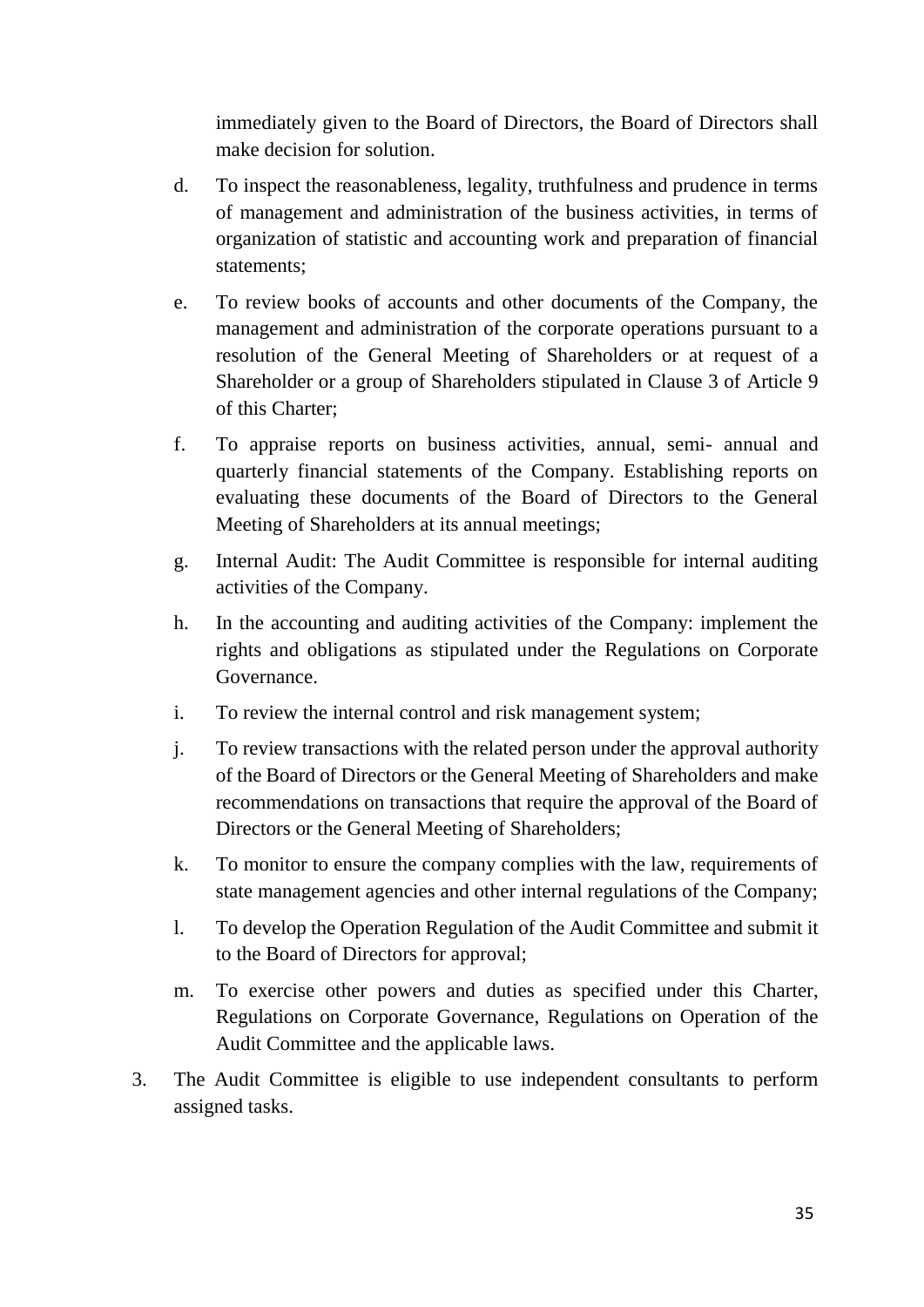4. The General Director and Executive Directors must provide all information and documents relating to the corporate operations at the request of the Audit Committee.

# <span id="page-35-0"></span>**VIII. GENERAL DIRECTOR, EXECUTIVE DIRECTORS AND CORPORATE SECRETARY OF THE COMPANY**

#### <span id="page-35-1"></span>**Article 27. Organization of the management apparatus**

The managerial system of the Company must ensure that the managerial apparatus shall be liable to the Board of Directors and shall be under the leadership of the Board of Directors. The Company shall have one (01) General Director and some Executive Directors. The appointment, removal or dismissal of said positions must be implemented by a duly approved resolution of the Board of Directors. The Executive Directors mean persons who assist the General Director to implement one or more duties assigned and authorized by the General Director; shall be responsible for the scope of such assigned and authorized tasks to the General Director, the Board of Directors and the Law.

#### <span id="page-35-2"></span>**Article 28. Executive Directors**

- 1. At the General Director's request and upon approval of the Board of Directors, the Company will recruit the Executive Directors with the quantity and qualifications conformable to the organizational structure and management regulations of the Company prescribed by the Board of Directors from time to time. The Executive Directors are responsible for assisting the Company in achieving its business and organizational objectives.
- 2. The salary, remuneration, benefits and other terms in an employment contract with the Executive Directors shall be approved by the Board of Directors based on recommendations of the General Director. In case the Board of Directors cannot convene for decision, these matters shall be carried out in accordance with the General Director's decision and shall be submitted for approval of the Board of Directors in the next meeting. Information about salary of Executive Directors must be recorded in a separate item in the annual financial statements and annual report of the Company.

#### <span id="page-35-3"></span>**Article 29. Appointment, dismissal, duties and powers of the General Director**

1. Appointment.

The Board of Directors shall appoint a member of the Board or hire a person as the General Director and shall enter into a contract which shall specify the salary, remuneration, benefits and other terms related to the recruitment. The information about salary, allowances and benefits of the General Director must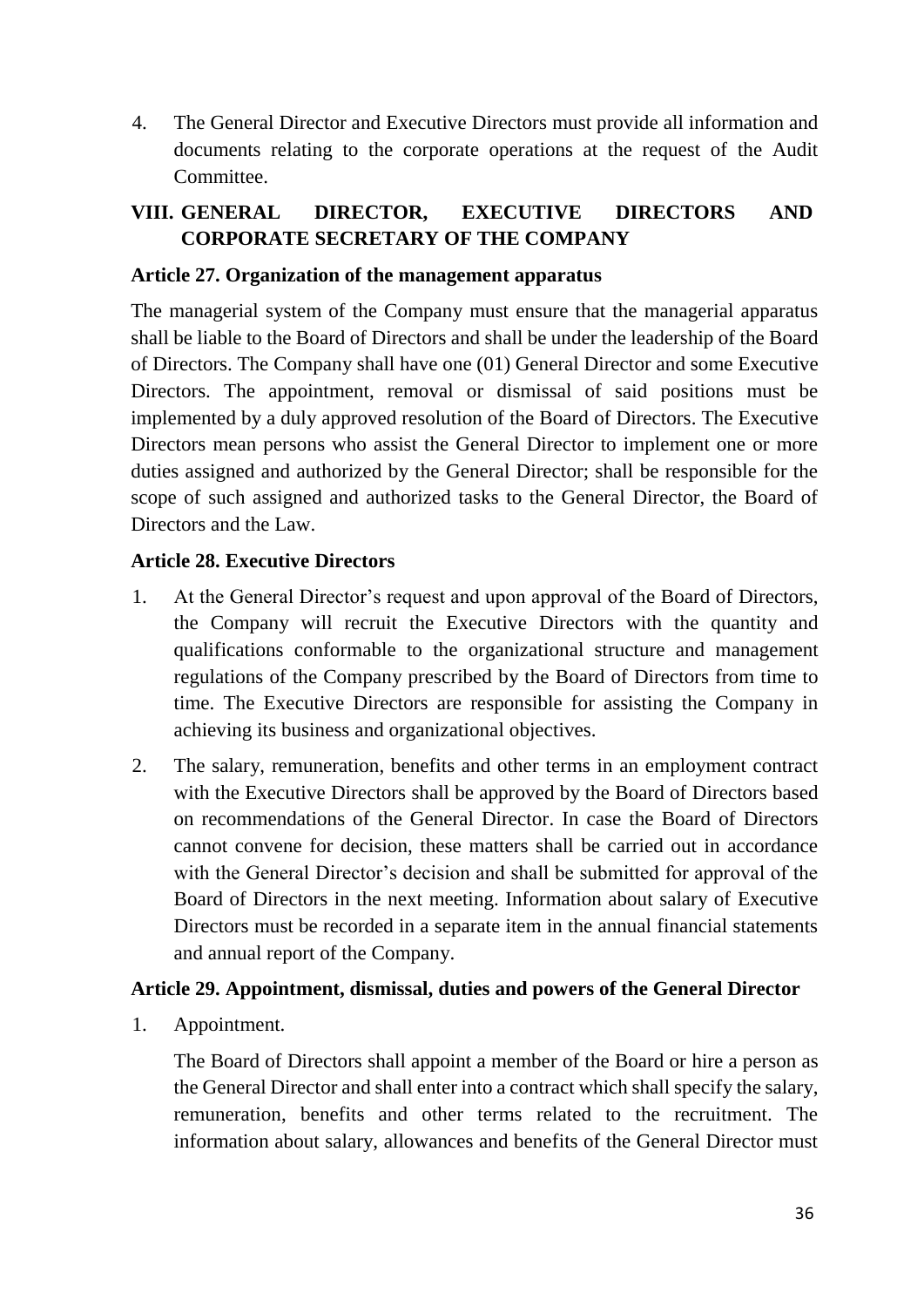be recorded in a separate item in the annual report and report financial statements of the Company.

- 2. Conditions and qualifications of the General Director are specified in the Regulations on Corporate Governance.
- 3. The term of office of the General Director is specified in the Regulations on Corporate Governance.
- 4. Powers and duties.

The General Director has the following powers and responsibilities:

- a. To organize implementation of decisions adopted by the Board of Directors;
- b. To make decisions on all issues without requiring a resolution of the Board of Directors, inclusive of the signing financial and commercial contracts on behalf of the Company, and on the organization and management of the day-to-day business and production activities of the Company in accordance with the best management practices;
- c. To make recommendations on the number and manager positions the Company needs to recruit for appointment or removal by the Board of Directors when necessary for the purpose of implementing the best management practices and structures proposed by the Board of Directors; and to provide advice for the Board of Directors to decide salary, remuneration, benefits and other terms for the employment contracts with Executive Directors;
- d. To consult the Board of Directors to make decisions on the number of employees, wage rate, allowances, benefits, appointments and dismissals and other terms relating to their employment contracts; to appoint, discharge, dismiss managers' titles of the Company, except for those subject to the authority of the Board of Directors and General Meeting of Shareholders;
- e. To organize implementation of the business plans and investment plans of the Company;
- f. To propose measures to improve the operation and management of the Company;
- g. To prepare the mid-term developmental strategy plan and annual business plan to submit to the Board of Directors for approval;
- h. To make recommendations on methods of paying dividends and dealing with losses in business;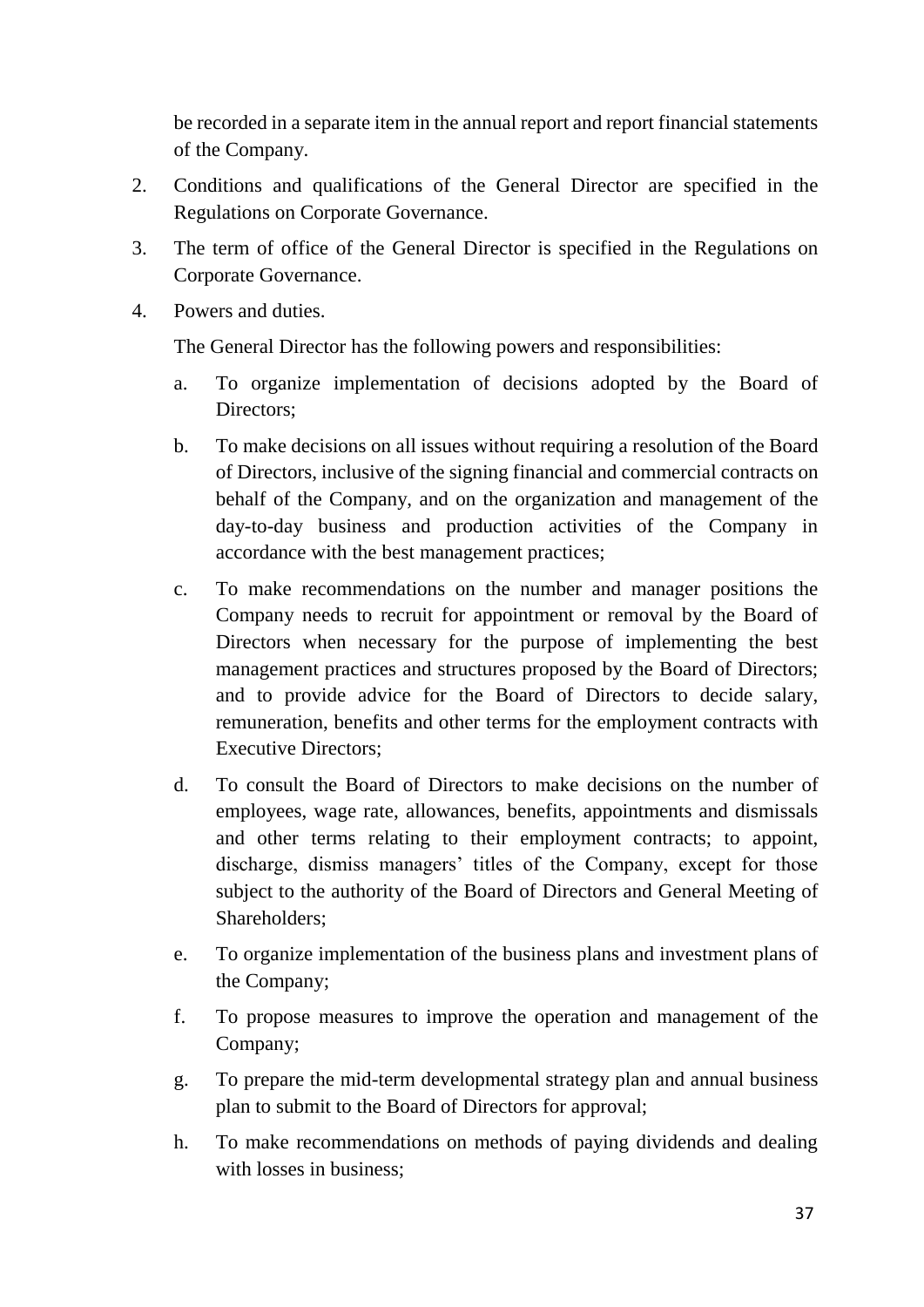- i. The General Director shall be the legal representative of the Company to sign labour contracts or authorize Executive Directors to recruit and sign those contracts;
- j. Within the scope of his/her duties and power, the General Director may authorize other individuals and/or organizations to perform the work related to his/her duties and rights depending on the demand from time to time.
- k. To manage the day-to-day business operations of the Company in accordance with the provisions of the Law, this Charter and the regulations of the Company, the decisions of the Board of Directors and his/her employment contract signed with the Company. If the General Director breaches the aforementioned provisions, thereby causing damages to the Company, the General Director shall be responsible for his/her breach in accordance with the Law (if any) and shall compensate the Company for any damages caused by his/her breach.
- l. To propose the organizational structure and internal management regulations of the Company;
- m. Other rights and obligations provided by law, the Company Charter and resolutions, decisions of the Board of Directors.
- 5. Report to the Board of Directors and Shareholders.

The General Director shall be responsible before Board of Directors and the General Meeting of Shareholders for implementing of the assigned duties and powers, and must report to such bodies if so required.

6. Removal, dismissal.

The Board of Directors may remove, or dismiss the General Director when at least two-thirds of the members of the Board of Directors vote for it (excluding the votes of a member of the Board of Directors in the case where such member acts as the General Director) and may appoint a new General Director as replacement.

The General Director may be removed by the Board of Directors in the following cases:

- a. Due to the business demand, the personnel transfer and rotation of the Company;
- b. Due to his or her health that may be insufficient for his or her continued performance of his or her tasks;
- c. Expiry of labor contract; and
- d. Retire and have no demand on extending the labor contract.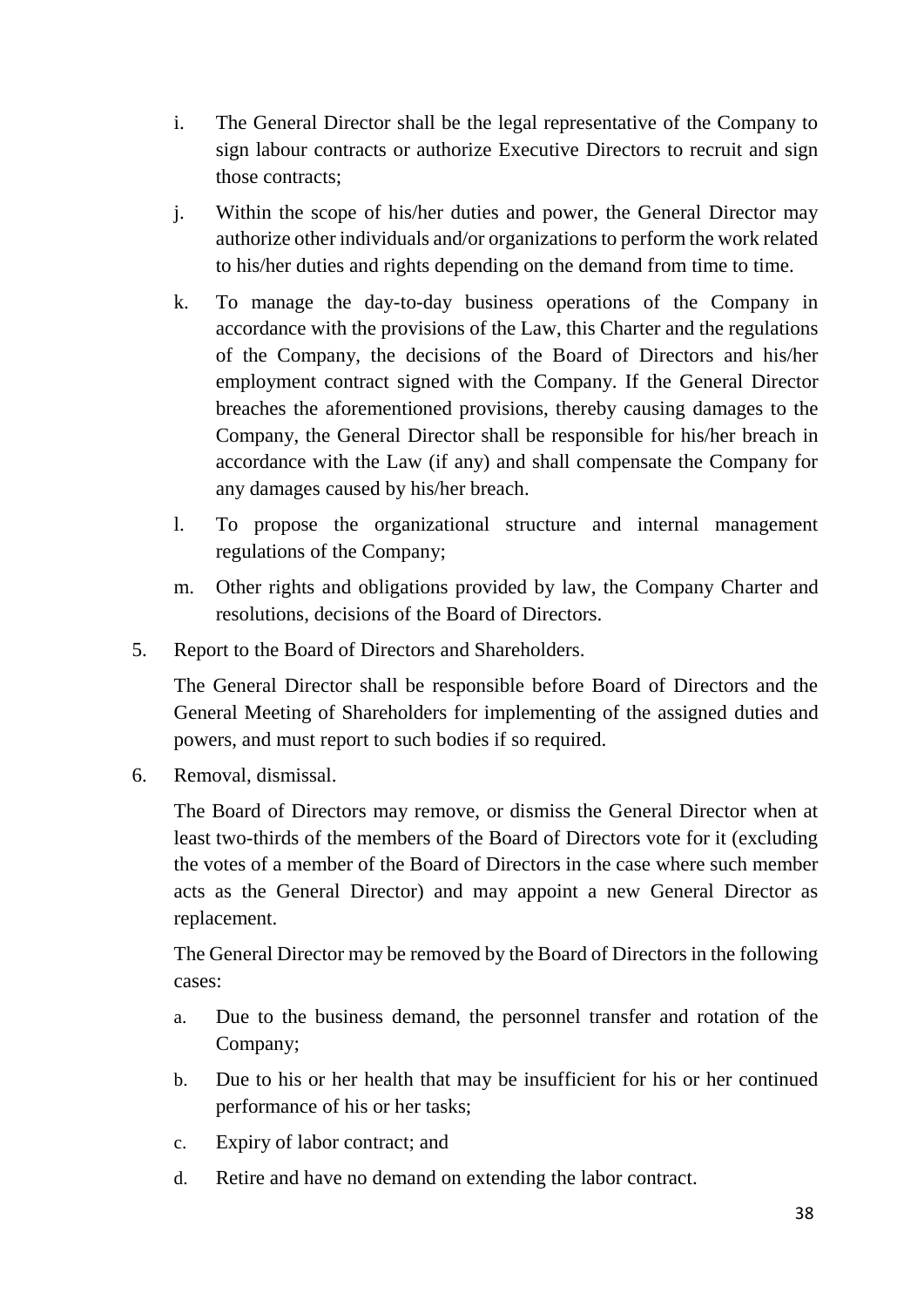The General Director may be dismissed by the Board of Directors in the following cases:

- a. Due to any failure to complete his/her duties, or his or her infringement upon the internal regulations or rules of the Company.
- b. Infringement upon of the laws that is serious to the extent of taking criminal responsibility or mandatory termination of the labour contract.

#### <span id="page-38-0"></span>**Article 30. Corporate Secretary**

- 1. The Board of Directors must appoint at least one person to act as the Corporate Secretary in order to assist corporate governance to be carried out effectively ("**Corporate Secretary**"). The term of office of the Corporate Secretary shall be decided by the Board of Directors. The Corporate Secretary may concurrently be the company secretary. The Board of Directors may remove the Corporate Secretary at any time, provided that it is not contrary to the relevant laws on labor.
- 2. The Corporate Secretary is responsible for advising and supporting the Board of Directors by focusing on the following four (04) areas: (i) Governance, (ii) Consulting, (iii) Communication and (iv) Compliance. Duties and obligations of the Corporate Secretary shall be stipulated in the Regulations on Corporate Governance.

# <span id="page-38-1"></span>**IX. DUTIES OF MEMBERS OF THE BOARD OF DIRECTORS, THE GENERAL DIRECTOR AND THE EXECUTIVE DIRECTORS**

#### <span id="page-38-2"></span>**Article 31. Responsibility to be prudent**

Members of the Board of Directors, the General Director and the Executive Directors are responsible to perform their duties including those as a member of committees under the Board of Directors in bona fide for the best interests of the Company and with an extent of prudence expected from any prudent peer under similar circumstances.

#### <span id="page-38-3"></span>**Article 32. Responsibility to be honest and avoid conflicts of interest**

- 1. Members of the Board of Directors, the General Director and the Executive Directors not permitted to take advantage of profitable business opportunities of the Company for personal purposes; and concurrently not permitted to use information obtained by virtue of their positions for their personal interest or for the interests of other individuals or organizations.
- 2. Members of the Board of Directors, the General Director and the Executive Directors shall be obliged to notify the Board of Directors of any interests to which may conflict with those of the Company and to which they may be entitled via other economic legal entities, transactions or individuals. The announcement content includes:
	- a. Name, address of the head office, business lines, issuance number and date of the Enterprise Registration Certificate, place of business registration of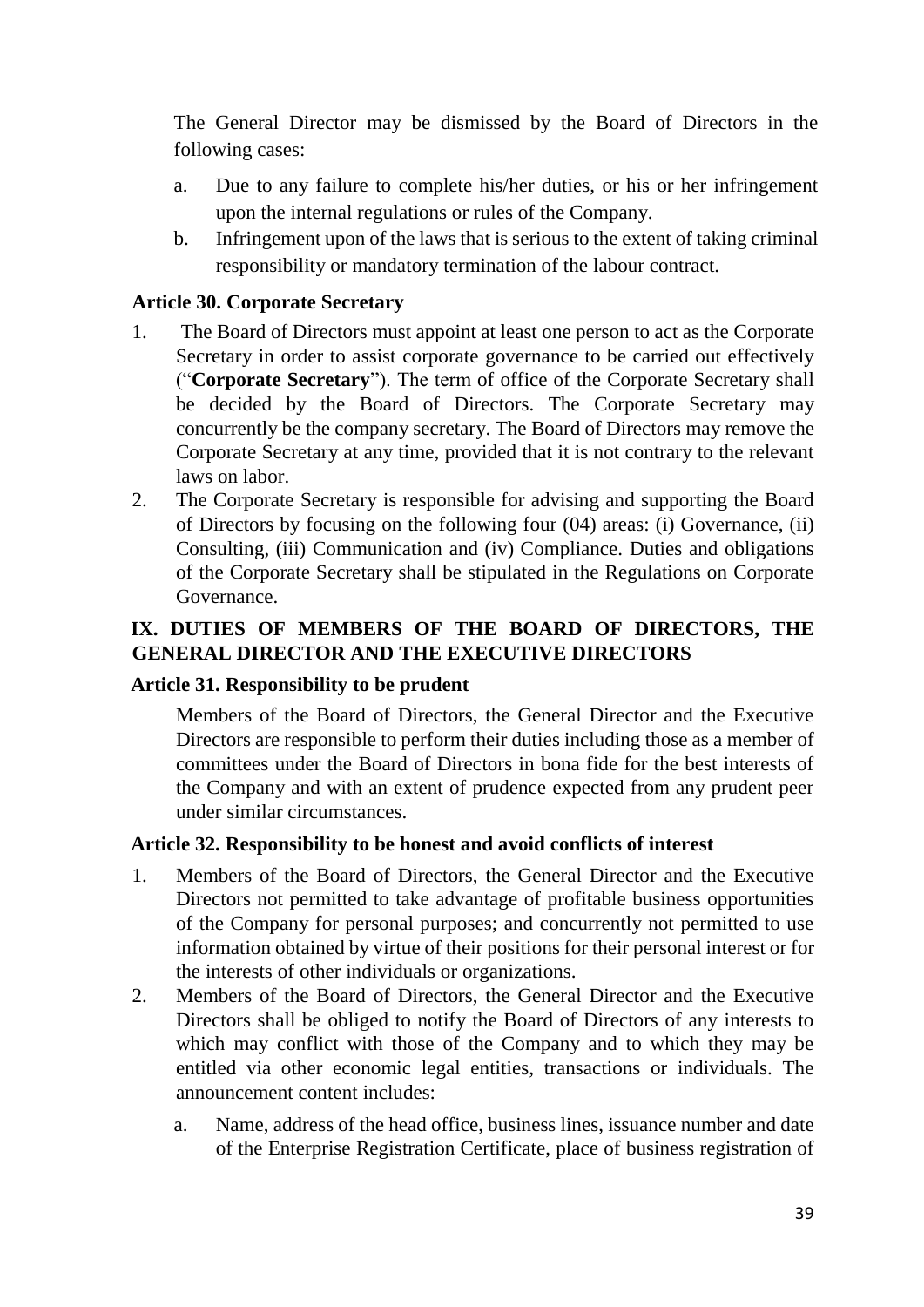any enterprise in which they own contributed capital or shares; ratio and date of owning such contributed capital or shares;

b. Name, address of the head office, business lines, issuance number and date of the Enterprise Registration Certificate, place of business registration of any enterprise in which their Related Persons jointly or severally own shares or contributed capital of more than ten percent (10%) of the Charter Capital.

The declaration stipulated in this clause must be made within a time-limit of seven (07) working days from the arising date of any relevant interest; any amendment or addition must be reported to the Company within seven (07) working days from the date of such amendment or addition.

The declaration stipulated in this Clause shall be reported to the General Meeting of Shareholders at its annual meeting, and be displayed and retained in the head office of the Company. Shareholders, their authorized representatives, members of the Board of Directors, and the General Director shall have the rights to review the declared contents whenever necessary.

Any Board member, and the General Director must not perform work in any form in his/her name or on behalf of other persons within the scope of business of the Company. In case he/she is required to perform such work in his/her name, he/she must report the nature and content of that work to the Board of Directors and must only be permitted to perform [the work] if the majority of the remaining members of the Board of Directors approve; if the work is performed without reporting or without the approval of the Board of Directors, all income arising from such activity shall belong to the Company.

- 3. The Company shall not be allowed to grant any loan or guarantee to any member of the Board of Directors, the General Director, the Executive Directors and their Related Person; or to any legal entity in which the above-mentioned persons have financial interests, except where such loan or guarantee has been approved by the General Meeting of Shareholders.
- 4. According to Article 167 of the Law on Enterprises, a contract or transaction between the Company and the following parties:
	- a. Shareholders or authorized representative of the Shareholders holding more than ten percent (10%) of the ordinary shares of the Company, and their Related Persons; or
	- b. Any member of the Board of Directors, the General Director, Executive Directors and their Related Persons; or
	- c. Any enterprise in which any member of the Board of Directors, the General Director and the Executive Directors are owners or own a capital contribution portion or shares; or any enterprise in which the Related Persons of any member of the Board of Directors, the General Director and the Executive Directors are owners, jointly or separately own a capital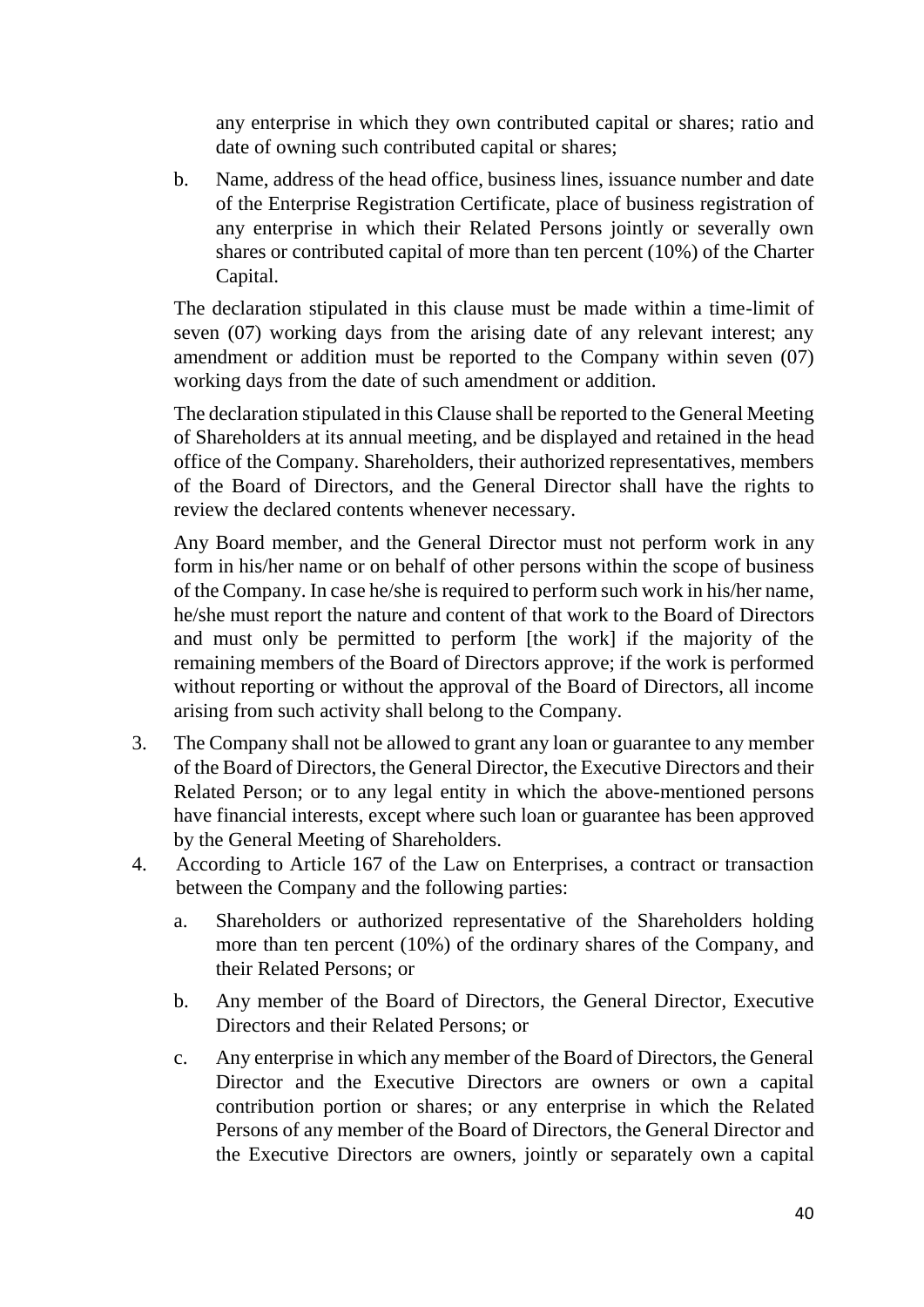contribution portion or shares of more than ten percent (10%) of the charter capital;

shall not be invalid if:

- (i) with respect to any contract or transaction valued at less than twenty percent (20%) of the total value of the assets of the Company recorded in the most recent financial statements and the contents of such contract or the main contents of such transaction were announced and the Board of Directors issued a decision on approval of, and permission of performance of such contract or transaction;
- (ii) with respect to other contracts or transactions valued at twenty percent (20%) or more of the total value of the assets of the Company recorded in the most recent financial statements; and other contracts or transactions not belonging to the authority of the Board of Directors; and the contents of those contracts or the main contents of these transactions were announced and the General Meeting of Shareholders approved and permitted performance of such contracts or transactions.

Members of the Board of Directors, the General Director, the Executive Directors and their Related Persons must not use the Company information which have not yet been permitted to be disclosed, or must not disclose information to others in order to implement related transactions.

5. Neither member of the Board of Directors, nor the General Director, nor the Executive Directors, nor any Related Person of his or hers shall be allowed to purchase or sell or deal with shares of the Company or its subsidiaries in any form at any time when they have sensitive information that definitely will affect the price of such shares while other Shareholders are not aware of the information.

#### <span id="page-40-0"></span>**Article 33. Responsibility for loss and compensation**

- 1. Members of the Board of Directors, the General Director and the Executive Directors who breach the obligations and responsibilities for honestly and prudence or fail to fulfil their obligations with due diligence and professional capability must be responsible for any damages caused by their breaches.
- 2. The Company shall pay compensation to any person who has been, is, or is likely become a related party in any claim, suit, or legal proceeding (including civil and administrative cases other than those initiated by the Company) if such person was or is a member of the Board of Directors, the General Director, the Executive Directors, the employee of the Company or an Authorized Representative of the Company, or such person acted or is acting at the request of the Company in the capacity as a member of the Board of Directors, the General Director, the Executive Directors, the employee of the Company or an Authorized Representative of the Company provided that such person acted honestly, prudently and diligently in the best interests or without countering the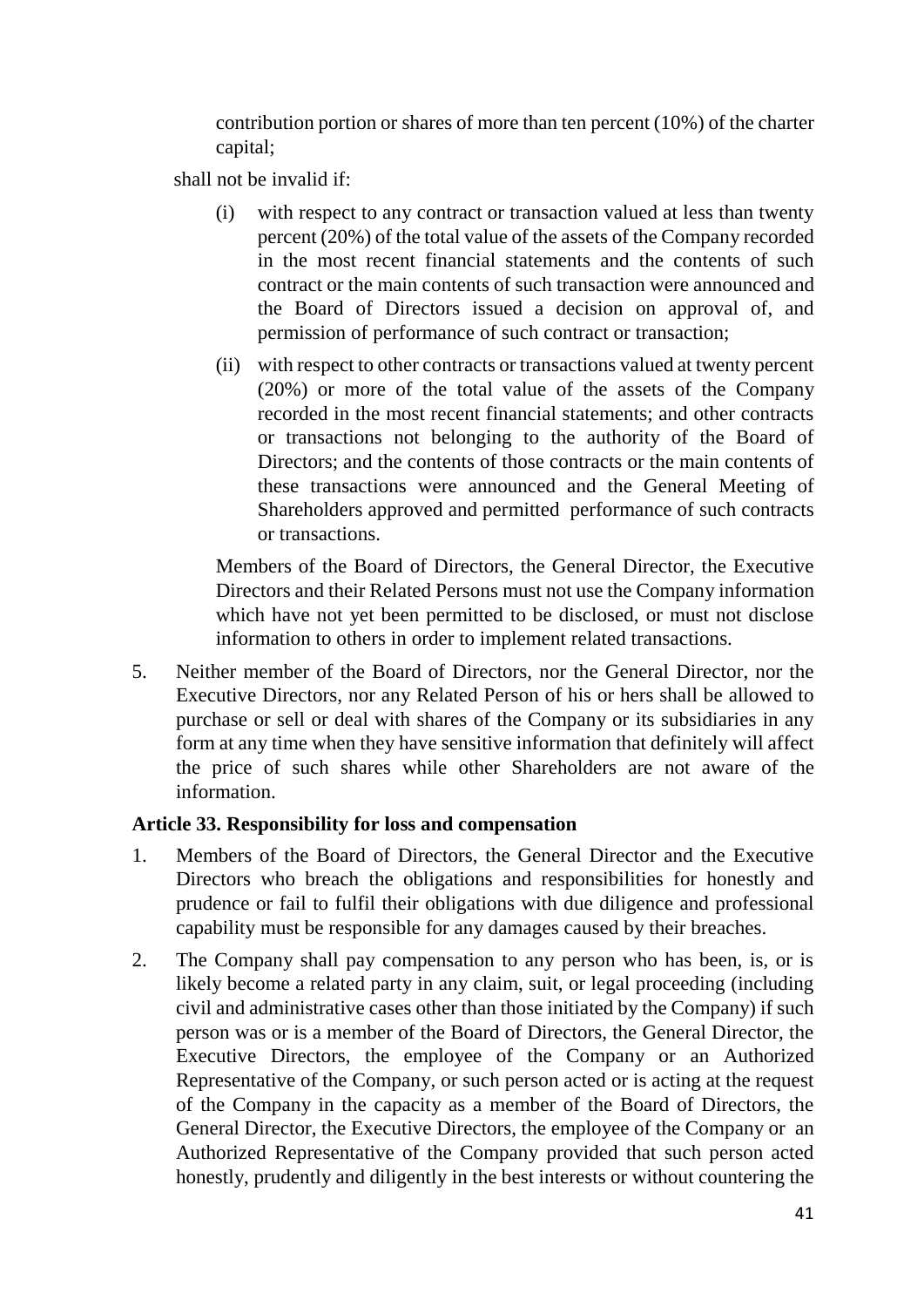best interests of the Company in compliance with Law and that there is no evidence that such person committed a breach of his/her responsibilities.

- 3. The expenses for compensation shall comprise arising expense (including lawyer's fees), judgement expenses, fines and payable actually arising or deemed reasonable when dealing with such cases within the framework permitted by Law.
- 4. The Company may purchase liability insurance for such persons as stipulated in Clause 2 of this Article in order to cover the said responsibilities for compensation, subject to the followings:
	- a. The General Meeting of Shareholders shall approve the purchase of liability insurance for the members of the Board of Directors;
	- b. The Board of Directors shall approve the purchase of liability insurance for the General Director and the Executive Directors; and
	- c. The General Director shall decide the purchase of liability insurance for the cases outside the framework of Points a, b of this Clause.

# <span id="page-41-0"></span>**X. RIGHT TO INVESTIGATE BOOKS AND RECORDS OF THE COMPANY**

#### <span id="page-41-1"></span>**Article 34. Right to investigate books and records**

- 1. The Shareholder have the rights to access the Company's documents and records. To be specific:
	- a. The Shareholders are entitled to access, examine and extract information about names and addresses of voting shareholders; request rectification of incorrect information about themselves; examine, access, extract or copy the Company's Charter, meeting minutes and resolutions of the General Meeting of Shareholders.
	- b. A Shareholder or a group of Shareholders holding from five percent (5%) of the total ordinary shares or more shall have the right to send, directly or via any authorized representatives, a written request for approval on examine, access, extract the book of minutes and resolutions of the Board of Directors, biannual and annual financial statements, contracts and transactions subject to approval by the Board of Directors and other documents, except for documents related to the Company's trade secrets. A request for inspection by the authorized representative of the Shareholder must be accompanied by a power of attorney of the Shareholder represented by such person or a notarized copy of such power of attorney.
- 2. Members of the Board of Directors, the General Director and the Executive Directors shall have the right to inspect the Company's shareholder register book, the list of Shareholders and other books and records of the Company for any purposes relating to their positions on the condition that the information must be treated as confidential.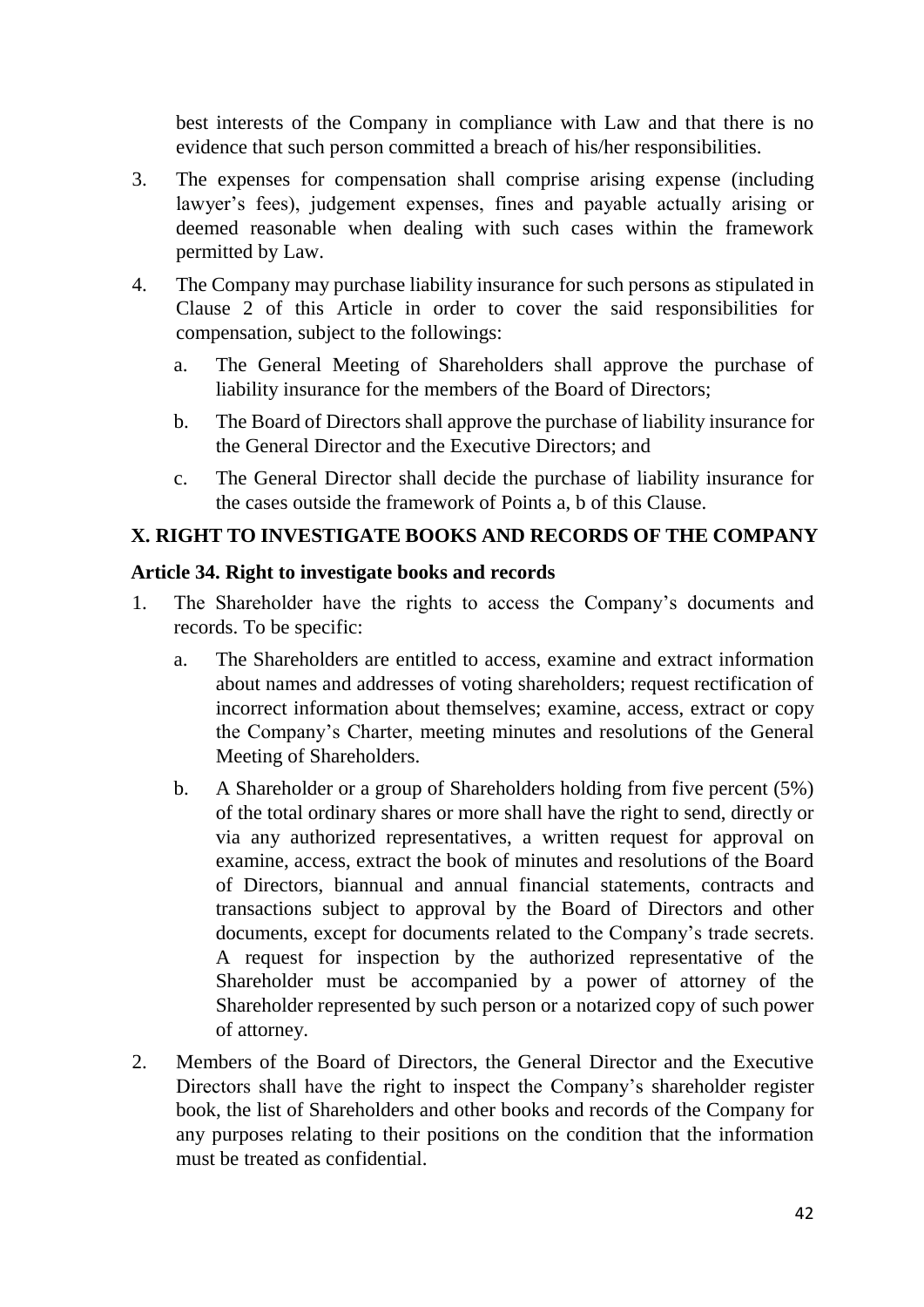- 3. The Company shall keep this Charter and its amendments and additions, the Enterprise Registration Certificate, regulations, documents proving asset ownership, meeting minutes and resolutions of the General Meeting of Shareholders, meeting minutes and resolution of the Board of Directors, reports of the Board of Directors, annual financial statements, accounting books, and any other documents in accordance with the Law at the head office of the Company or another location, provided that the Shareholders and business registration authorities are informed of the location where these documents are retained.
- 4. The Charter must be posted on the Company's website.

## <span id="page-42-0"></span>**XI. EMPLOYEES AND THE TRADE UNION**

#### <span id="page-42-1"></span>**Article 35. Employees and the Trade Union**

- 1. The General Director must prepare a plan for the Board of Directors to approve the matters relating to recruitment, dismissal of employees, salary, social insurance, welfare, rewards and discipline applicable to employees and the Executive Directors.
- 2. The General Director must prepare a plan in order for the Board of Directors to approve the matters relating to the relationship between the Company and trade unions in accordance with best management standards, practices and policies, the practices and policies stipulated in this Charter, the regulations of the Company, and applicable law.

# <span id="page-42-2"></span>**XII. PROFIT DISTRIBUTION**

## <span id="page-42-3"></span>**Article 36. Profit distribution**

- 1. The General Meeting of Shareholders shall decide the rate of dividends to be paid and the method of annual dividend payment from the Company's retained profits.
- 2. As stipulated by the Law on Enterprises, the Board of Directors may decide mid-term dividends advances upon considering such advance payment conforms to the Company's profitability.
- 3. The Company shall not pay interest on dividend payments or on payments relating to any class of shares.
- 4. The Board of Directors may request the General Meeting of Shareholders to approve payment of all or part of dividends by shares, and the Board of Directors shall be the body implementing such decision.
- 5. Where any dividend payment or other payments relating to one class of shares shall be made in cash, the Company must make such payment in Vietnamese dong. The payment may be made directly or via banks based on the bank details provided by the Shareholders. If the Company makes a bank transfer based on the exact banking detail provided by a Shareholder but such Shareholder cannot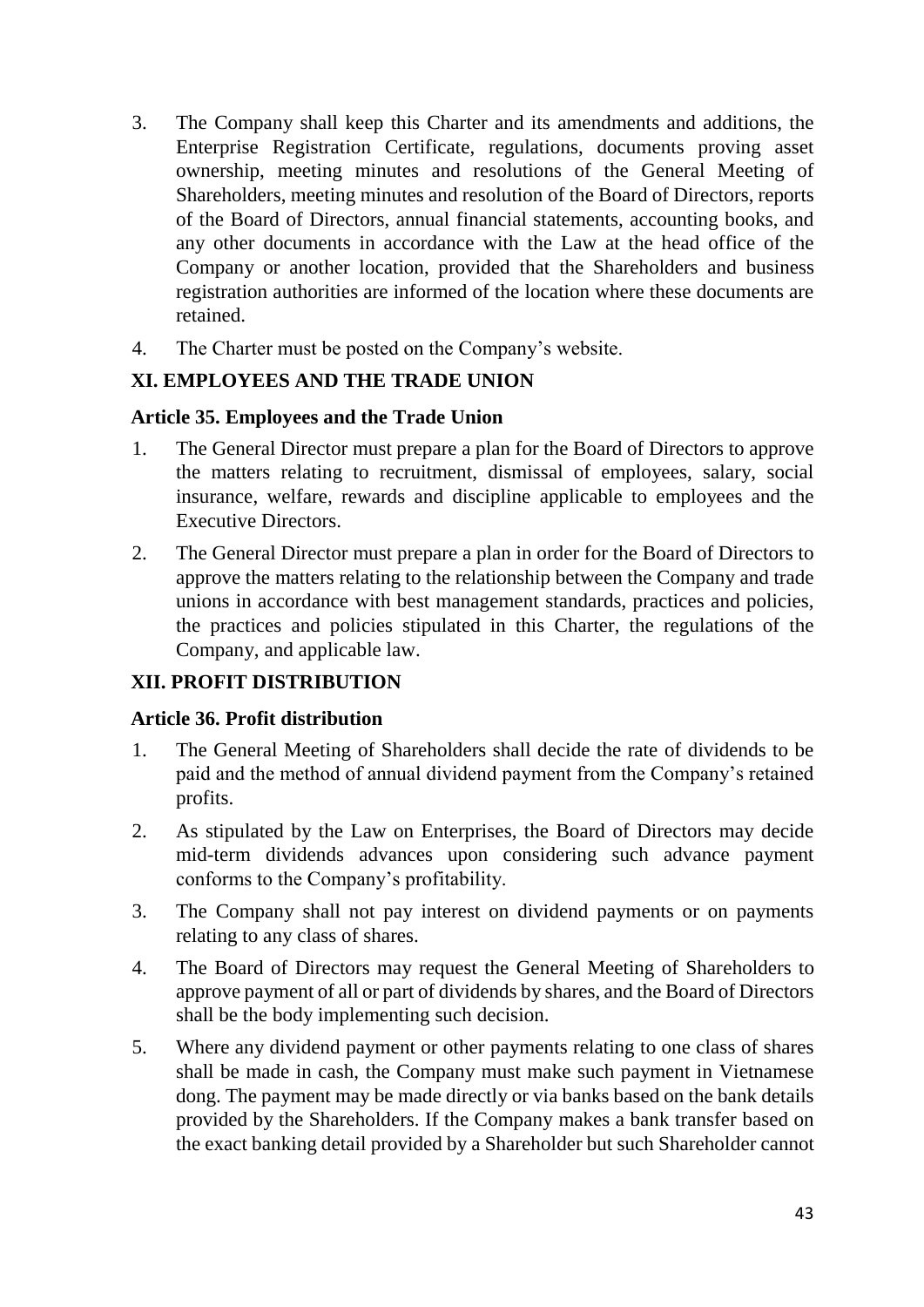receive money, the Company shall not be liable for amount which it has transferred to the Shareholder entitled to such amount.

- 6. With approval of the Shareholders at the General Meeting of Shareholders, the Board of Directors may decide and announce that the owners of ordinary share certificates shall have the right to choose to receive their dividends in ordinary shares instead of dividends in cash. These additional shares will be recorded as paid-up shares of which the buying prices are determined equivalent to the cash amounts payable for cash dividends paid in cash according to the most accurate computations.
- 7. According to the Law on Enterprises, the Law on Securities, the Board of Directors shall approve a resolution determining a specific date to close the list of Shareholders. Based on such date, any person who has registered as a Shareholder or owner of other securities shall be entitled to receive dividends, interest, profit distribution, receive share certificates, notices or other documents.
- 8. Dividends shall be paid in full within six (06) months since the day the annual meeting of the General Meeting of the Shareholders ends.
- 9. Other matters relating to profit distribution shall be implemented in accordance with Law.

## <span id="page-43-0"></span>**XIII. BANK ACCOUNTS, RESERVE FUND, FISCAL YEAR AND ACCOUNTING SYSTEM**

#### <span id="page-43-1"></span>**Article 37. Bank accounts**

- 1. The Company will open bank account(s) at one or more Vietnamese banks or at the branches of the foreign banks permitted to operate in Vietnam.
- 2. Subject to the prior approval from the competent authority, the Company may open a bank account in a foreign country in accordance with the Laws, if necessary.
- 3. The Company will make all payments and accounting transactions via its Vietnamese dong accounts or foreign currency accounts at the bank where the Company opened such accounts.

#### <span id="page-43-2"></span>**Article 38. Reserve fund**

Each year, the Company must appropriate from its post-tax profits: (i) ten percent (10%) to establish a Reward and Welfare Fund; (ii) ten percent (10%) to establish the Development Investment Fund. The fund appropriation percentage (%) may be changed in accordance with a proposal of the Board of Directors to be approved by the General Meeting of Shareholders.

#### <span id="page-43-3"></span>**Article 39. Fiscal year**

The Company's fiscal year shall begin from the first day of January each year and shall end on the 31<sup>st</sup> day of December of the same year. The first fiscal year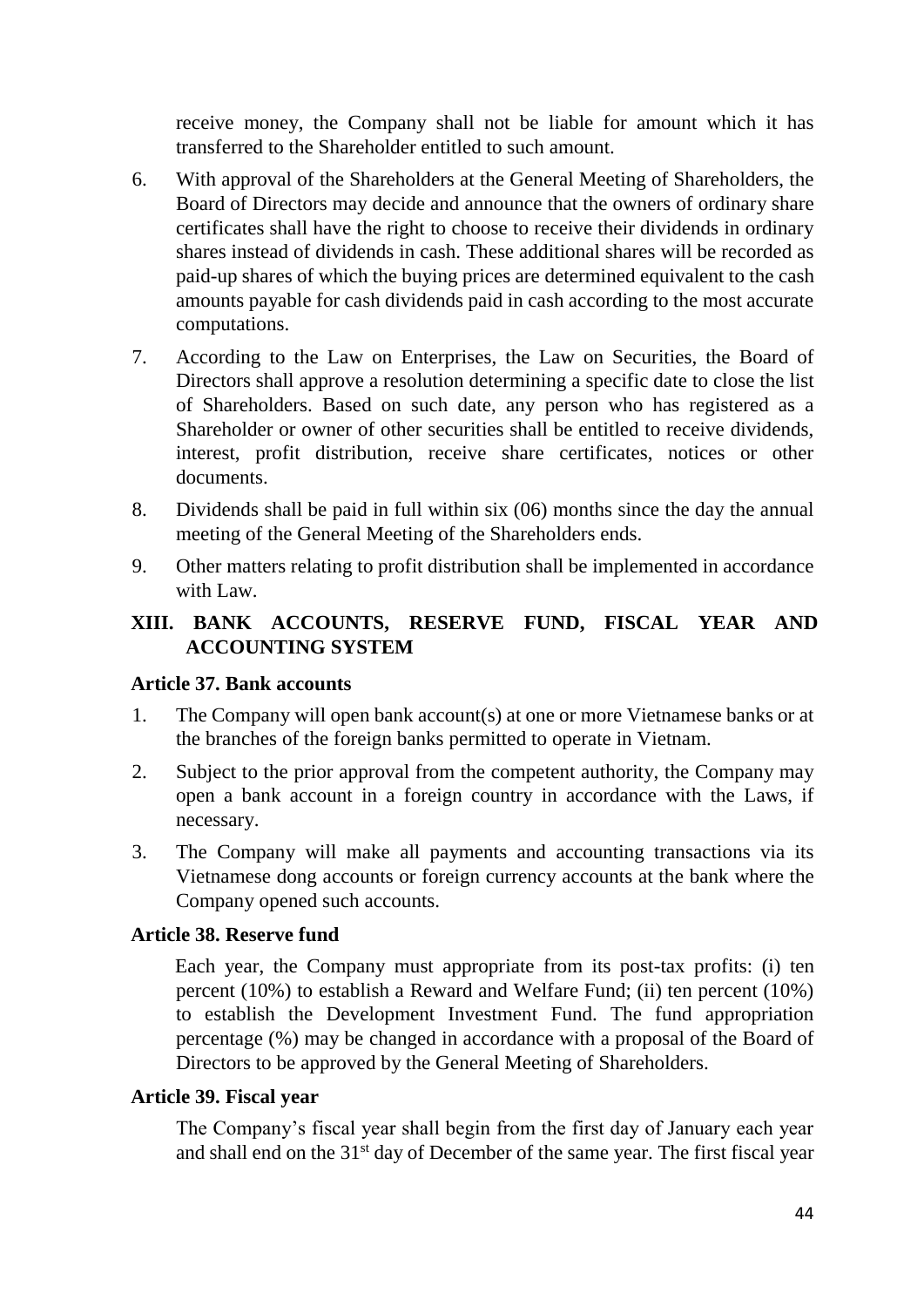shall begin on the Date of Establishment and shall end on the  $31<sup>st</sup>$  day of December of the same year, if allowed by Law.

#### <span id="page-44-0"></span>**Article 40. Accounting system**

- 1. The accounting system used by the Company shall be Vietnamese Accounting System (VAS) or another accounting system approved by the Minister of Finance.
- 2. The Company shall prepare accounting books in Vietnamese. The Company will keep the accounting records in accordance with the form of business operations in which the Company shall be is engaged. These records must be accurate, updated, systematic and sufficient to prove and explain the transactions of the Company.
- 3. The Company uses the Vietnamese dong as the official currency in accounting.

## <span id="page-44-1"></span>**XIV. ANNUAL REPORTS, RESPONSIBILITY FOR INFORMATION DISCLOSURE AND PUBLIC ANNOUNCEMENT**

#### <span id="page-44-2"></span>**Article 41. Annual, semi-annual, quarterly financial statements and Annual reports.**

- 1. The Company must prepare an annual financial statement in accordance with the provisions of the Law as well as those of the State Securities Commission and such statement must be audited in accordance with Article 43 of this Charter, and within 90 days from the date of ending each fiscal year, must submit annual financial statements which have been approved by the General Meeting of Shareholders to the competent taxation authority, the State Securities Commission, the Stock Exchange and the business registration authority.
- 2. The annual financial statements must include reports on the results of business and production activities which reflect honestly and objectively the profit and loss situation of the Company in the fiscal year and a Balance Sheet which reflects honestly and objectively the activities of the Company up to date of preparing such report. A cash flow statement and explanatory notes to the financial statements. If the Company is a parent company, the annual financial statement must also contain the separate financial report of the Company and a consolidated financial statement on the operation of the Company and its subsidiaries at the end of each fiscal year.
- 3. The Company must formulate and publish semi-annual and quarterly reports in accordance with the regulations of the State Securities Commission and the Stock Exchange and submit them to the relevant taxation authority and the business registration authority in accordance with the Law on Enterprises.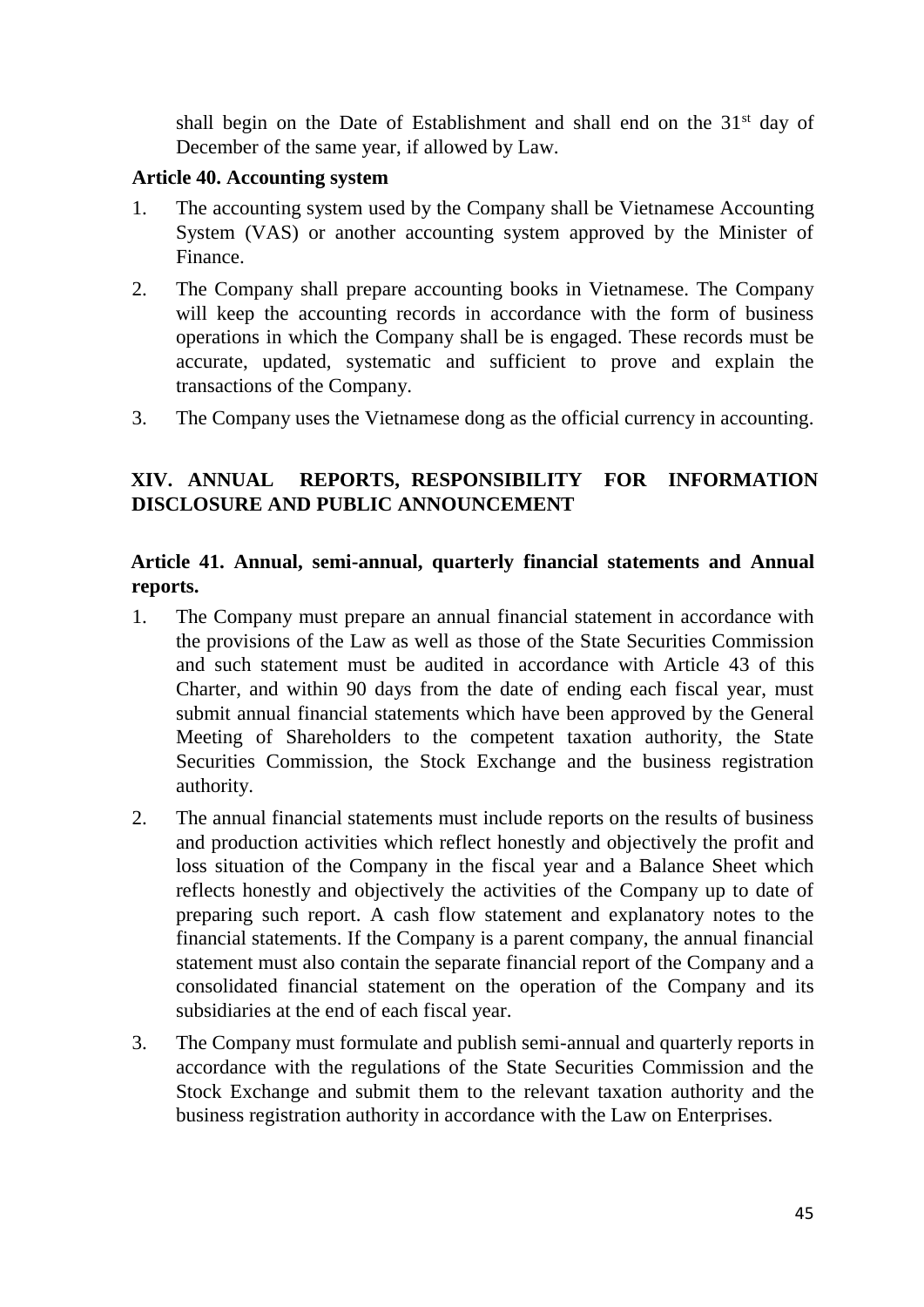- 4. Audited financial statements (including the auditor's opinions) and semi-annual and quarterly reports of the Company must be posted on the Company's website.
- 5. Interested organizations or individuals shall be entitled to examine or copy the audited annual financial statements and the semi-annual and quarterly reports during the working hours of the Company at the head office of the Company, and shall be required to pay a reasonable amount of copying fees.
- 6. The Company shall formulate and publish annual reports in accordance with the Laws.

#### <span id="page-45-0"></span>**Article 42. Information disclosure and public announcement**

The information disclosure and public announcement of the Company shall be conducted in accordance with the Law.

# <span id="page-45-1"></span>**XV. COMPANY AUDIT**

#### <span id="page-45-2"></span>**Article 43. Auditing**

1. At the annual meeting of the General Meeting of Shareholders shall appoint an independent auditing company of shall approve the list of independent auditing companies and authorize the Board of Directors to decide to select one of such companies to conduct the Company audit for the next fiscal year on the basis of the terms and conditions as agreed with the Board of Directors.

The independent auditing company performing the Company audit must be approved by the State Securities Commission.

- 2. The Company must prepare and submit an annual financial statement to the independent auditing company after the end of each fiscal year.
- 3. The independent auditing company shall inspect, certify and make a report on the annual financial statements which reflects the income and expenditure of the Company, and shall prepare an audit report and submit the same to the Board of Directors within two (02) months from the end of a fiscal year.
- 4. A copy of the audit report must be sent with the annual financial statement of the Company.
- 5. The representative of the independent auditing company providing audit service to the Company shall be invited to attend all meetings of the General Meeting of Shareholders and shall be entitled to receive notifications and other information relating to any meeting of the General Meeting of Shareholders where any Shareholder has the right to receive and also has the right to express his or her opinions at the General Meeting of Shareholders regarding auditrelated matters.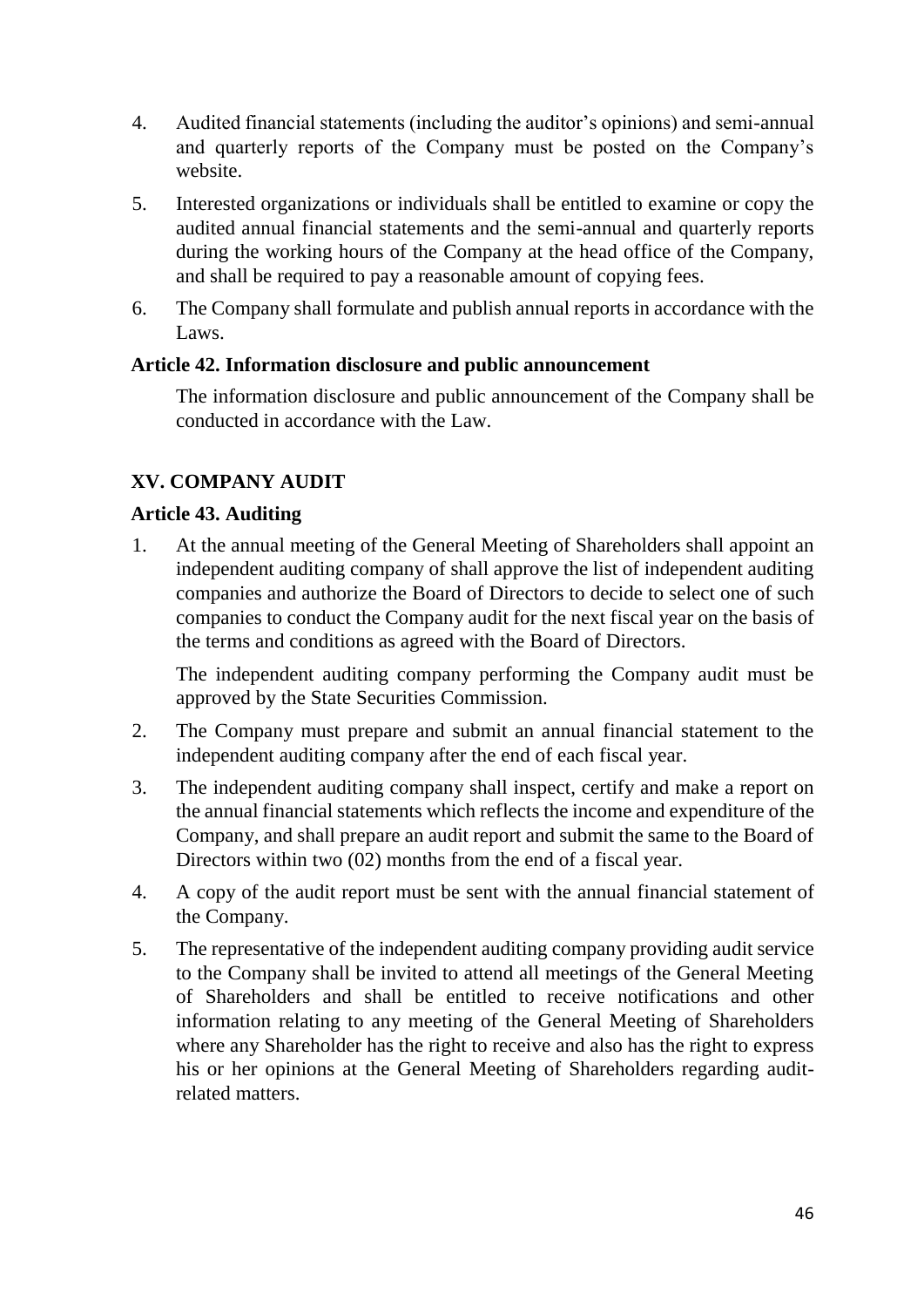# <span id="page-46-0"></span>**XVI. SEAL**

## <span id="page-46-1"></span>**Article 44. Seal**

- 1. Seal includes physical seal or seal in the form of digital signatures as prescribed by regulations of law on electronic transactions.
- 2. The Board of Directors shall decide the official seals of the Company and Subordinate Units.
- 3. The management and use of the seals must be in compliance with the Regulation on management and use of seal of the Company and in accordance with the Law.

# <span id="page-46-2"></span>**XVII. TERMINATION OF OPERATION AND LIQUIDATION**

## <span id="page-46-3"></span>**Article 45. Termination of operation**

- 1. The Company may be dissolved or terminated in the following cases:
	- a. The Operation Term of the Company expires, including after extension.
	- b. A competent court of Vietnam declares the Company bankrupt in
	- c. accordance with the applicable Law;
	- d. The Company shall be early dissolved as decided by the General Meeting of Shareholders.
	- e. Other cases as stipulated by Law.
- 2. The early dissolution of the Company (including any extended period) shall be decided by the General Meeting of Shareholders and shall be implemented by the Board of Directors. The decision on dissolution must be notified to, or must be approved by (if so required) the competent body in accordance with the regulations.

## <span id="page-46-4"></span>**Article 46. Extension of Operation Term**

- 1. The Board of Directors shall convene a meeting of the General Meeting of Shareholders at least seven (7) months before the expiry of the Operation Term in order to enable the Shareholders to vote on the extension of the Company's Operation Term at the request of the Board of Directors.
- 2. The Operation Term shall be extended when it is approved by sixty-five percent (65%) or more of the total votes of all participating Shareholders.

## <span id="page-46-5"></span>**Article 47. Liquidation**

1. At least six (06) months before the expiry of the Operation Term or after a decision to dissolve the Company, the Board of Directors must establish a Liquidation Committee consisting of three (03) members. Two (02) of these members shall be appointed by the General Meeting of Shareholders and one (01) shall be appointed by the Board of Directors from an independent auditing company. The Liquidation Committee shall formulate its own operational regulations. The members of the Liquidation Committee may be selected from the Company's employees or independent experts. All expenses relating to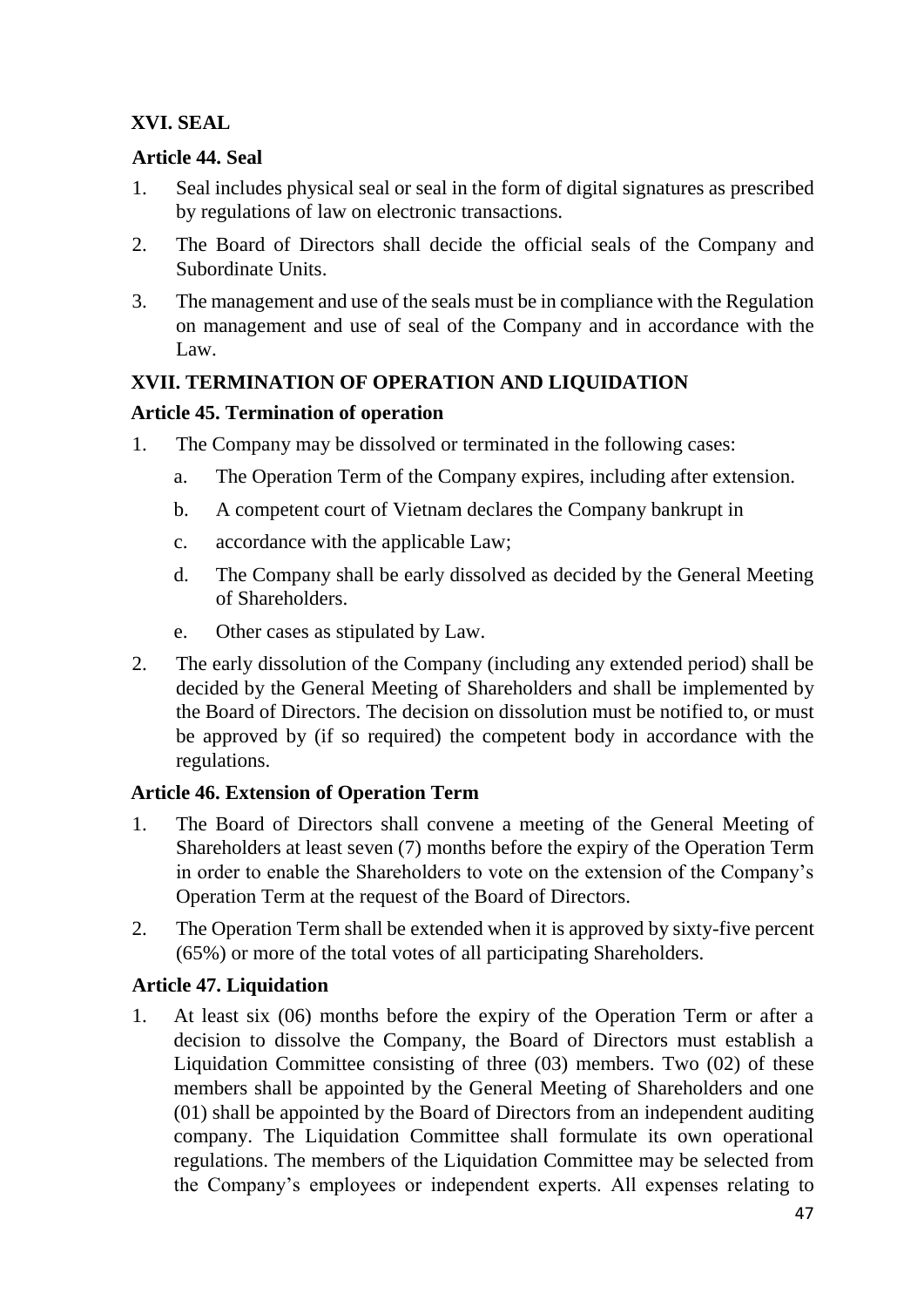liquidation shall be paid by the Company in priority to the Company's other debts.

- 2. The Liquidation Committee shall be responsible to report its dates of establishment and commencement of operation to the business registration authority. From such point of time, the Liquidation Committee will represent the Company in all work relating to the liquidation before a Court and the administrative authorities.
- 3. Proceeds from the liquidation shall be disbursed in the following order:
	- a. Expenses of liquidation;
	- b. Salaries, severance pay, social insurance and other benefits of employees according to the collective bargaining agreement and employment contracts;
	- c. Taxes and other items paid to the State;
	- d. Loans (if any);
	- e. Other debts of the Company;
	- f. After all the debts from (a) to (e) above have been paid, the balance shall be distributed to Shareholders. Payment of the preferential shares shall be given priority (if any).

## <span id="page-47-0"></span>**XVIII. INTERNAL DISPUTE RESOLUTION**

#### <span id="page-47-1"></span>**Article 48. Internal dispute resolution**

- 1. When a dispute or complaint relating to the Company work or the Shareholders' rights arises out of this Charter or any rights or obligations stipulated in the Law on Enterprises or the other laws or the administrative regulations, between:
	- a. Shareholder and the Company; or
	- b. Shareholder and the Board of Directors, the General Director or the Executive Directors;

The concerned parties will try to resolve such dispute through reconciliation. Except where such dispute concerning the Board of Directors or the Chairman of the Board of Directors, such Chairman will preside over any meeting for dispute resolution and shall require each party to present the actual factors relating to the dispute within ten (10) working days from the date of the arising. If the conflict concerns the Board of Directors or the Chairman of the Board, either party may request appointment of an independent expert who shall act as an arbitrator for the dispute resolution.

2. If no reconciliation is reached within forty five (45) days from the date of issuing notice of dispute of a party, then either party may refer the dispute to the Vietnam International Arbitration Center ("VIAC") in accordance with its Rules of Arbitration.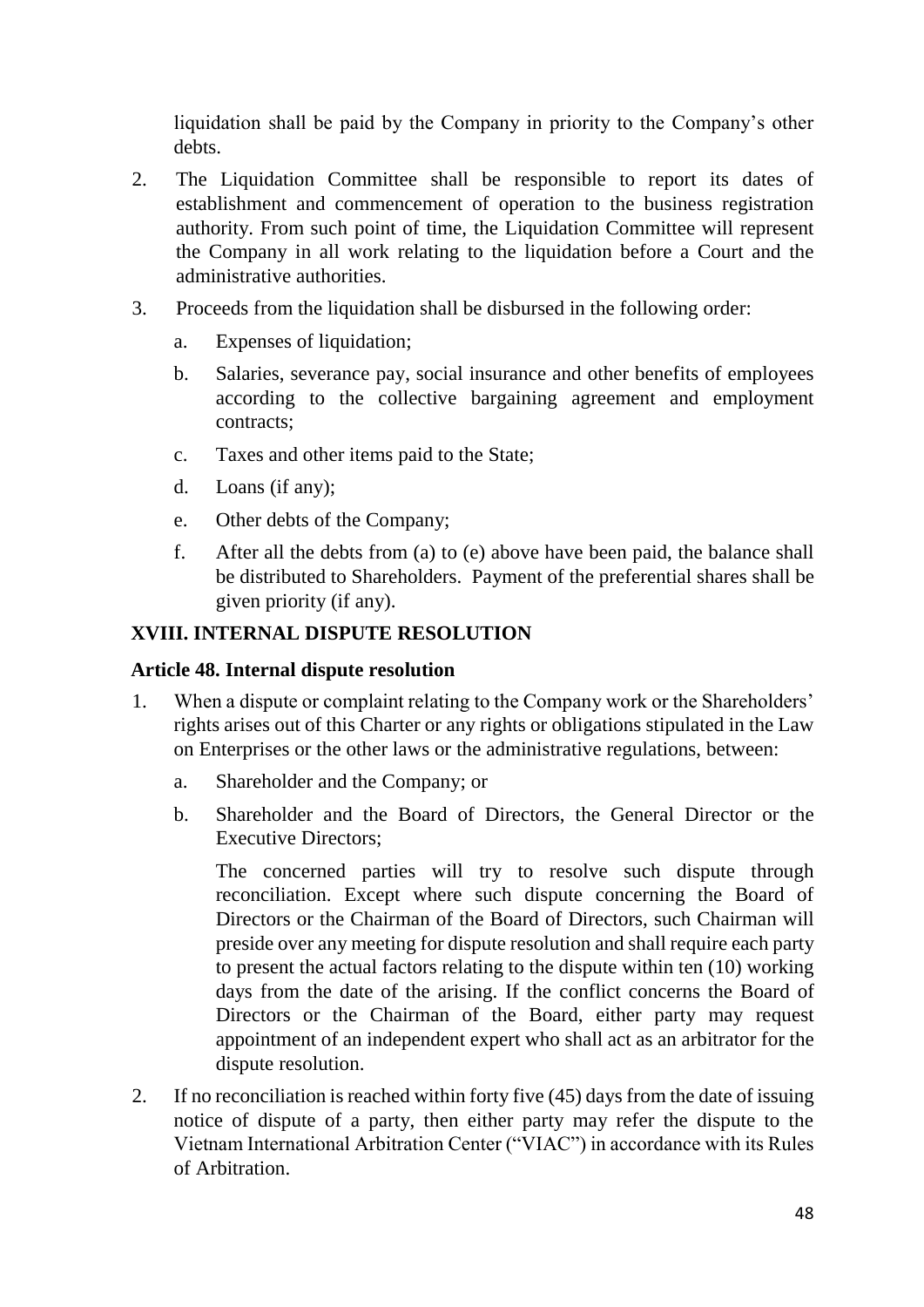3. Each party will bear its own costs relating to procedures for negotiation and reconciliation. Payment of the arbitration expenses shall be made in accordance with the judgment of the arbitration tribunal.

# <span id="page-48-0"></span>**XIX.CHARTER SUPPLEMENT AND AMENDMENT**

## <span id="page-48-1"></span>**Article 49. Supplement and Amendment of the Charter**

Any addition to or amendment of this Charter must be made in the form of a draft for the approval of the General Meeting of Shareholders. In case where any legal provision relating to the Company's operation has not been mentioned in this Charter or where any new legal provision is different from the terms of this Charter, such provision of the Law shall automatically apply, and shall govern the Company's operation.

## <span id="page-48-2"></span>**XX. EFFECTIVE DATE**

#### <span id="page-48-3"></span>**Article 50. Effective date**

- 1. This Charter enters into force on  $26<sup>th</sup>$  April 2021.
- 2. This Charter replaces the Charter was approved on  $05<sup>th</sup>$  October 2020.
- 3. This Charter is made in four (04) copies of equal validity and retained at the Company's headquarters.
- 4. This Charter is the unique and official Charter of the Company.
- 5. Copies and extracts of this Charter are valid only when they bear the signature of the Chairman of the Board of Directors or the signature of at least half (1/2) of the total number of members of the Board of Directors.

#### <span id="page-48-4"></span>**Article 51. Signature of the General Director**

Name and surname: **Mai Kieu Lien**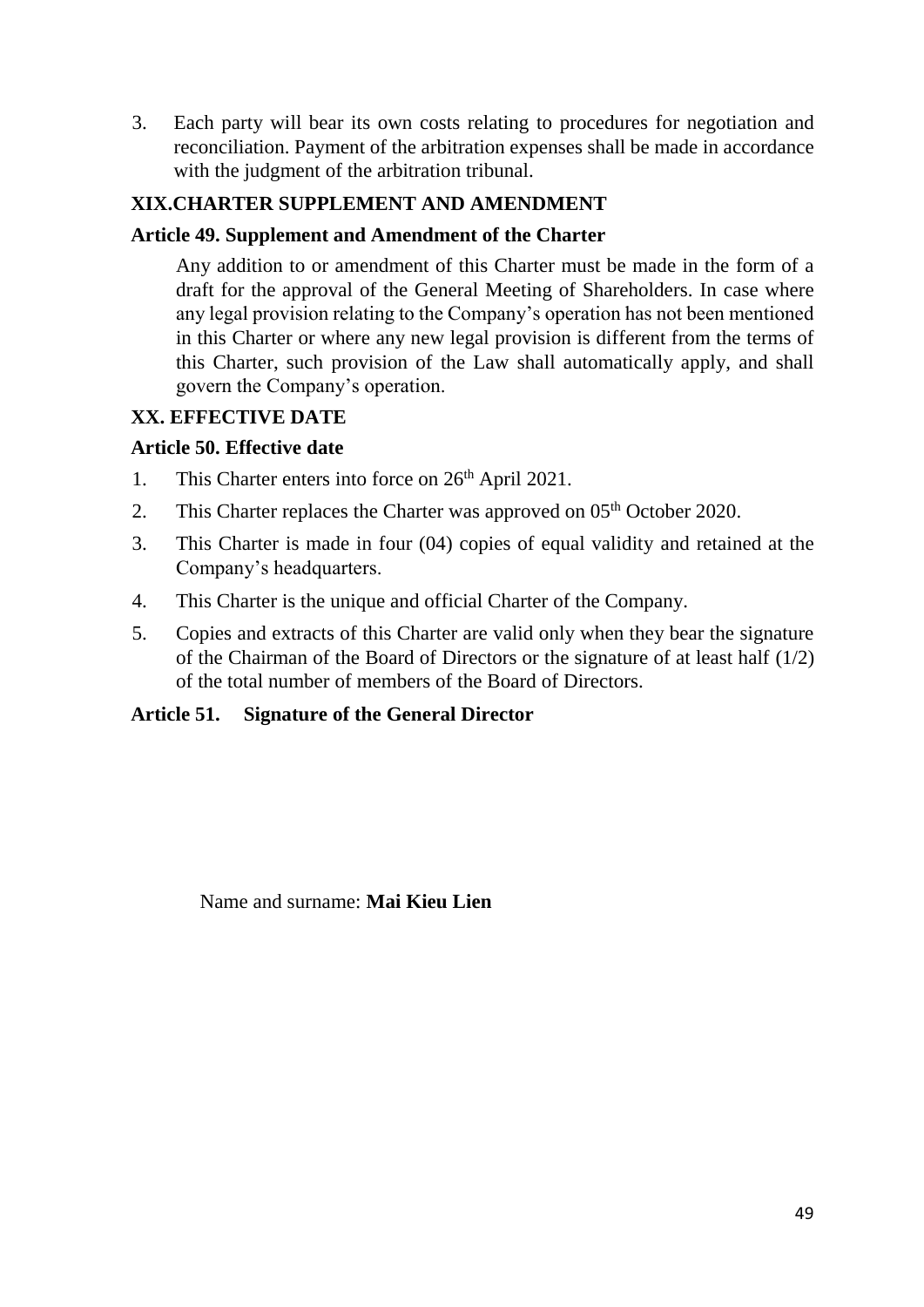# **APPENDIX 1**

# **LINES OF BUSINESS OF THE COMPANY**

<span id="page-49-1"></span><span id="page-49-0"></span>Lines of business prescribed at Clause 4, Article 4 of this Charter as follows:

| <b>Class</b>   | <b>Description</b>                                                                                                                                                                                                |
|----------------|-------------------------------------------------------------------------------------------------------------------------------------------------------------------------------------------------------------------|
| 1071           | Producing various types of pastry from flour<br>Details: pastry production                                                                                                                                        |
| 0141           | Breeding cattle such as: buffalos and cows<br>Details: breeding (outside the head office)                                                                                                                         |
| 1050<br>(Main) | Processing milk and dairy products<br>Details: Producing canned milk, powdered milk, nutrition powder and<br>other dairy products                                                                                 |
| 5210           | Warehousing and commodity storage<br>Details: Business in warehouses and yards                                                                                                                                    |
| 4633           | Wholesaling beverages<br>Details: Wholesaling soymilk, beverages, alcohol (outside the head<br>office), beer (outside the head office), drinks (outside the head office)                                          |
| 0150           | Combined cultivation and breeding<br>Details: cultivation and breeding (outside the head office)                                                                                                                  |
| 4933           | Cargo road transportation<br>Details: business in cargo road transportation by cars to support the<br>production and goods consumption of the Company                                                             |
| 6810           | Conducting business in real estate, land use rights of owners, users or<br>leased land<br>Details: Activities as regulated under Article 11.3 of the Law on Real-<br><b>Estate Business 2014</b>                  |
| 1104           | Producing nonalcoholic beverages and mineral water<br>Details: Producing drinks, beverages, soymilk                                                                                                               |
| 8620           | Activities of general medical, specialized medical and dental clinics<br>Details: polyclinics (outside the head office)                                                                                           |
| 0119           | Growing other annual plants and crops<br>Details: growing trees and plants                                                                                                                                        |
| 2029           | Producing other uncategorized chemical products<br>Details: business in chemicals (excluding those that are strongly<br>hazardous)                                                                                |
| 3290           | Other uncategorized production<br>Details: business in raw materials, production of alcohols (outside the<br>head office), packages (outside the head office), plastic goods (outside<br><i>the head office</i> ) |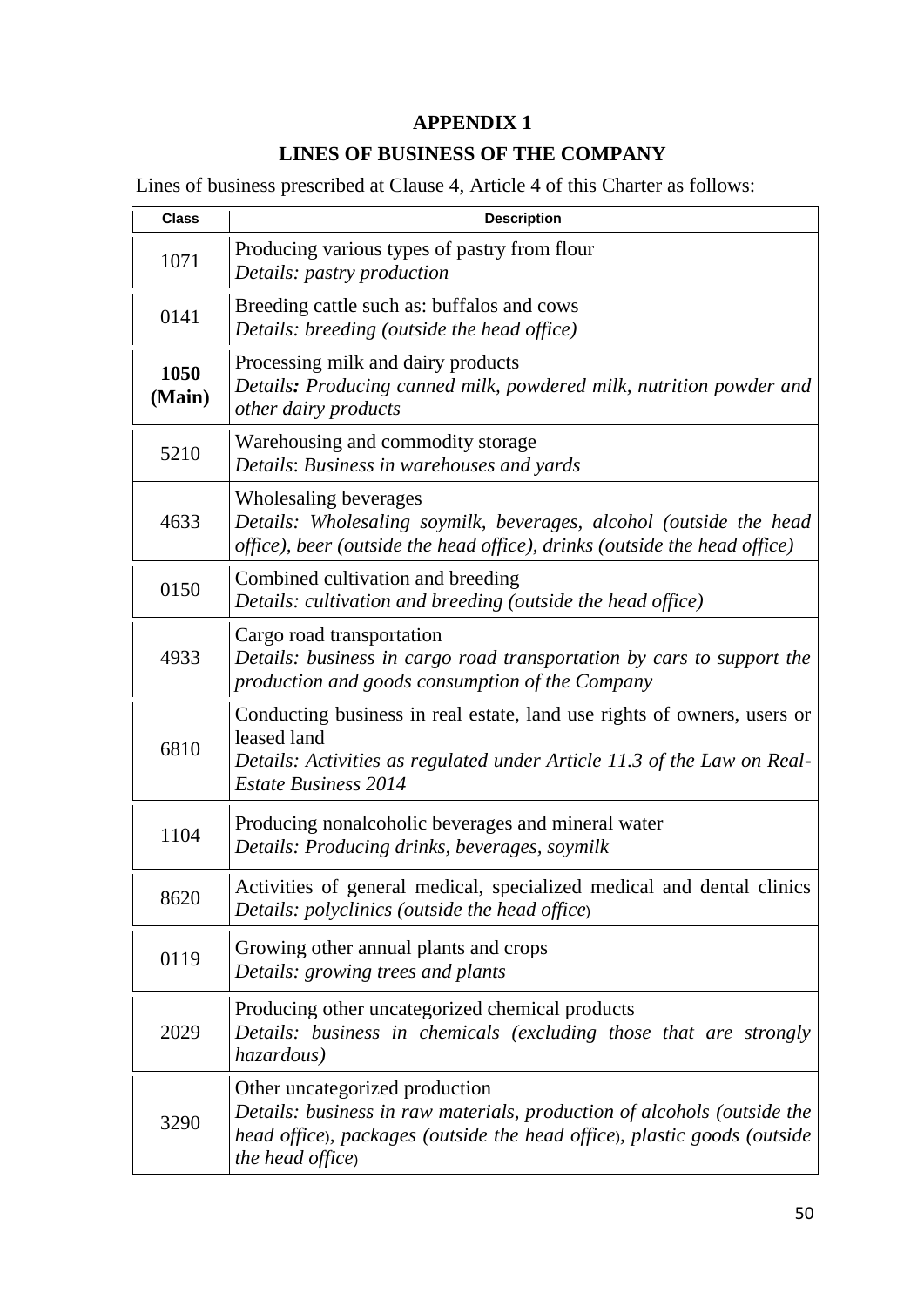| 1079 | Producing other un-categorized foodstuffs<br>Details: business in technology foods, producing processing foods,<br>drinking tea, roasted/grinding/filtered/dissolved coffee) (outside the<br>head office)                                                                                                                                                                                                                                                                                                                                                                                                                                                                                                                                                                                                                                                                                                                                 |
|------|-------------------------------------------------------------------------------------------------------------------------------------------------------------------------------------------------------------------------------------------------------------------------------------------------------------------------------------------------------------------------------------------------------------------------------------------------------------------------------------------------------------------------------------------------------------------------------------------------------------------------------------------------------------------------------------------------------------------------------------------------------------------------------------------------------------------------------------------------------------------------------------------------------------------------------------------|
| 2790 | Producing other electric equipment<br>Details: trading, producing equipment, accessories, supplies                                                                                                                                                                                                                                                                                                                                                                                                                                                                                                                                                                                                                                                                                                                                                                                                                                        |
| 1103 | Producing beer and malting and fermenting beer<br>Details: producing beer (outside the head office)                                                                                                                                                                                                                                                                                                                                                                                                                                                                                                                                                                                                                                                                                                                                                                                                                                       |
| 4669 | Other specialized wholesales not elsewhere classified<br>Details:<br>Selling and purchasing packages (outside the head office), plastic<br>goods (outside the head office);<br>Wholesaling raw materials, flavorings, additives, stabilizers,<br>coloring matters, and chemicals used in the food industry (outside<br>the head office);<br>Wholesaling industrial chemicals: chemical glues, glues, adhesive<br>tapes, printing ink (outside the head office);<br>Wholesaling honey and products processed from honey (outside<br><i>the head office</i> );<br>Wholesaling wooden pallets and plastic pallets of all kinds<br>(outside the head office);<br>Wholesaling paper containers and paperboard (outside the head<br>offsetice);<br>Other remaining specialized wholesales not elsewhere classified<br>(Wholesaling vitamin, yeast, minerals, bird's nest and products<br>processed from bird's nest) (outside the head office); |
| 4722 | Retailing food products in specialized stores<br>Details:<br>Retailing sugar, milk and dairy products, cakes, jam, candies, and<br>other products made of food grains, powder, starch in specialized<br>stores;<br>Retailing other food products specialized stores (according to<br>Decision No. 64/2009/QD-UBND dated 31/07/2009 and Decision<br>No. 79/2009/QĐ-UBND dated 17/10/2009 of Ho Chi Minh City<br>People's Committee approving agricultural and food business<br>planning in Ho Chi Minh City)                                                                                                                                                                                                                                                                                                                                                                                                                               |
| 4723 | Retailing beverages in specialized stores<br>Details:<br>Retailing alcoholic beverages: brandy, wine, beer;<br>Retailing non-alcoholic beverages: soft drinks with sugar, gas or<br>no gas, such as: Coca cola, Pepsi cola, orange, lemon or other<br>fruit juice;<br>Retailing natural mineral water or other pure water contained in<br>sealed bottle;                                                                                                                                                                                                                                                                                                                                                                                                                                                                                                                                                                                  |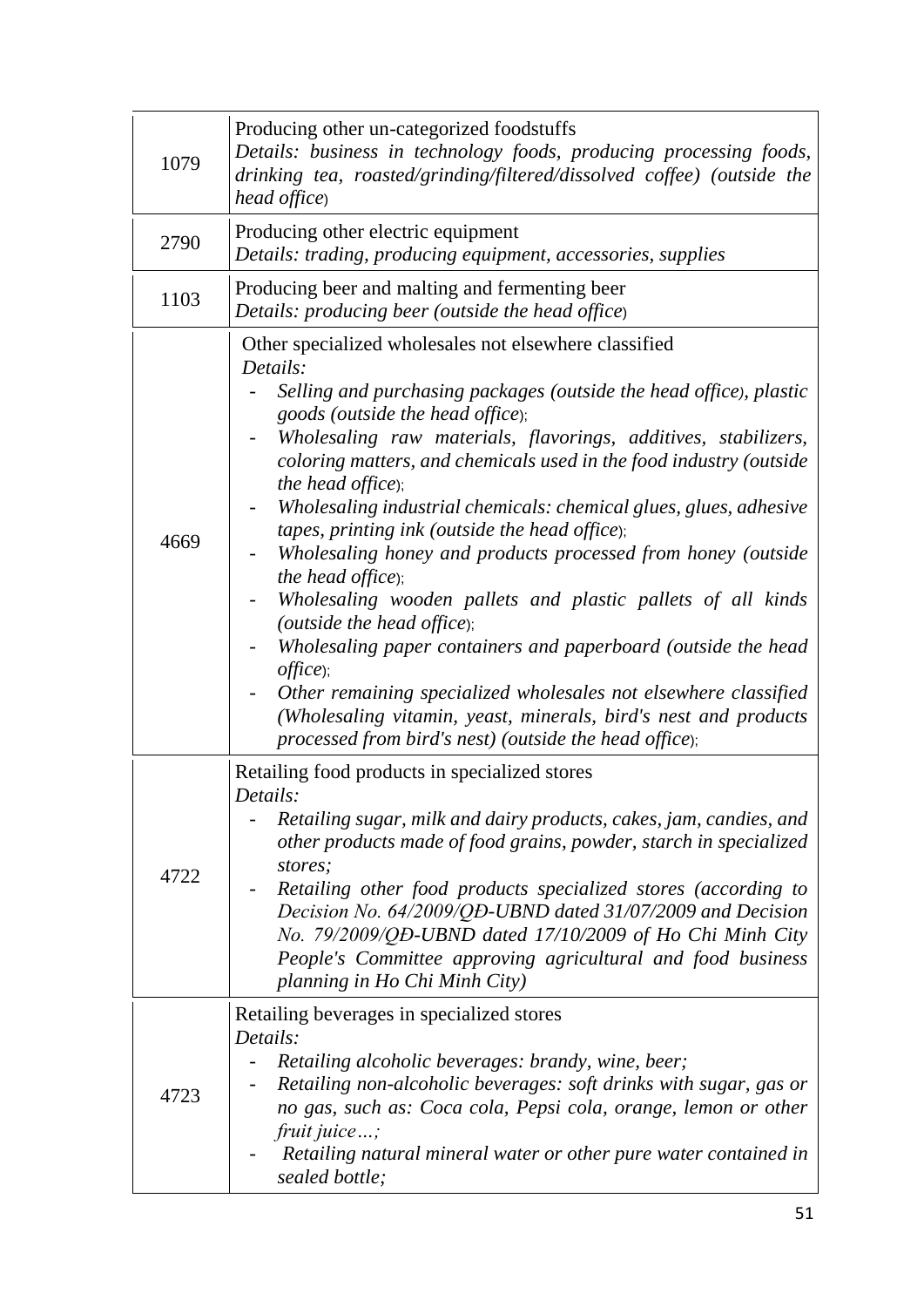|      | Retailing wine and beer with low alcohol content or no alcohol;                                                                                                                                                                                                                                                                                                                                                                                                                                                                                                                                                                                                                                                                                                                                                                                                                                                                                                                                                                                                                                                                                                                                          |
|------|----------------------------------------------------------------------------------------------------------------------------------------------------------------------------------------------------------------------------------------------------------------------------------------------------------------------------------------------------------------------------------------------------------------------------------------------------------------------------------------------------------------------------------------------------------------------------------------------------------------------------------------------------------------------------------------------------------------------------------------------------------------------------------------------------------------------------------------------------------------------------------------------------------------------------------------------------------------------------------------------------------------------------------------------------------------------------------------------------------------------------------------------------------------------------------------------------------|
| 4632 | Wholesaling food<br>Details:<br>Wholesaling cakes, canned milk, powdered milk, nutrition<br><i>powder, other dairy products;</i><br>Wholesaling processed food (outside the head office);<br>Wholesaling drinking tea (outside the head office);<br>Wholesaling roasted-grinded-filtered-dissolved coffee (outside the<br>head office);<br>Wholesaling sugar (except for sugar that foreign investors are not<br>distributed under the provisions of Vietnamese law and<br>international agreements to which Vietnam is a member) (outside<br>the head office);<br>Wholesaling jams, cakes, candies, chocolates, cacao and other<br>products made of cacao;<br>Wholesaling industrial food (outside the head office);<br>Wholesaling other types of tea, either processed or not processed<br>(outside the head office);<br>Wholesaling fat and oil of animals and vegetables;<br>Wholesaling vegetables, tubers, fruits and products processed<br>from vegetables, tubers, fruits; Wholesaling vegetable juices, fruit<br><i>juices</i> ( <i>outside the head office</i> );<br>Wholesaling meat and meat products; wholesaling aquatic animal<br>and aquatic animal products (outside the head office); |
| 1072 | Manufacturing sugar<br>Details: Manufacturing cane sugar and other types of sugar (outside<br>the head office);                                                                                                                                                                                                                                                                                                                                                                                                                                                                                                                                                                                                                                                                                                                                                                                                                                                                                                                                                                                                                                                                                          |
| 5630 | Beverage serving service<br>Details: Coffee and beverages shops                                                                                                                                                                                                                                                                                                                                                                                                                                                                                                                                                                                                                                                                                                                                                                                                                                                                                                                                                                                                                                                                                                                                          |
| 5610 | Mobile food & beverage service activities<br>Details: Food and beverage service;                                                                                                                                                                                                                                                                                                                                                                                                                                                                                                                                                                                                                                                                                                                                                                                                                                                                                                                                                                                                                                                                                                                         |
| 4773 | Other retailing new goods in specialized stores<br>Details: Retailing bags, boxes, cartons and other types of packaging                                                                                                                                                                                                                                                                                                                                                                                                                                                                                                                                                                                                                                                                                                                                                                                                                                                                                                                                                                                                                                                                                  |
| 4791 | Retailing via mail order or internet<br>Details: Exercising the right of distribution via the internet for retailing<br>bags, boxes, cartons, and other types of packaging                                                                                                                                                                                                                                                                                                                                                                                                                                                                                                                                                                                                                                                                                                                                                                                                                                                                                                                                                                                                                               |
| 4620 | Wholesaling agricultural and forestal raw materials (except wood,<br>bamboo, cork) and live animals<br>Details: Wholesaling corn and other grains (except rice) (outside the<br>head office)                                                                                                                                                                                                                                                                                                                                                                                                                                                                                                                                                                                                                                                                                                                                                                                                                                                                                                                                                                                                             |
| 4662 | Wholesaling metals and metal ores                                                                                                                                                                                                                                                                                                                                                                                                                                                                                                                                                                                                                                                                                                                                                                                                                                                                                                                                                                                                                                                                                                                                                                        |